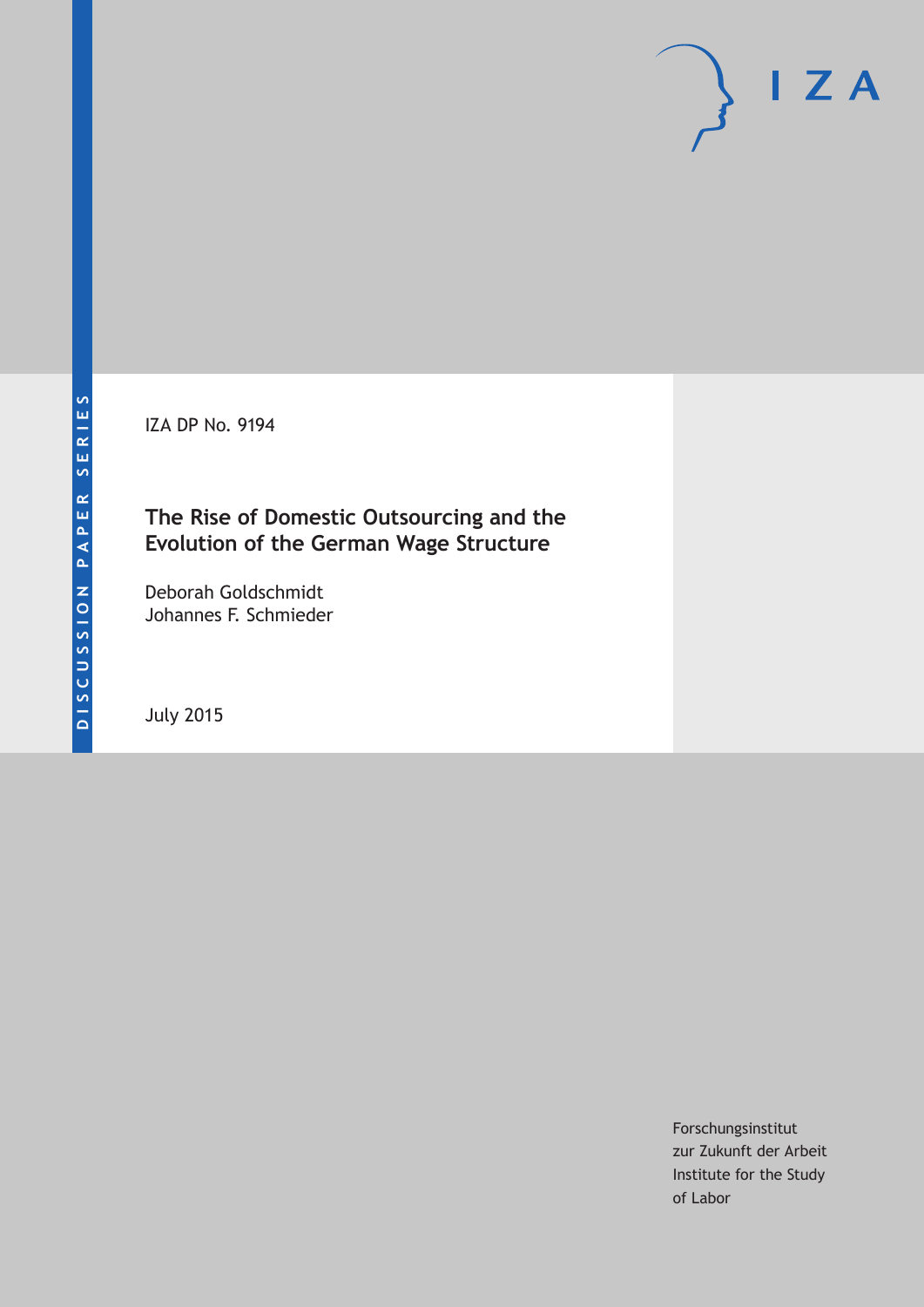# **The Rise of Domestic Outsourcing and the Evolution of the German Wage Structure**

### **Deborah Goldschmidt**

*Boston University*

### **Johannes F. Schmieder**

*Boston University, NBER and IZA*

### Discussion Paper No. 9194 July 2015

IZA

P.O. Box 7240 53072 Bonn Germany

Phone: +49-228-3894-0 Fax: +49-228-3894-180 E-mail: iza@iza.org

Any opinions expressed here are those of the author(s) and not those of IZA. Research published in this series may include views on policy, but the institute itself takes no institutional policy positions. The IZA research network is committed to the IZA Guiding Principles of Research Integrity.

The Institute for the Study of Labor (IZA) in Bonn is a local and virtual international research center and a place of communication between science, politics and business. IZA is an independent nonprofit organization supported by Deutsche Post Foundation. The center is associated with the University of Bonn and offers a stimulating research environment through its international network, workshops and conferences, data service, project support, research visits and doctoral program. IZA engages in (i) original and internationally competitive research in all fields of labor economics, (ii) development of policy concepts, and (iii) dissemination of research results and concepts to the interested public.

IZA Discussion Papers often represent preliminary work and are circulated to encourage discussion. Citation of such a paper should account for its provisional character. A revised version may be available directly from the author.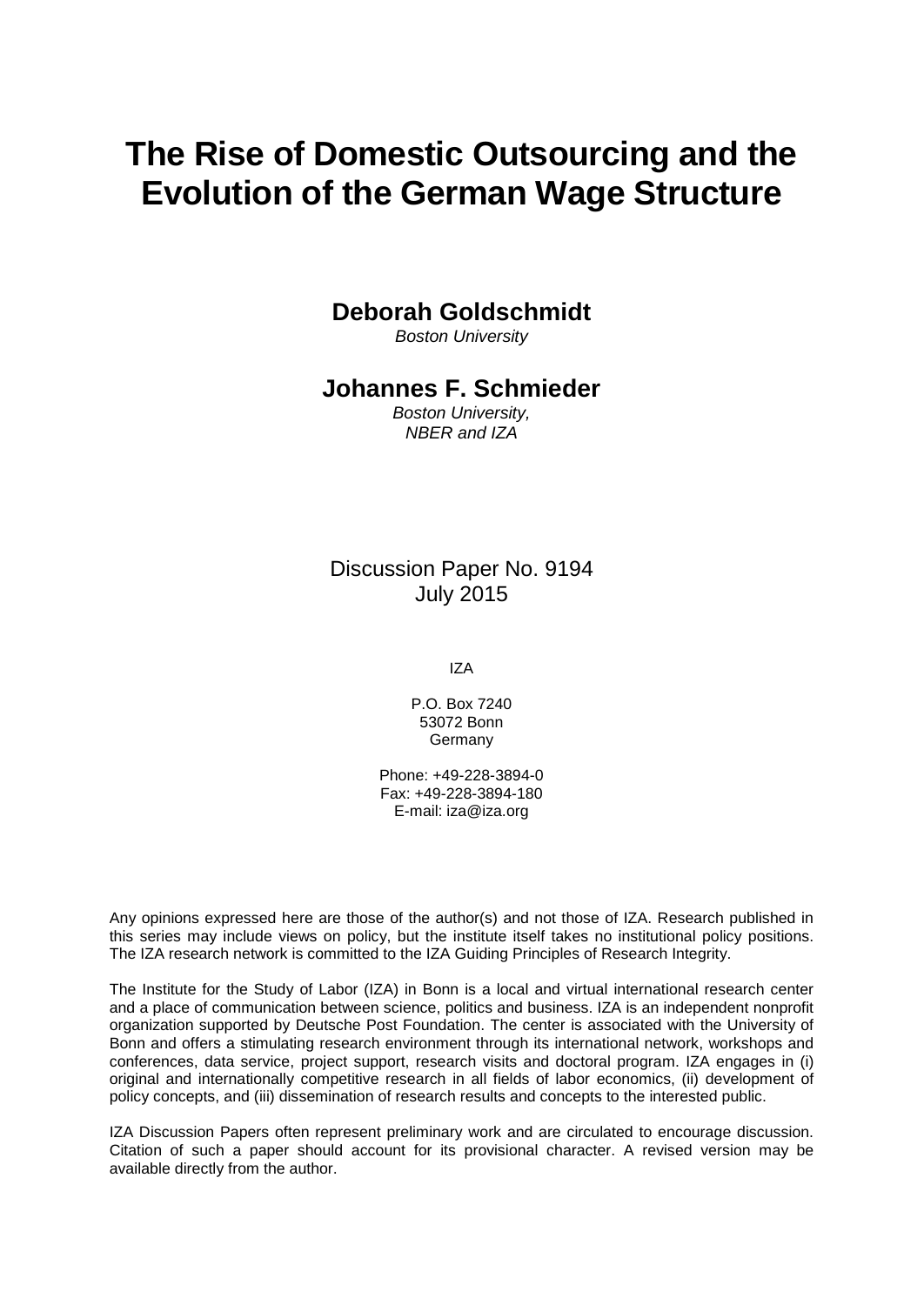IZA Discussion Paper No. 9194 July 2015

# **ABSTRACT**

# **The Rise of Domestic Outsourcing and the Evolution of the German Wage Structure[\\*](#page-2-0)**

The nature of the relationship between employers and employees has been changing over the last decades, with firms increasingly relying on contractors, temp agencies and franchises rather than hiring employees directly. We investigate the impact of this transformation on the wage structure by following jobs that are moved outside of the boundary of lead employers to contracting firms. For this end we develop a new method for identifying outsourcing of food, cleaning, security and logistics services in administrative data using the universe of social security records in Germany. We document a dramatic growth of domestic outsourcing in Germany since the early 1990s. Event-study analyses show that wages in outsourced jobs fall by approximately 10-15% relative to similar jobs that are not outsourced. We find evidence that the wage losses associated with outsourcing stem from a loss of firm-specific rents, suggesting that labor cost savings are an important reason why firms choose to contract out these services. Finally, we tie the increase in outsourcing activity to broader changes in the German wage structure, in particular showing that outsourcing of cleaning, security and logistics services alone accounts for around 10 percent of the increase in German wage inequality since the 1980s.

JEL Classification: J31, D22

Keywords: outsourcing, contracting-out, wage structure, inequality, wage premia

Corresponding author:

Johannes F. Schmieder Department of Economics Boston University 270 Bay State Road Boston, MA 02215 USA E-mail: [johannes@bu.edu](mailto:johannes@bu.edu)

<span id="page-2-0"></span>We would like to thank Katharine Abraham, David Autor, Josh Angrist, Stefan Bender, Giuseppe Berlingieri, Richard Blundell, David Card, Michael Clauss, Arindrajit Dube, Christian Dustmann, Robert Gibbons, Pat Kline, Hillary Hoynes, Erik Hurst, Larry Kahn, Kevin Lang, Mark McCabe, W. Bentley McLeod, Claudia Olivetti, Jim Rebitzer, Uta Schoenberg, Till von Wachter, David Weil, Birger Wernerfelt, Heidi Williams, and Seminar Participants at Boston University, UC Berkeley, UCL, the MIT Economics Department, MIT Sloan and Queens University. Johannes Schmieder gratefully acknowledges funding from the W. E. Upjohn Institute Early Career Research Grant No. 14-147-08. All errors are our own.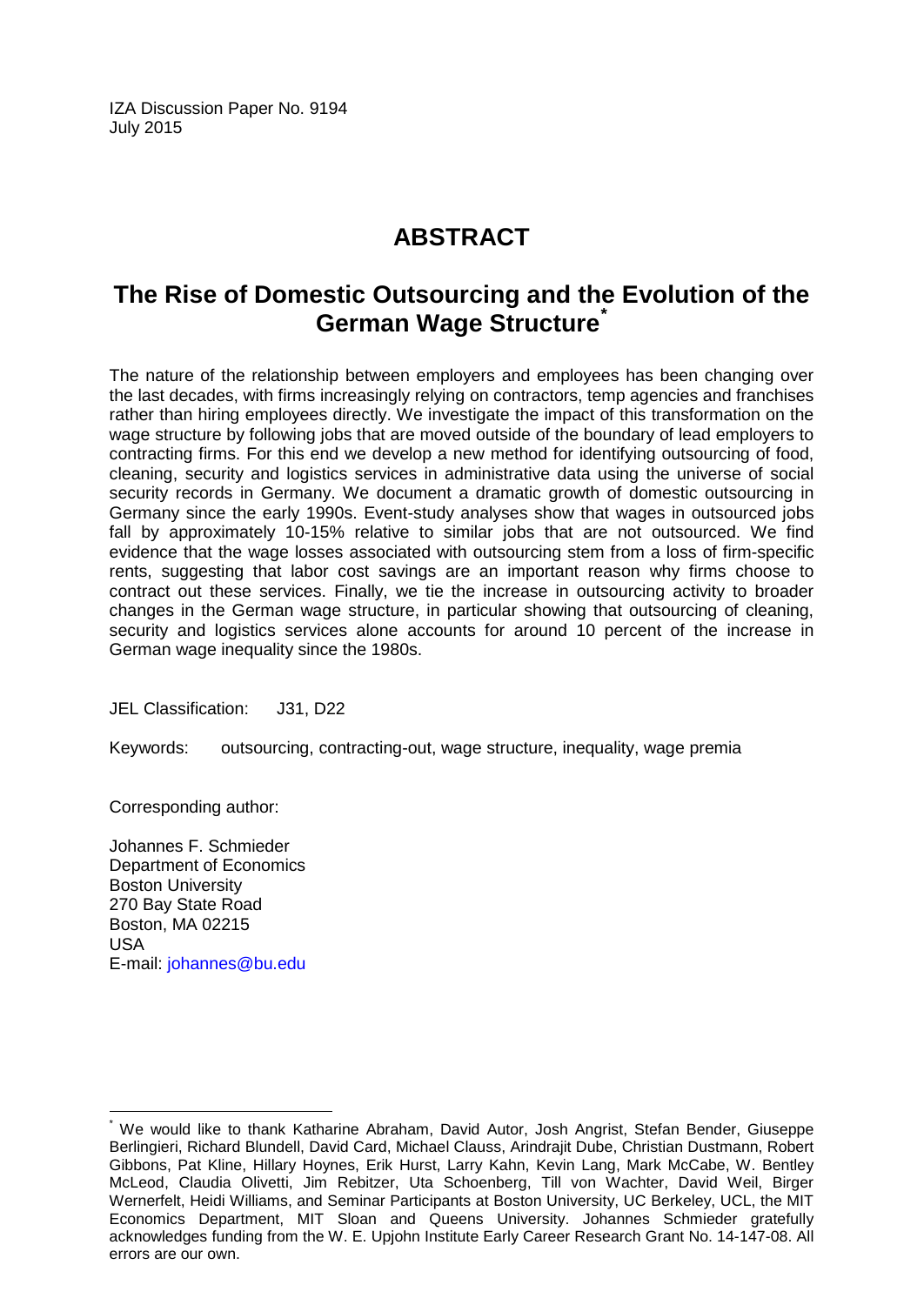#### 1 Introduction

Wage discrimination is rarely seen in large firms despite the benefits it could confer. As long as workers are under one roof, the problems presented by horizontal and vertical equity remain. But what if the large employer could wage discriminate by changing the boundary of the firm?

- [Weil](#page-37-0) [\(2014\)](#page-37-0) -

The last decades have seen a thorough transformation of the nature of the labor market, with large firms increasingly relying on non-traditional employment arrangements such as outsourcing, temporary or contingent work, offshoring and subcontracting. Across a wide range of industries, firms have been focusing on their "core competencies" and hiring outside companies to provide services which were once performed by their own employees, such as cleaning, security, logistics, human resources, or IT. Outsourcing to business service providers potentially allows for reductions in wages for the contracted-out jobs. The outsourcing firms are often traditional lead companies in sectors such as manufacturing or finance, and typically offer the most attractive jobs, with higher wages, increased job security, strong worker representation, and union coverage. Factors such as collective bargaining agreements [\(Card et al., 2004;](#page-35-0) [DiNardo and Lee, 2004\)](#page-35-1) or efficiency wage considerations linked to fairness perceptions [\(Akerlof and Yellen, 1990;](#page-35-2) [Rees, 1993;](#page-37-1) [Card et al., 2012\)](#page-35-3) may lead to wage compression within firms and rent sharing of firm profits, which in turn pushes up wages for workers who would otherwise have lower paying outside job opportunities. Large employers may thus find it beneficial to reduce the number of direct employees who benefit from such wage premia by outsourcing jobs to subcontractors. These business service firms compete fiercely with each other for service contracts from large companies on price, and since labor costs are a large share of business service firms' total costs, this creates intense pressure to lower wages and reduce benefits. Furthermore, workers in these firms likely benefit less from collective bargaining agreements and protection from unions since they would typically not be covered by the same sectoral union of the outsourcing company. Even though anecdotal and qualitative evidence for these changes in the labor market abound, research in the economics literature on this topic is quite limited.<sup>[1](#page-3-0)</sup> One problem with analyzing outsourcing is that it is very difficult to measure and can usually only be approximated using industry and occupation codes. Furthermore, even with such an approximation, the existing research

<span id="page-3-0"></span><sup>1</sup>[Weil](#page-37-0) [\(2014\)](#page-37-0) provides a detailed, largely qualitative analysis of the practice of domestic outsourcing in the US and an overview of the quantitative research in economics. He only lists two papers that estimate wage differentials between contracted-out and in-house workers based on CPS data (discussed below) and only a handful of studies based on firm surveys that measure the increase in the incidence of sub-contracting of labor services. The topic has received somewhat more attention in the sociology literature, e.g. see [Kalleberg](#page-36-0) [\(2000\)](#page-36-0) for an overview.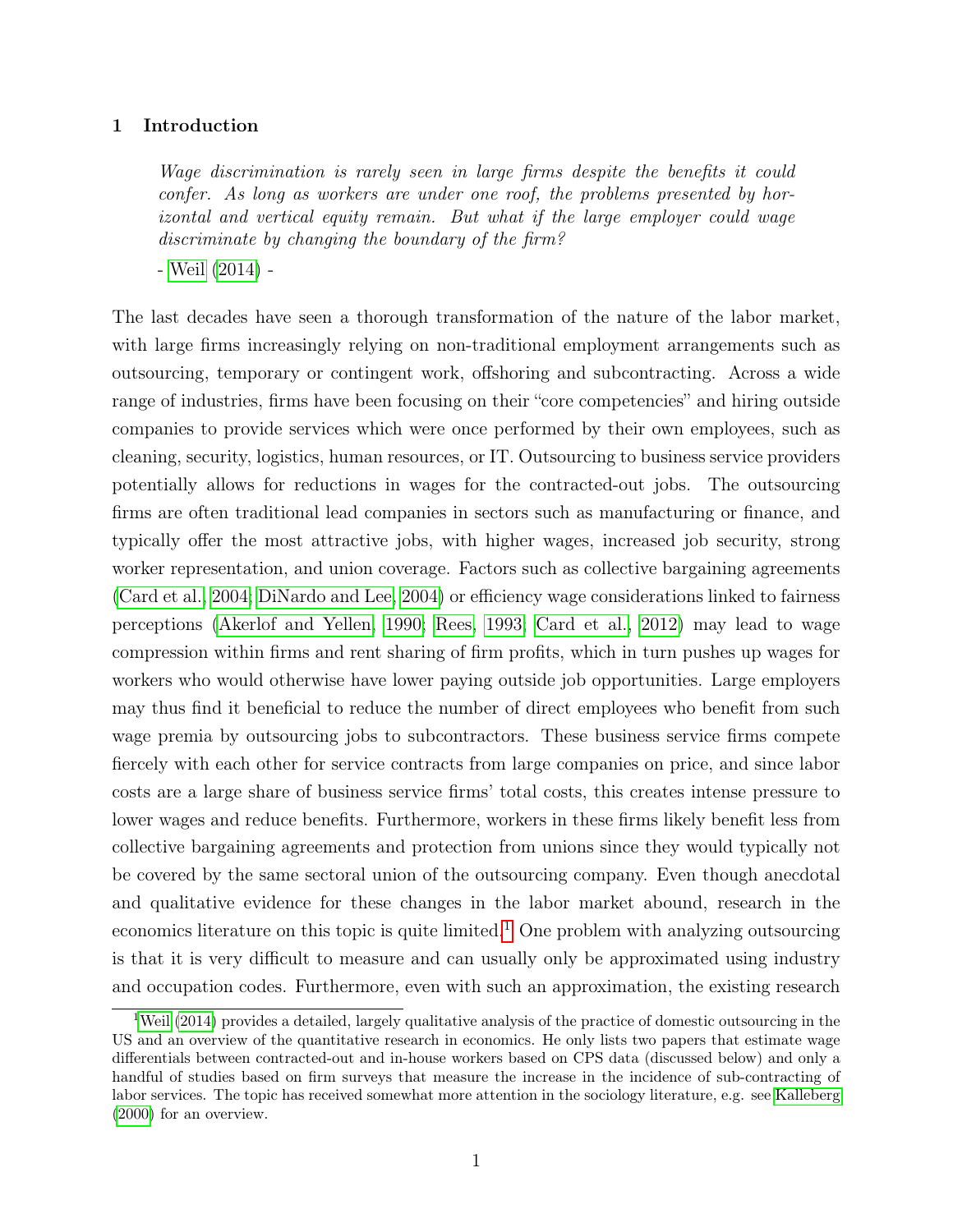has relied largely on cross-sectional datasets on the worker level with almost no information on the outsourcing firms and limited information on the actual jobs people do. However, outsourcing inherently occurs on the job level, where certain tasks or inputs are moved out of the firm and provided externally. Since jobs are typically not directly observed, it is difficult to identify the true causal impact of outsourcing on wages.

In this paper we analyze the phenomenon of domestic labor service outsourcing in Ger-many using detailed administrative data on the universe of workers and firms.<sup>[2](#page-4-0)</sup> We document for the first time in detail the rise of outsourcing of labor services over the last three decades in Germany, focusing in particular on logistics (i.e. truck drivers, warehouse workers), cleaning, security and food services.[3](#page-4-1) We develop a new method for identifying outsourcing events at the time that they occur, which allows us to observe wages for a particular job before and after the job is outsourced. Based on this we provide credible estimates of the causal effect of outsourcing on wages, documenting that moving jobs outside the boundary of the firm leads to large wage reductions. Next, we investigate whether the wage reductions we find after outsourcing can be explained with the loss of firm wage premia and whether it is plausible that at least part of the reason that firms outsource is that it allows them to avoid paying these rents. Finally, we consider the relationship between the documented impacts of outsourcing and the broad changes in the wage structure experienced by Germany over the last decades.

An important methodological innovation for this project is the development of a new method of identifying a particular type of outsourcing which we refer to as on-site outsourcing. This type of outsourcing refers to situations where a large employer spins out a group of workers providing a particular service, such as cafeteria workers, to a legally separate business unit, for example a subsidiary or an existing business service provider. In these situations the outsourced workers still work together and do essentially the same job at the same physical location, but under a different employer. We show that such outsourcing events can be identified in administrative datasets using worker flows between establishments. The basic intuition is that if a group of workers is contracted out at the same time, this can be

<span id="page-4-0"></span><sup>&</sup>lt;sup>2</sup>We use the term 'domestic outsourcing' in order to differentiate it from offshoring, which is a form of outsourcing that has been studied much more widely in the economics literature even though it is not clear that it is quantitatively more important.

<span id="page-4-1"></span><sup>3</sup>The reason for focusing on these services is that we believe these are tasks that remained fairly consistent over time, they correspond to clear occupation codes and the respective business service firms can be identified over time. Furthermore the share of these occupations remained approximately constant over the past 3 decades. We believe outsourcing also occurred for many other tasks and we see, for example, the share of accountants, advertising jobs, IT occupations, and phone operators who are working for business service firms rise substantially over time; however all of these occupations also exhibit strong trends in the number of workers in them over time (falling for accountants and phone operators, increasing for advertising and IT) and the characteristics of these jobs may have changed substantially with the advent of new technologies.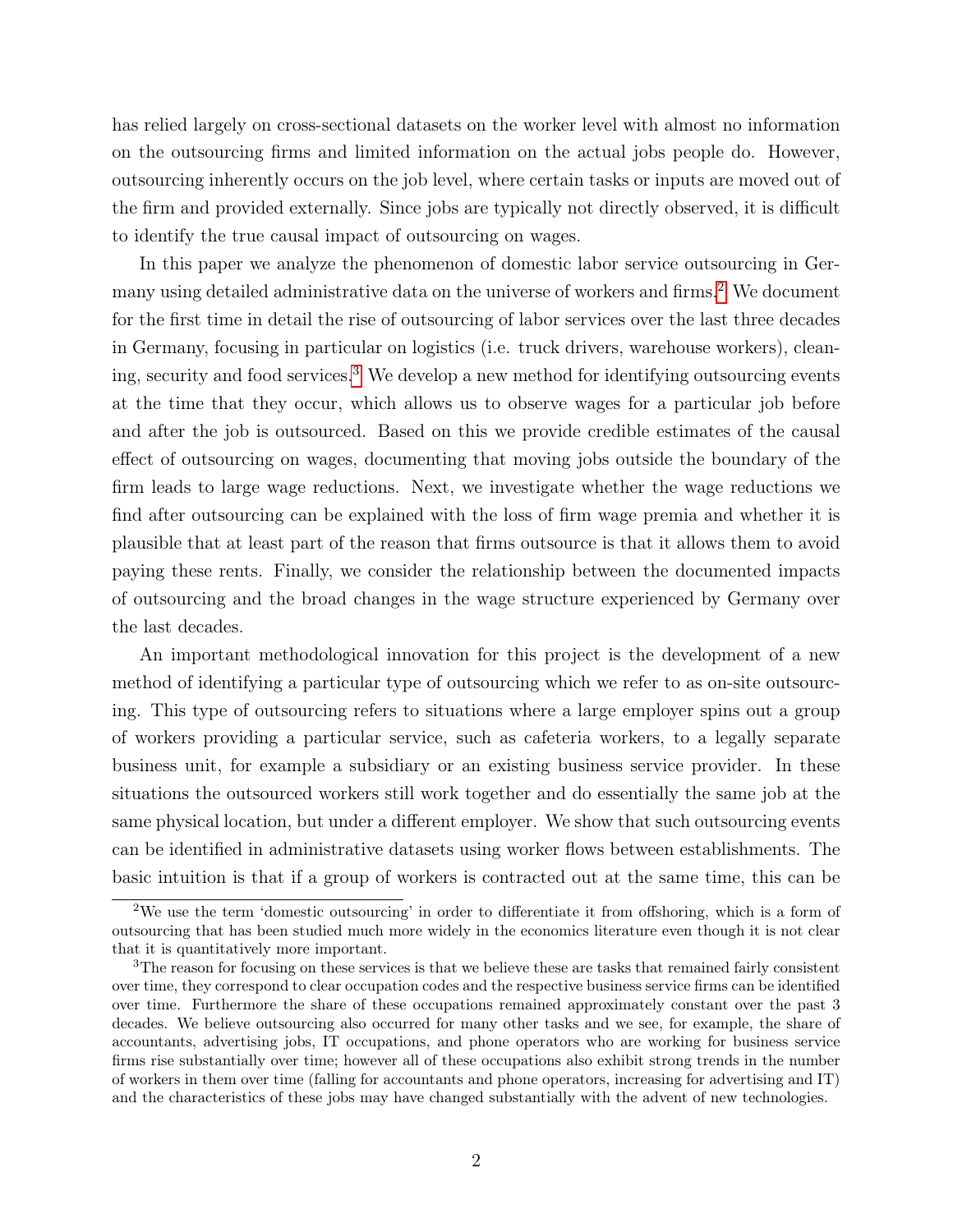observed by following the establishment identifiers as well as occupation and industry codes. For example, if we observe a group of workers splitting off from a large bank in year t-1 and forming a new establishment identifier in year t with an industry code of 'cafeteria', this likely reflects that the bank is outsourcing its cafeteria. This is further supported if the workers who are leaving worked in food related jobs in year t-1 at the bank, and the bank does not replace these occupations in the following year.

On-site outsourcing events provide a particularly powerful testing ground to analyze the wage effects of outsourcing, since they allow us to follow jobs over time where both the worker and the work location remain the same, so that effects on wages can be attributed directly to the change in the employment relationship without selection or omitted variable bias. However, these instances of on-site outsourcing likely only constitute a small share of all outsourcing, for example missing outsourcing events where all workers providing a particular task are simply laid off and the task is sub-contracted to an external provider. We therefore complement this analysis with a broader measure of outsourcing, where a worker in a food, cleaning, security, or logistics occupation is defined as outsourced if he is employed by a business services firm. Using both measures we find a dramatic increase in outsourcing in Germany that accelerated in the late 1990s and continues into recent years.[4](#page-5-0)

Our main contribution is to provide cleanly identified effects of outsourcing on the wages paid for outsourced jobs using two alternative approaches. We first show that workers who are outsourced in on-site outsourcing events typically stay with the business service firm they are outsourced to for the following years, and their employment is similarly stable as for workers in the same occupations and industries who are not outsourced. This allows us to interpret the wage effects of outsourcing as the effect on the job level, free of selection. As a second method of estimating the wage losses from outsourcing, we compare wages of workers in logistics, cleaning, food and security occupations who are employed in business services firms with those employed directly by other employers, controlling for individual fixed effects.<sup>[5](#page-5-1)</sup> The two approaches in principle have different advantages and disadvantages, but yield very similar results: After on-site outsourcing, wages for outsourced workers fall by around 10 percent within 5-10 years compared to the control group, essentially the same

<span id="page-5-0"></span><sup>4</sup>This trend to vertical disintegration appears to be more widespread than just for the area of labor services. E.g. [Dustmann et al.](#page-36-1) [\(2014\)](#page-36-1) document that final goods producers in the German manufacturing sector have been relying increasingly on buying intermediate inputs from outside the firm and from abroad (offshoring) and are responsible for an increasingly smaller share of the value added of final goods.

<span id="page-5-1"></span><sup>&</sup>lt;sup>5</sup>This is the same method used by [Abraham](#page-34-0) [\(1990\)](#page-34-0) and [Dube and Kaplan](#page-36-2) [\(2010\)](#page-36-2), who use CPS data to estimate the effect of outsourcing on wages. It is also similar to the earlier literature that estimated industry wage differentials using individual fixed effects, e.g. [Krueger and Summers](#page-36-3) [\(1988\)](#page-36-3). The criticism of this approach in [Gibbons and Katz](#page-36-4) [\(1992\)](#page-36-4) applies in the outsourcing case as well, which is why identifying on-site outsourcing as an exogenous (from the individual's perspective) shock is crucial.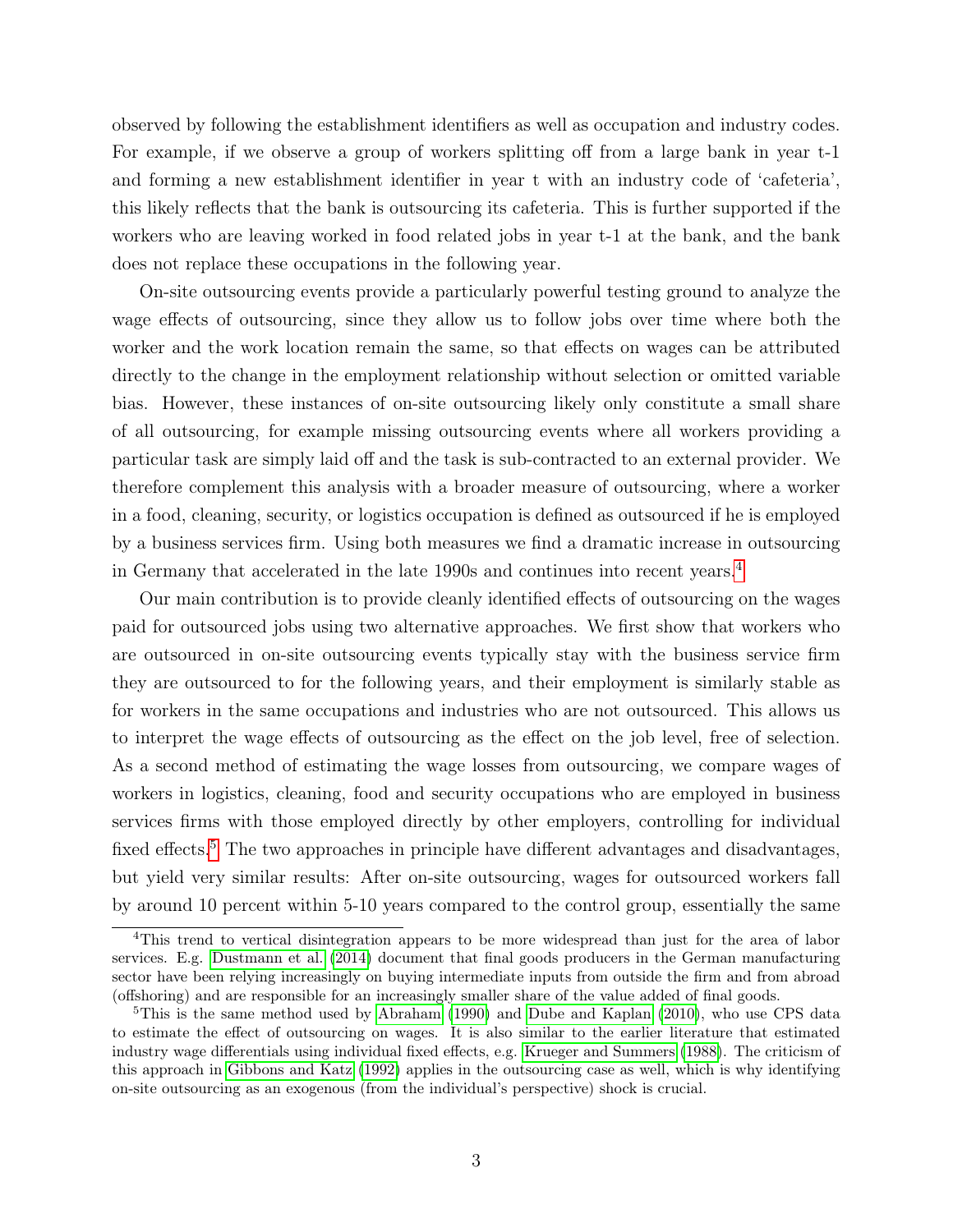wage differential we estimate using our other method.

Firms may choose to engage in these types of alternative employment arrangements for various reasons. Subcontractors can provide increased flexibility for firms whose needs vary throughout the year, or provide specialized skills or technology that would be costly for a firm to invest in. Outsourcing can also provide cost savings through lower labor costs, if outsourced workers are excluded from wage premia or rents at the outsourcing firm. In order to test the hypothesis that the wage losses of outsourced workers stem from being excluded from firm rents, we first obtain estimates of the establishment wage premium by implementing a full decomposition of wages in Germany into establishment and worker fixed effects as in [Card et al.](#page-35-4) [\(2013\)](#page-35-4) - henceforth CHK - and in the spirit of [Abowd et al.](#page-34-1) [\(1999\)](#page-34-1). The establishment fixed effect of workers moving to business service firms falls by around 10 log points, fully explaining the wage losses at outsourcing. We also show that on-site outsourcing is associated with sharp drops in other firm characteristics typically associated with rents, such as firm size and average pay of coworkers. Furthermore, we show that wage losses are highly correlated with measures of wage premia at the outsourcing establishment. Finally, we document that establishments that pay above market wages or are covered by collective bargaining agreements are more likely to outsource parts of their labor force. These findings suggest that exclusion from establishment wage premia is a driving factor for the wage losses and likely part of the motivation for why firms outsource.

Germany provides a particularly interesting setting to study outsourcing. Over the last few decades there has been a substantial increase in wage inequality, with significant wage declines at the bottom of the wage distribution [\(Dustmann et al., 2009,](#page-36-5) CHK). These changes in the wage structure are in part explained by de-unionization, the erosion of the sectoral level collective bargaining system, and the increased decentralization of the wage setting mechanism.<sup>[6](#page-6-0)</sup> However, as CHK show, a significant portion of the rise in wage inequality comes from increased assortative matching of workers employed together with others in the same or similar jobs, and low skilled workers being matched with low paying firms, something which is not easily explained by de-unionization. On the other hand, increased reliance on outsourcing, particularly of lower-skilled labor services and other inputs, provides a natural explanation for this change, as lead firms move parts of their labor inputs out of the core workforce and into highly specialized, lower-paying business service firms.<sup>[7](#page-6-1)</sup>

<span id="page-6-0"></span><sup>6</sup>See for example [Dustmann et al.](#page-36-1) [\(2014\)](#page-36-1) for a discussion of how the German reunification in combination with the Eastern EU expansion lead to the reduction in collective bargaining coverage rates.

<span id="page-6-1"></span><sup>7</sup>Outsourcing may also explain why unit labor costs in the German manufacturing sector declined even though manufacturing wages remained relatively stable (see [Dustmann et al., 2014\)](#page-36-1): while large employers continue to pay relatively high wages, they benefit from the drop in wages at their sub-contractors and suppliers.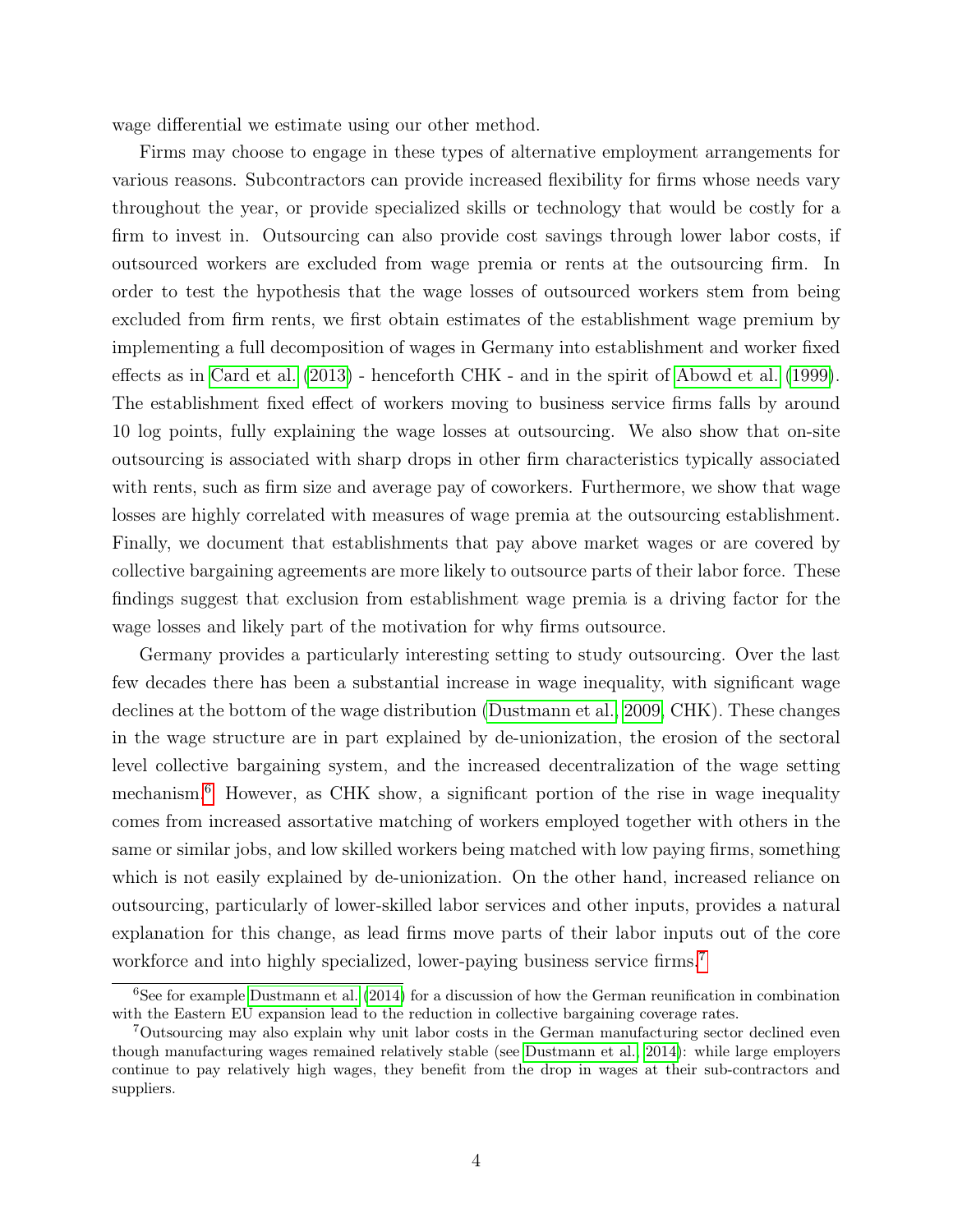We provide several pieces of evidence that outsourcing did indeed contribute to these changes in the German employment and wage structure. In particular, based on the establishment - worker fixed effects decomposition, we show that outsourcing of cleaning, security and logistics workers alone can account for about 10 percent of the increased wage dispersion in Germany, with equal parts due to increased dispersion of the establishment component and increased assortative matching of low paid workers to low paying employers. While we view outsourcing as a complementary explanation to de-unionization for the change in the German wage structure and the increases in competitiveness, we also believe that these two channels are likely closely intertwined, since on the one hand weaker unions facilitated outsourcing decisions and, on the other hand, outsourcing weakened the bargaining positions of unions and work councils. In fact, the increase in domestic outsourcing may have put direct wage pressure on in-house employees in similar jobs, since these employees are increasingly in competition with outside business service firms.<sup>[8](#page-7-0)</sup>

The next section presents the data and institutional background, as well as a description of our measures of domestic outsourcing. Section 3 presents our empirical results on the effects of outsourcing on workers' employment trajectories and wages of outsourced jobs. In section 4 we provide evidence that firms decide to outsource in order to avoid paying establishment specific wage premia. Finally section 5 relates outsourcing to the broader changes observed in the German wage structure and section 6 concludes.

#### 2 The Rise of Domestic Outsourcing

#### 2.1 Institutional Background

Germany features a somewhat unique collective bargaining system, the so-called "dual system", where wages are negotiated between employer associations and unions on the industry or firm level, often in close coordination with elected firm or establishment level work councils (see [Fitzenberger et al., 2013;](#page-36-6) [Dustmann et al., 2014\)](#page-36-1). The close level of cooperation between the different parties appeared to lead to relatively high wages and good working conditions, while at the same time avoiding costly strikes and conflicts between unions and employers. However, the system was always based on contractual relations and mutual agreements, and firms were free to leave the collective agreements and instead set wages either in firm level

<span id="page-7-0"></span><sup>8</sup>For example, this is illustrated by the final report of the Harvard Committee on Employment and Contracting Policies (2001), also known as the Katz committee, that investigated the situation of low wage workers at Harvard University. The report noted in particular that "in-house employees [...] have typically been employed by Harvard service units that operate on a fee-for-service business model and compete with outside contractors" and "outsourcing competition put pressure on Harvard's unions to bring wages down to the rates paid by outside contractors".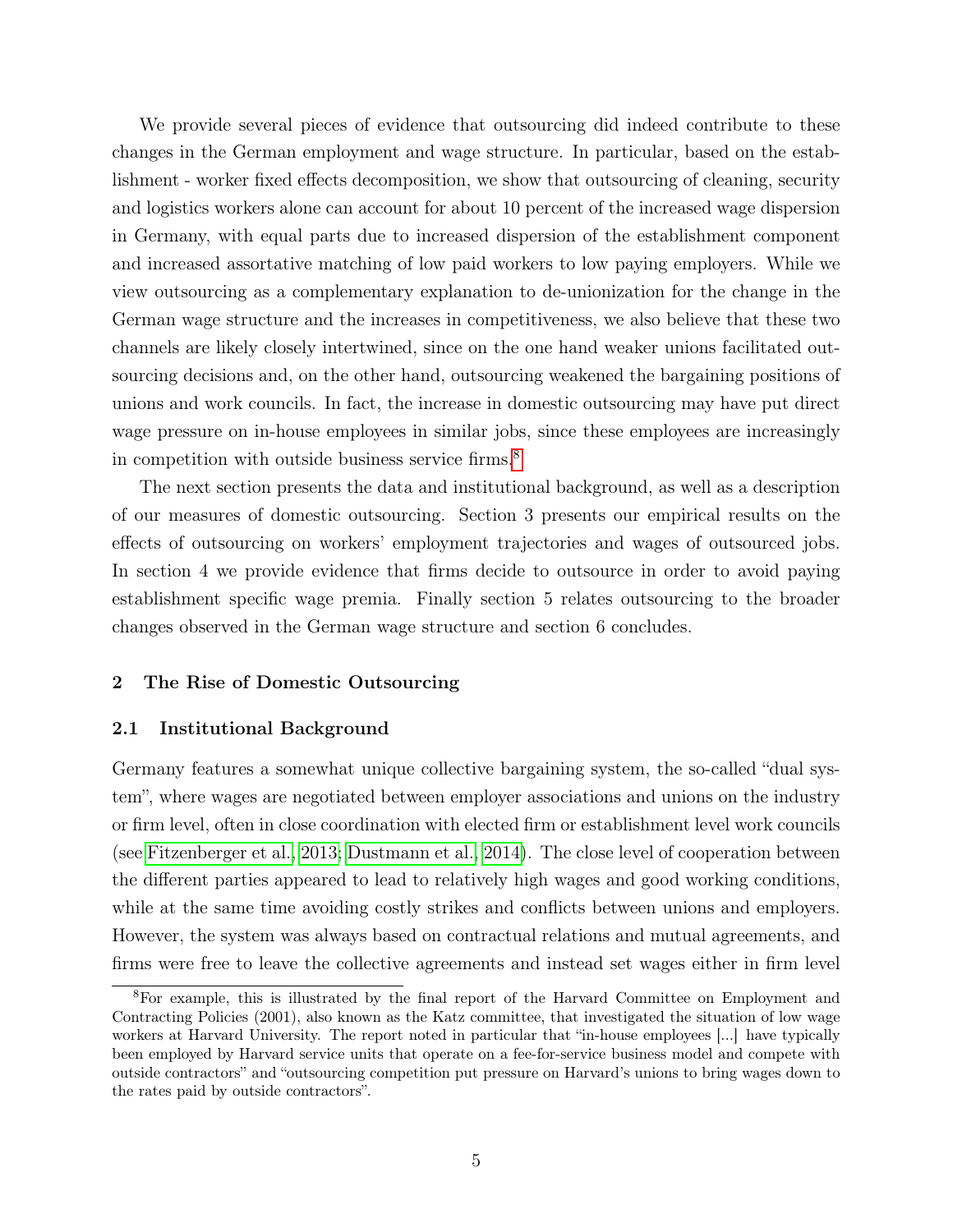negotiations or without any agreement. Firms that do not leave the union contracts can achieve additional wage flexibility through "opening clauses", which allow for wages below the collectively agreed upon level.

Starting in the early 1990s, Germany experienced a sharp decline in collective bargaining coverage rates and union membership as more and more firms opted out of the industry level agreements and either did not have any agreements or any firm level agreements.<sup>[9](#page-8-0)</sup> Many existing firms left the employer associations while new firms opted not to join them in the first place (see CHK). [Dustmann et al.](#page-36-5) [\(2009\)](#page-36-5) and CHK argue that this decline was kick-started by the decision of labor unions to demand West German wage levels in East German establishments almost immediately after the reunification. The large productivity gap essentially forced East German employers to leave the collective agreements, which in turn led to firms in West Germany imitating them and leaving the agreements as well. Increased pressure from globalization, the real threat of moving production to Eastern Germany or the newly accessible Eastern European countries, and high levels of unemployment in Germany all provided West German firms with the necessary leverage to force work councils and unions to agree to these changes.

While work councils have to be consulted for a wide variety of firm level decisions that affect workers, this does not apply to outsourcing decisions and German firms are legally free to do so at their discretion. In practice work councils and unions may try to fight outsourcing, but their success will depend on the willingness of the core workforce to stand up for the workers affected by outsourcing. It seems likely that the same factors that led to decreased union coverage likely also facilitated outsourcing of parts of the workforce. On the other hand, as noted by [Doellgast and Greer](#page-35-5) [\(2007\)](#page-35-5), outsourcing itself offers a way for firms to sidestep the unions, since even if a firm is following a collective bargaining agreement, outsourced workers employed by a different sector typically would not be covered by the same agreement. Furthermore, workers in business service firms are often not well organized and in many cases do not form a work council.<sup>[10](#page-8-1)</sup>

Another factor that has facilitated outsourcing in Germany over the last two decades has been a steady deregulation of the temp agency sector [\(Vitols, 2004\)](#page-37-2). The number of employees in this sector subsequently increased dramatically since the early 1990s and the sector became more established, with many large temp agencies offering their services to

<span id="page-8-0"></span><sup>9</sup>For example [Dustmann et al.](#page-36-1) [\(2014\)](#page-36-1) report that from 1995 to 2008, industry wide agreements fell from 75 to 56 percent, while firm level agreements stayed close to 10 percent.

<span id="page-8-1"></span><sup>&</sup>lt;sup>10</sup>Based on our calculations with the IAB establishment panel only around 6 percent of business service firms have a work council and around 30 percent are covered by collective bargaining agreements. The relatively large collective agreement coverage is largely due to temp agencies which are mostly covered by a collective bargaining agreement specific to the temp sector, which however sets a pretty low wage floor (e.g. 7.50 Euro per hour in 2010).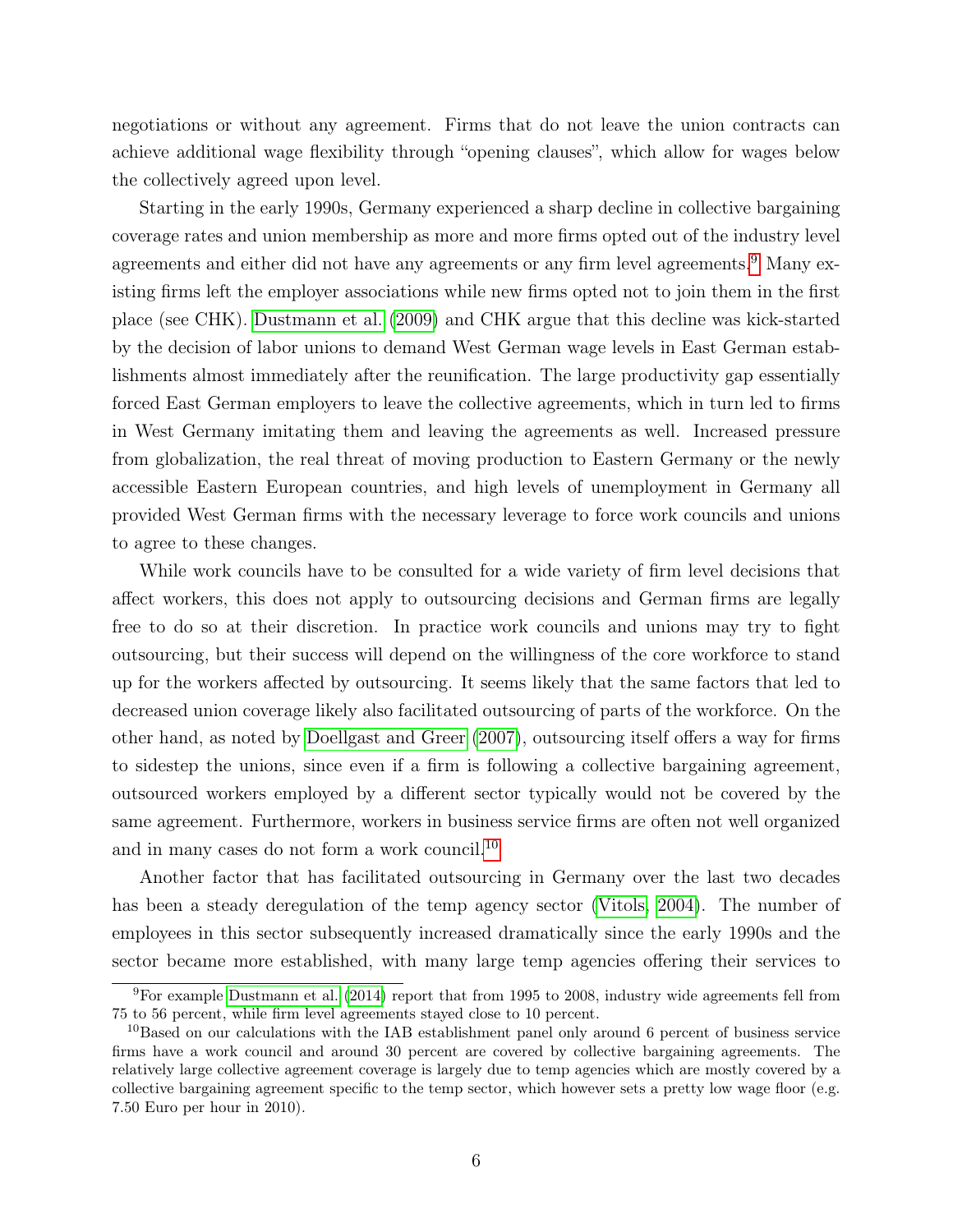other firms, thus making it easier to outsource. $^{11}$  $^{11}$  $^{11}$ 

#### 2.2 Data

We use the Integrated Employment Biographies data (IEB) which represents the universe of social security records in Germany over the time period 1975 to 2009.[12](#page-9-1) The IEB has been made available through the Research Data Center of the German Federal Employment Agency at the Institute for Employment Research (IAB). Employers are required to file a report for all employees who are employed during a year. Since this report is key for determining health insurance coverage, pension accrual and unemployment benefits eligibility it is generally of very high accuracy. This report contains information on the duration of employment, the total pay over that period, the employment type (full-time, part-time, apprentice), and a number of demographic variables (such as education, nationality, gender, and age). The pay information is generally very accurate but top coded. The data covers all employment subject to social security contributions, but excludes certain types of government employees and the self-employed. Furthermore, since employers and individuals are uniquely identified through establishment and person IDs, it is possible to construct complete employment histories for individual workers and to follow establishments over time. One limitation is that the data only contains establishment, not firm, identifiers.<sup>[13](#page-9-2)</sup>

For our approach of measuring outsourcing it is important that the data contains industry and occupation for every worker. Both pieces of information are an integral part of the employment notification and cannot be easily left blank, and as a result occupation, for example, is only missing in around 0.05% of employment records. The industry classification system changed several times during our observation period with breaks in 1999, 2003 and 2009. We used crosswalks together with our best judgement to consistently classify business service firms and outsourcing over time. Moreover, we do not have industry codes for the last year (2009) and therefore all results relying on long time series for identifying outsourcing only span 1975 to 2008.

<span id="page-9-0"></span><sup>&</sup>lt;sup>11</sup>It is interesting that other countries with very different institutional backgrounds also experienced a dramatic rise in outsourcing. For example [Autor](#page-35-6) [\(2003\)](#page-35-6) argues that in the US the development of the "unjust dismissal" doctrine that restricted the employment at will notion contributed to the growth in outsourcing to temporary help service firms. Since Germany always had fairly strong employment protection laws, there was no legal change in this regard driving the increase in temp services, although the existence of these laws might have spurred outsourcing once this was easier for other reasons.

<span id="page-9-2"></span><span id="page-9-1"></span><sup>12</sup>See [Oberschachtsiek et al.](#page-36-7) [\(2009\)](#page-36-7)

<sup>&</sup>lt;sup>13</sup>Multi-establishment firms typically have a separate identifier for each establishment they own, or they may combine several establishments within the same county (such as branches) under a single establishment identifier, but establishment identifiers do not span across multiple counties. See [Hethey-Maier and](#page-36-8) [Schmieder](#page-36-8) [\(2013\)](#page-36-8) for more details.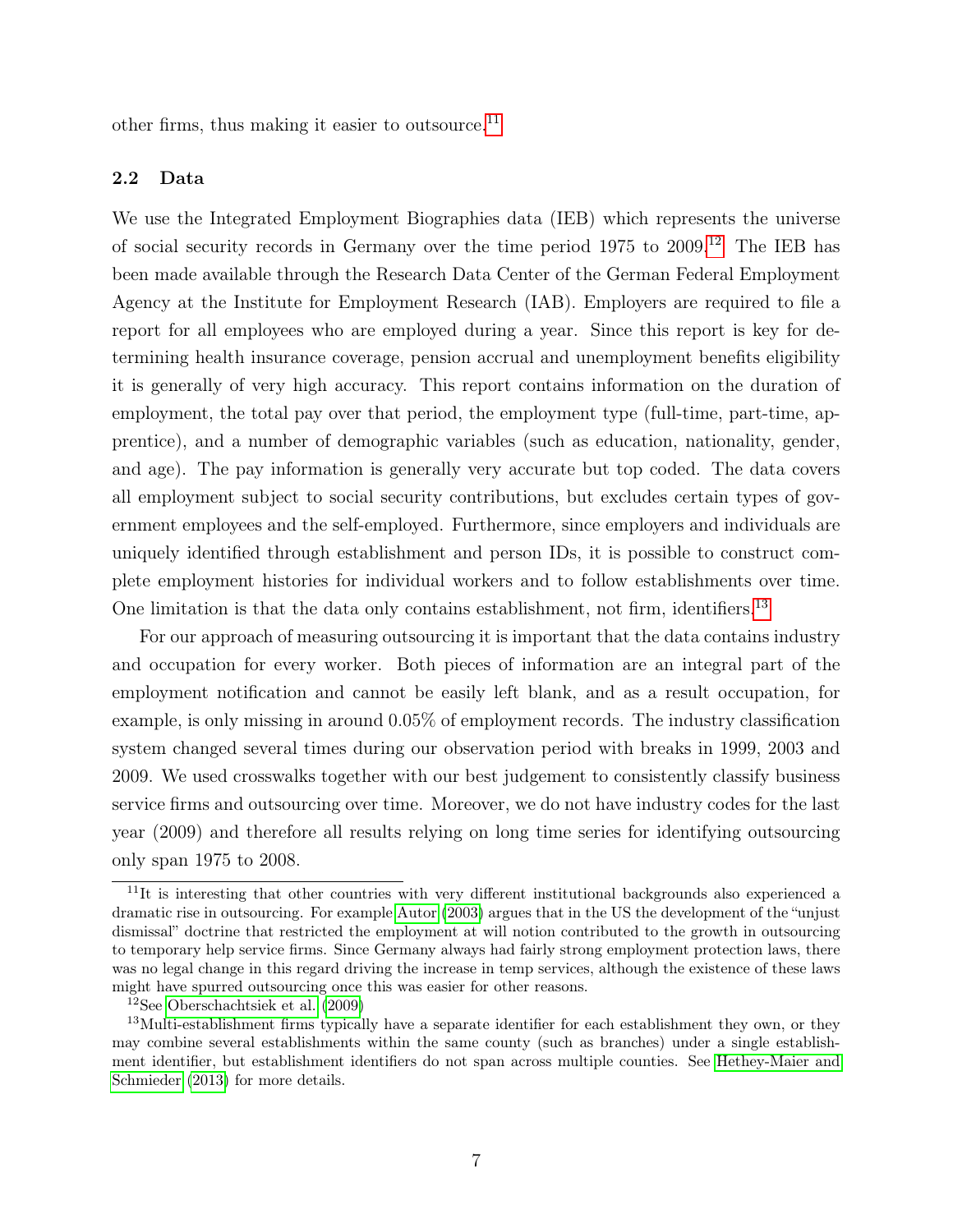#### 2.3 On-site Outsourcing

The IEB, like most data sets, does not contain any specific information on outsourcing. Instead, we develop a method to identify a particular type of outsourcing using worker flows between establishments. We call this on-site outsourcing, and it refers to cases where companies contract out part of their workforce to a legally independent sub-contractor but where the same employees continue their work at the same physical location. For example, in 2005 the Daimler corporation implemented a large cost-saving program called "CORE" to focus on its core business competencies. As part of this program it outsourced several of its in-house cafeterias into a legally independent subsidiary company, which was at first fully owned by Daimler and later sold in parts to various business service firms. The employees largely remained the same and still worked at the same locations, but were now employed by a different employer.<sup>[14](#page-10-0)</sup>

We identify these on-site outsourcing events using worker flows between establishment identifiers, implementing a strategy similar to [Hethey-Maier and Schmieder](#page-36-8) [\(2013\)](#page-36-8), which dealt with classifying establishment entries and exits, and [Muendler et al.](#page-36-9) [\(2012\)](#page-36-9), which used worker flows to identify employee spin-offs. Starting with the universe of covered workers as of June 30 in each year from 1975 to 2009, we track workers as they move between establishments from year to year. We define a clustered flow of workers to be a group of workers who were all employed in establishment A, the predecessor, in one year and then in the following year were all employed in establishment B, the successor.

A clustered flow at time t is considered an on-site outsourcing event if the following conditions hold: First, the flow must consist of 10 employees or more, to eliminate small flows that may be a part of regular year-to-year worker movements. The predecessor establishment must have at least 50 employees in the year prior to the flow, continue to exist in the following year and not shrink by more than 50%, to ensure that the flow we observe is not due to an establishment closing, severely downsizing, or breaking apart. The flow must also represent less than 30% of employment in the predecessor in the previous year, so that we are certain that the outsourced employees represent only a small part of the predecessor's business.[15](#page-10-1)

<span id="page-10-0"></span> $14$ This description of the events is based on personal conversations with Daimler employees. There are many other case studies describing similar events, e.g. [Doellgast and Greer](#page-35-5) [\(2007\)](#page-35-5) describe outsourcing in the automobile and telecommunications sector in Germany, [Dietz et al.](#page-35-7) [\(2013\)](#page-35-7) describe outsourcing of airport workers in the U.S., and [Smith Institute](#page-37-3) [\(2014\)](#page-37-3) provides several examples from the UK.

<span id="page-10-1"></span> $15$ If the successor is a new establishment (i.e. the establishment ID appears in the data for the first time in year t), then we further require that the clustered flow makes up 65% or more of the successor's employment. While the exact cutoffs we use here are of course debatable, we found that in practice changing these thresholds - even by a substantial amount - barely affects our main wage results reported below. As will be seen below, the average outsourcing establishments that we identify is far away from these cutoffs: much larger prior to the flow, barely shrinks and the flow is a very small part of total employment.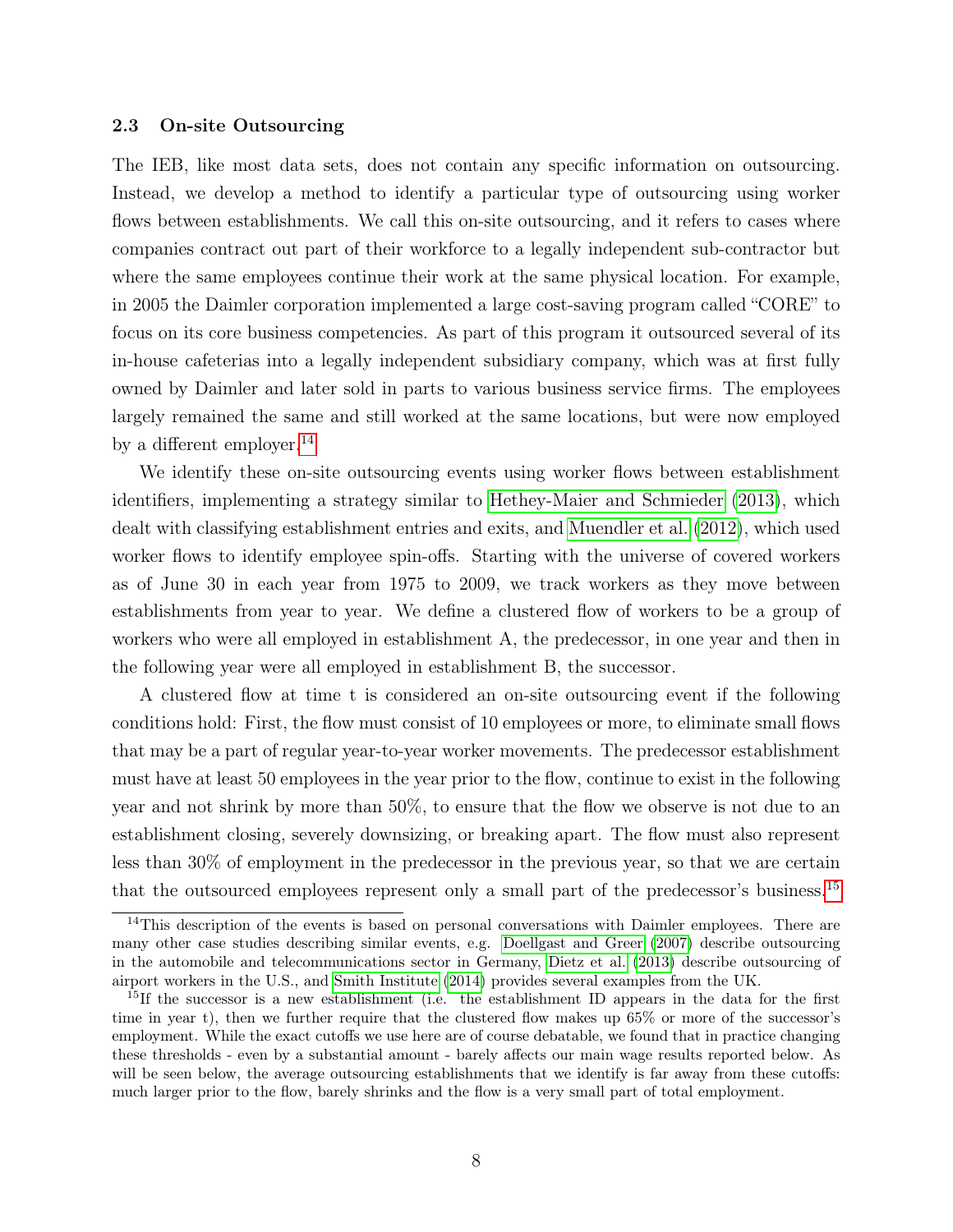Finally, we restrict the successor establishment to have an industry code corresponding to a business service firm in either logistics, food services, cleaning or security, and ensure that the predecessor establishment is not a business service firm, giving us further confidence that these flows are likely to be outsourcing occurrences and not spin-offs or other types of establishment changes.<sup>[16](#page-11-0)</sup> For all outsourcing events, we call the predecessor establishment the mother, and the successor establishment the daughter.<sup>[17](#page-11-1)</sup>

We also use this method to identify events where the daughter is a temp agency. Since temp agencies can in principle provide many different labor services and are not associated with clear occupation codes we find these on-site outsourcing events to temp agencies somewhat less clean from an identification perspective. On the other hand, temp agencies clearly played an important role in the rise of outsourcing in Germany. For example there are many news stories that business service firms themselves often outsource large shares of their workforce to temp agencies. We therefore focus our analysis of the wage effects of outsourcing on workers in FCSL (food, cleaning, security or logistics) tasks, but we do also provide estimates for temp agencies separately and include workers in temp agencies in our descriptive analysis on the rise of outsourcing.

While this type of outsourcing was relatively uncommon in the late 1970s and 1980s, the mid-90s saw a large increase in the number of outsourcing events to about 60-80 per year, as can be seen in Figure [1](#page-43-0) (a). This increase occurred across all five types of outsourcing events, which follow similar time paths (Figure [1](#page-43-0) (b)).<sup>[18](#page-11-2)</sup>

<span id="page-11-2"></span><sup>18</sup>The spikes in 1983 and 1988 in outsourcing of food services are all due to department stores outsourcing restaurants in those two years. We cannot link up our data to the company level across different counties, but it seems likely that in each of these years a large department store chain decided to outsource all of their restaurants simultaneously. We base this interpretation largely on the fact that the spikes are driven by outsourcing events with exactly the same industry codes of mothers and daughters, as well as similar establishment sizes in those years, while in other years there is a wide mix of industry codes among the

<span id="page-11-0"></span><sup>&</sup>lt;sup>16</sup>Business service industries for logistics include transportation, warehouse and storage. For food occupations include canteens and catering. For cleaning, industries include industrial cleaning, cleaning of buildings, rooms and equipment, street cleaning, chimney-sweeping, and scaffolding and facade cleaning. For security occupations, the industries used were labeled security activities and security and storage activities. For a complete listing of industry and occupation codes used, see Online Appendix tables A-3 and A-4.

<span id="page-11-1"></span><sup>&</sup>lt;sup>17</sup>While the outsourcing definition that we use does not explicitly exclude situations where a mother establishment re-hires the types of workers who left the firm, we find that this is not typically the case. In Appendix Figure A-1 (a) we graph the number of workers employed in the outsourced occupation at the mother establishment (i.e. for establishments outsourcing cleaning tasks, this would be the number of workers who are in occupations labeled "cleaner") in the years surrounding outsourcing (which occurs between year -1 and 0). We find that this number drops sharply at the time of outsourcing and does not increase, indicating that these workers are not replaced. If our method were instead just capturing layoffs or quits of groups of workers while the corresponding tasks still stayed in-house, then the mother establishment would have to replace these workers with others in the same occupation. Appendix Figure A-1 (b) shows establishment size before and after outsourcing, and while establishment size decreases slightly in the years before outsourcing, there is only a small drop at the time of outsourcing and afterwards employment continues to be relatively flat, assuring us that we are not capturing mass layoffs or other types of restructuring or downsizing.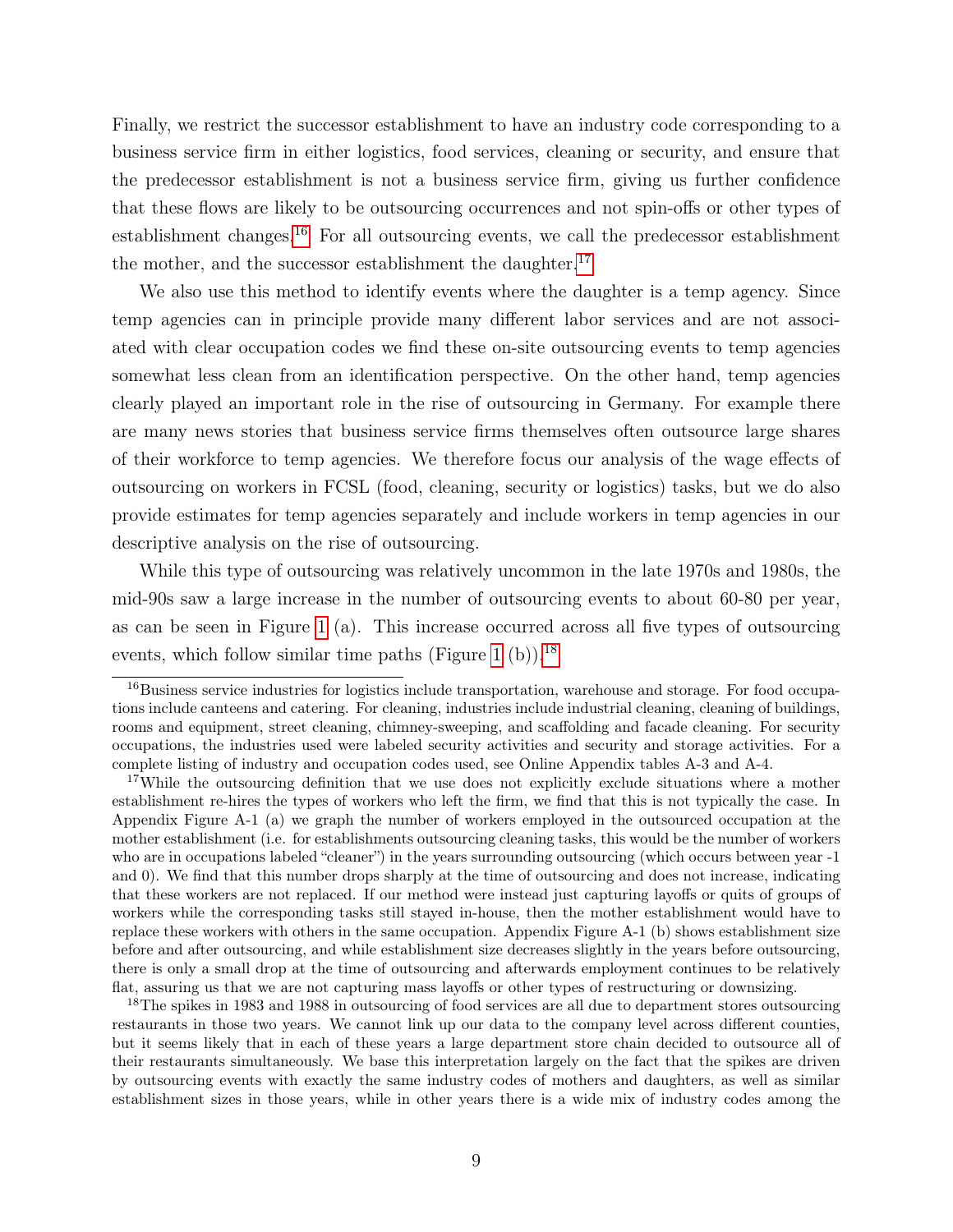#### 2.4 Measuring Outsourcing using Industry and Occupation Codes

While our method for identifying on-site outsourcing has the advantage that we can observe the event of outsourcing right when it happens, the disadvantage is that we are likely missing many instances where outsourced workers are not moved together to a separate business unit. For example, we would not be capturing slower movements of tasks to outside contractors that are not at the extensive margin (getting rid of workers of a specific task or spinning off entire units of workers) and changes due to reallocation of employment shares among existing firms or between exiting and new firms (who may, for example, rely more on outsourcing).

In order to obtain a broad picture of the evolution of domestic outsourcing, Figure [2](#page-44-0) (a) shows the share of workers among all West German workers who are employed in establishments that - based on their industry codes - provide cleaning, security or logistics (CSL) services to other firms or who are temp agencies. We do not include food workers here, since only the industry codes from 1999 onwards allow us to distinguish between business service firms and regular restaurants. The figure documents a dramatic rise in outsourcing of labor services over the past 3 decades: the share of outsourced workers in CSL business service firms and temp agencies has increased from 2 percent to almost 8 percent of the West German workforce in 2008. The figure also breaks out temp agency workers as a separate group, showing a stark increase to around 2.5 percent of all workers in Germany in 2008. Importantly these changes occurred even though the share (and absolute numbers) of workers in CSL occupations remained approximately constant over this time period (see Appendix Figure A-4).

In Figure [2](#page-44-0) (b) we show the share of outsourced workers in FCSL occupations, where outsourced is defined as working for a FCSL business service firm or a temp agency. For example, a food services worker such as a waiter or cook is considered to be an outsourced worker if she is employed in the "catering" or "canteen" industry, or in a temp agency. The share of outsourced workers in these occupations has increased substantially in all four groups over time. The most dramatic increase is the rise of cleaners working for firms providing cleaning services: while in 1975 only about 10 percent of cleaners were working for cleaning firms, this share has risen to almost 40 percent by 2008. Cleaning tasks may lend themselves particularly well to being broken out of the normal firm hierarchy and, as they are often very low-paying, may provide particularly good opportunities for cost savings through outsourcing. There was also a substantial rise in the share of workers in security and logistics occupations who are working for business service firms, by about 20 percentage points towards the end of the sample period. Over the shorter time period there has been

different mother establishments.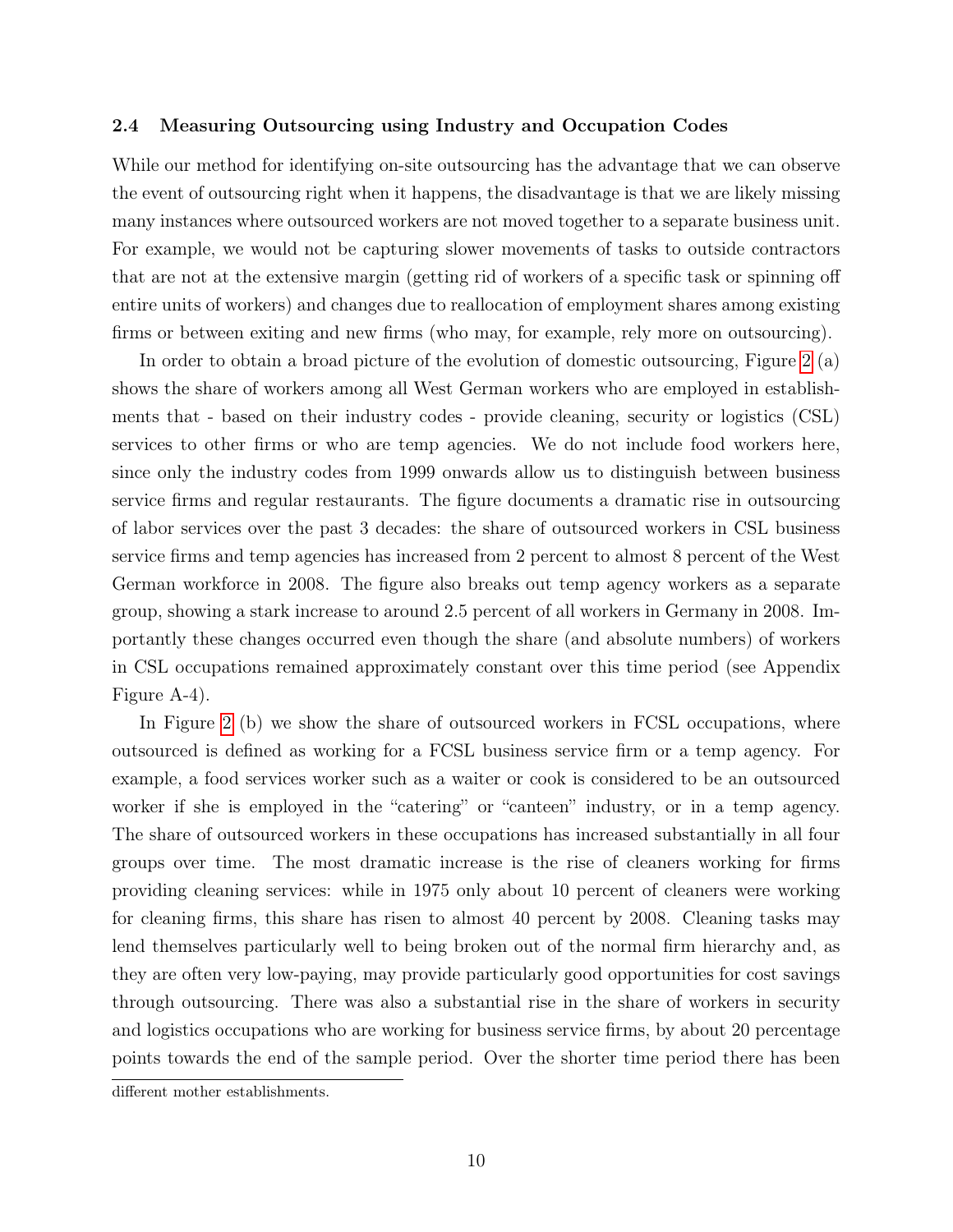an increase in the share of food workers employed in business service firms, from about 16 percent to 26 percent.[19](#page-13-0)

Another way to evaluate the extent of outsourcing of FCSL services is by analyzing industries which, although not in FCSL fields, typically employ some of these types of workers to provide services for their establishment or workforce. Here we focus on retail, manufacturing, finance and hospital industries. Figure [3](#page-45-0) graphs the share of large establishments (over 100 workers) in each of these industries employing at least one FCSL worker in each year. Starting with the top left graph, for the retail industry, we see that over time fewer retail establishments employed workers in these occupations. For example, in 1975, about 82% of retail establishments had at least one cleaning worker on staff, while in 2009, only about 20% did. Presumably these retail establishments are being cleaned somehow, and so it is likely that these tasks have been contracted out to another provider, rather than being done by workers employed directly by the retail firms. We see the same patterns among manufacturing and finance firms. For hospitals, the share employing FCSL workers has also decreased over time, although not quite as dramatically as in the other industries and mainly during the 1990s and 2000s.

Both our measure of on-site outsourcing events as well as our analysis based on industry and occupation codes showed a substantial increase in outsourcing over the past three decades. Especially since the late 1980s / early 1990s the growth has accelerated and reached quite dramatic levels, with almost 8 percent of the entire German labor force now working for FCSL business service firms and temp agencies. These findings are largely in line with the limited evidence from the US and other countries, which covers much shorter time periods and more restrictive occupation groups.[20](#page-13-1) This increase in outsourcing on the worker level also corresponds to the rise of large business service firms. While we are not aware of systematic quantitative evidence, it is clear that for example, food services firms that

<span id="page-13-0"></span><sup>&</sup>lt;sup>19</sup>Food workers employed by restaurants and hotels are omitted from these calculations, as they would be considered neither "outsourced" nor "in-house", but rather providing the main service of the establishment. We also exclude workers in the "waiter, steward" occupation who are employed in the air travel industry, as they are likely to be flight attendants and not relevant to this study.

<span id="page-13-1"></span> $^{20}$ For example, [Abraham and Taylor](#page-34-2) [\(1996\)](#page-34-2) used a survey question in the 1979-1987 Industry Wage Surveys and found an increase in the fraction of work contracted out for janitorial, machine maintenance, engineering and drafting, accounting and computer tasks, while [Wooden](#page-37-4) [\(1999\)](#page-37-4) examined the AWIRS establishment survey and found evidence of a small increase in the use of contract workers in Australia from 1990 to 1995. Using the industry and occupation codes in the CPS from 1983 to 2000, [Dube and Kaplan](#page-36-2) [\(2010\)](#page-36-2) found an increase in the share of janitors and guards working for firms that provide labor services to other firms. [Dey](#page-35-8) [et al.](#page-35-8) [\(2010\)](#page-35-8) investigated industry and occupation codes in the Occupational Employment Statistics program and found that the share of workers in security, janitor, computer, and truck driver occupations employed in industries that provide services to other firms increased from 1989-2000. [Segal and Sullivan](#page-37-5) [\(1997\)](#page-37-5) and [Autor](#page-35-6) [\(2003\)](#page-35-6) document a sharp increase in employment in temporary help services between 1980 and 2000. Finally [Berlingieri](#page-35-9) [\(2013\)](#page-35-9) argues that the rise in professional and business services outsourcing is responsible for around 14 percent of the increase in service employment in the US.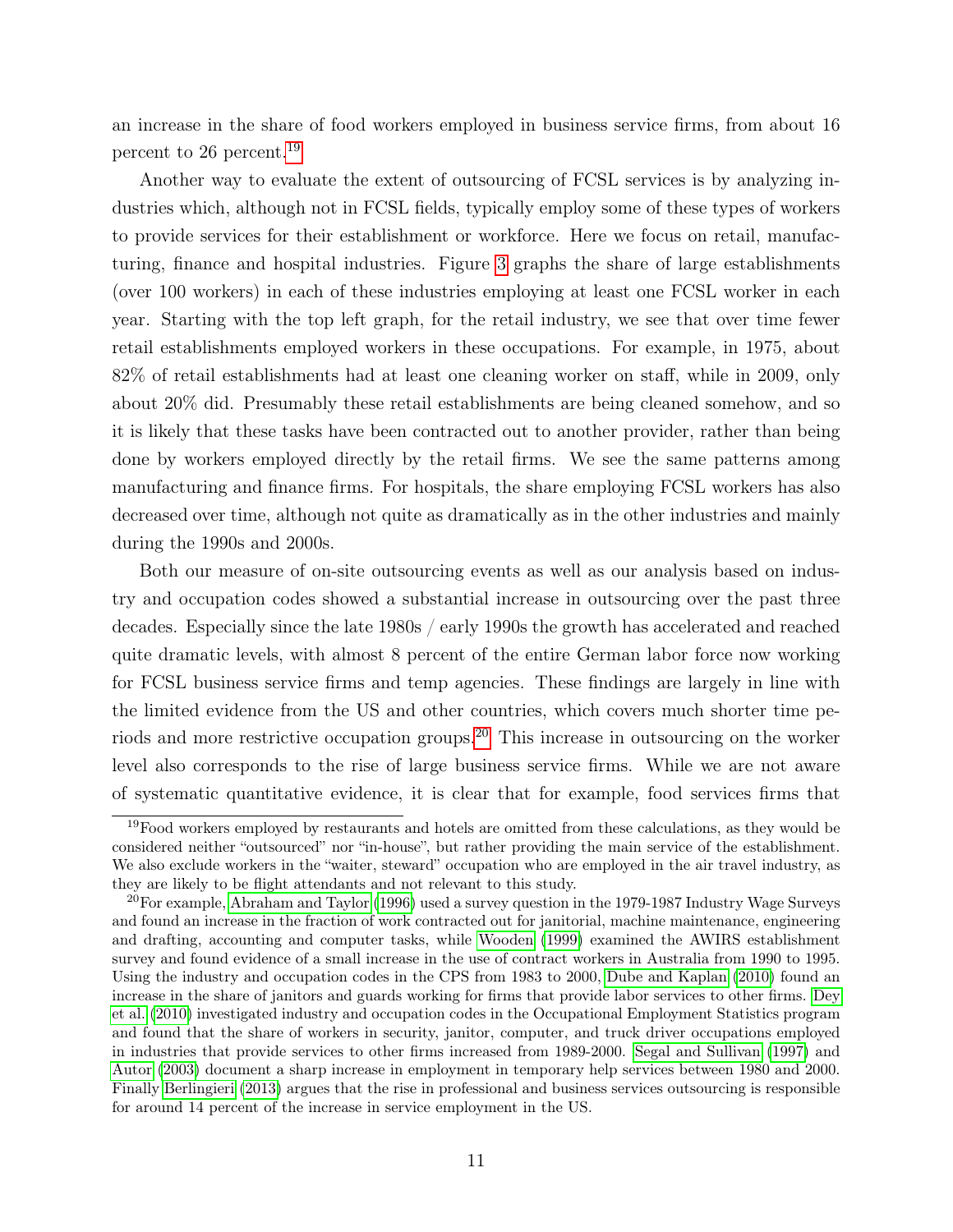provide catering and cafeterias to other companies are now a major multi-national industry, consisting of large providers such as Compass Group (500,000 employees worldwide), Sodexo (about 415,000 employees), Eurest, and Aramark as well as smaller independent providers.

#### 3 The Effects of Outsourcing on Wages

#### 3.1 Framework

It is not immediately obvious why business service firms would pay different wages than outsourcing firms. In particular, if the labor market were perfectly competitive, then wages should simply be determined by the productivity of the worker and possibly a compensating wage differential component. However, if labor markets are not perfectly competitive, then outsourcing may allow for lower wages and thus labor costs savings by reducing the noncompetitive wage component.

In order to clarify this, consider the following simple wage setting equation :

<span id="page-14-0"></span>
$$
ln(w_{jt}) = \delta\text{Outsourced}_{jt} + z'_{jt}\gamma + x'_{i(j,t);t}\beta + \epsilon_{jt}
$$
\n<sup>(1)</sup>

where  $ln(w_{jt})$  is the (log) wage of job j at time t. Outsourced<sub>jt</sub> is an indicator function taking a value of one if the employer is a business service firm and zero otherwise. Furthermore wages are determined by characteristics of the job or workplace  $z_{jt}$ , and individual characteristics  $x_{i(j,t);t}$ . Note that i is a function of j and t, since the same job might be held by different people over time. A job is a set of tasks at a particular physical location, e.g. a cook in a cafeteria within a bank. The employer may either be the parent company operating the workplace, such as the bank, or a subcontractor that is hired by the parent company. Workplace or job characteristics that affect wages could include working conditions or characteristics such as the amount of variety or stress involved in the required tasks. The identity of the employer may affect the wage paid for a job, separately from the characteristics of the workplace, for various reasons, such as if wages are set in a collective or individual wage bargaining setting or because of efficiency wage considerations. For example, if wages are set in a collective bargaining process, then the profits of the employer might affect individual wages through rent sharing. If the job is outsourced, then some or all of the rent component of the wage may be lost, either because the profits of the subcontractor may be lower (due to the more competitive environment) or because the workers may be in a weaker bargaining position because they are not covered by the same labor union or they might find it harder to go on strike (since the subcontractor can simply be replaced).

The effect of outsourcing could be measured by estimating equation [\(1\)](#page-14-0) using OLS. How-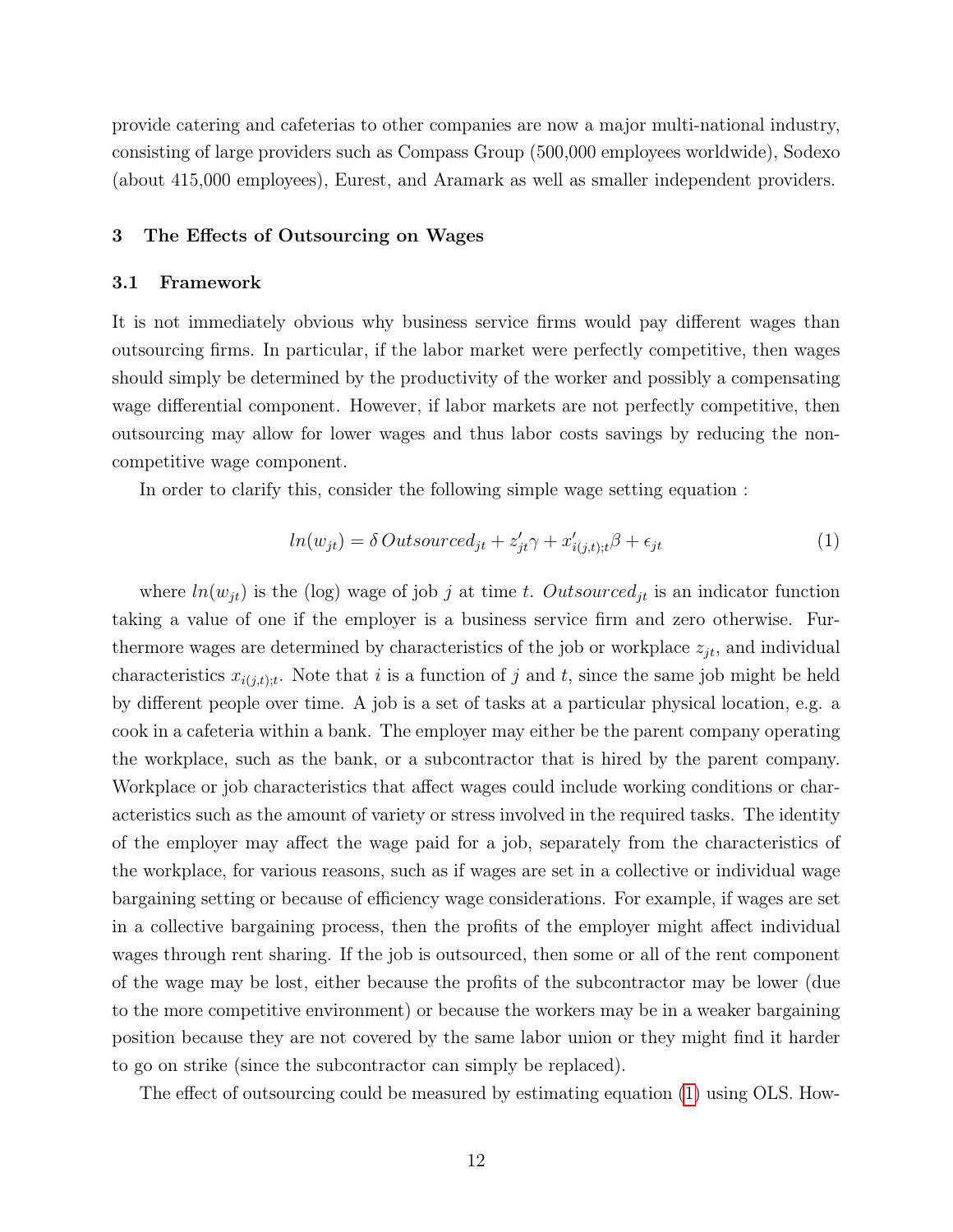ever, in practice outsourced status is likely correlated with workplace and individual worker characteristics. While panel data may help to control for individual characteristics through individual fixed effects, it is rare to have information on job characteristics to satisfactorily deal with the omitted variable bias problem. We provide two alternative estimates, of the effects of outsourcing: First, we estimate equation [\(1\)](#page-14-0) using an event-study design around on-site outsourcing events. Second, we implement the method used by [Dube and Kaplan](#page-36-2) [\(2010\)](#page-36-2) to estimate wage differences between outsourced and non-outsourced FCSL workers using individual fixed effects regressions. The approaches have various advantages and disadvantages, explained in detail below, and we view them as complementary evidence.<sup>[21](#page-15-0)</sup>

#### 3.2 The Effects of On-site Outsourcing on Wages

#### Method

In order to measure the effect of on-site outsourcing, we require a comparison group of workers at jobs which are not outsourced. In general workers employed at outsourced and non-outsourced jobs may differ in many dimensions. In order to obtain a comparable control group, we implement a matching algorithm. For each outsourced worker, we take the set of non-outsourced workers who worked in the same industry and occupation in the year prior to outsourcing to be our potential control group.<sup>[22](#page-15-1)</sup> We then estimate a probit regression of whether a worker is outsourced or not, controlling for tenure and establishment size in the year prior to outsourcing as well as wages two and three years prior to outsourcing. In addition, we restrict our sample to workers with at least 2 years of tenure at their establishment in the year prior to outsourcing. For each outsourced worker we then choose the non-outsourced worker with the closest propensity score to the comparison worker.<sup>[23](#page-15-2)</sup> Columns 1 and 2 of Table [1](#page-38-0) show worker characteristics for our analysis sample. The characteristics of the matched outsourced and non-outsourced workers are quite similar, even for characteristics that were not part of the matching algorithm, such as fulltime status and

<span id="page-15-0"></span><sup>&</sup>lt;sup>21</sup>Both the on-site outsourcing and industry-occupation estimates may fail to capture the cost of outsourcing to workers who are simply laid off and replaced by a business services firm. This type of focus on the effect of outsourcing on the worker level would be closer to the displaced worker literature, while here we are interested in the effects of outsourcing on the job level. Nevertheless in the appendix we discuss this type of worker level analysis, which we call Occupational Layoff outsourcing, and provide some estimates.

<span id="page-15-2"></span><span id="page-15-1"></span> $22$ For this we use 3 digit occupation and 3 digit industry codes (5 digit after 1999).

<sup>&</sup>lt;sup>23</sup>We tested other matching specifications and found essentially the same results. For example, we matched on other variables such as current wage, full-time status, and education. We also implemented a twostep matching procedure, where we first found a control establishment for each outsourcing establishment, matching on establishment size and mean wage; in the second step, we matched each outsourced worker to a worker in the non-outsourcing matched establishment, matching on wage and education. This latter procedure makes it harder to find very similar individual matches in the second step, but the estimation results are very similar.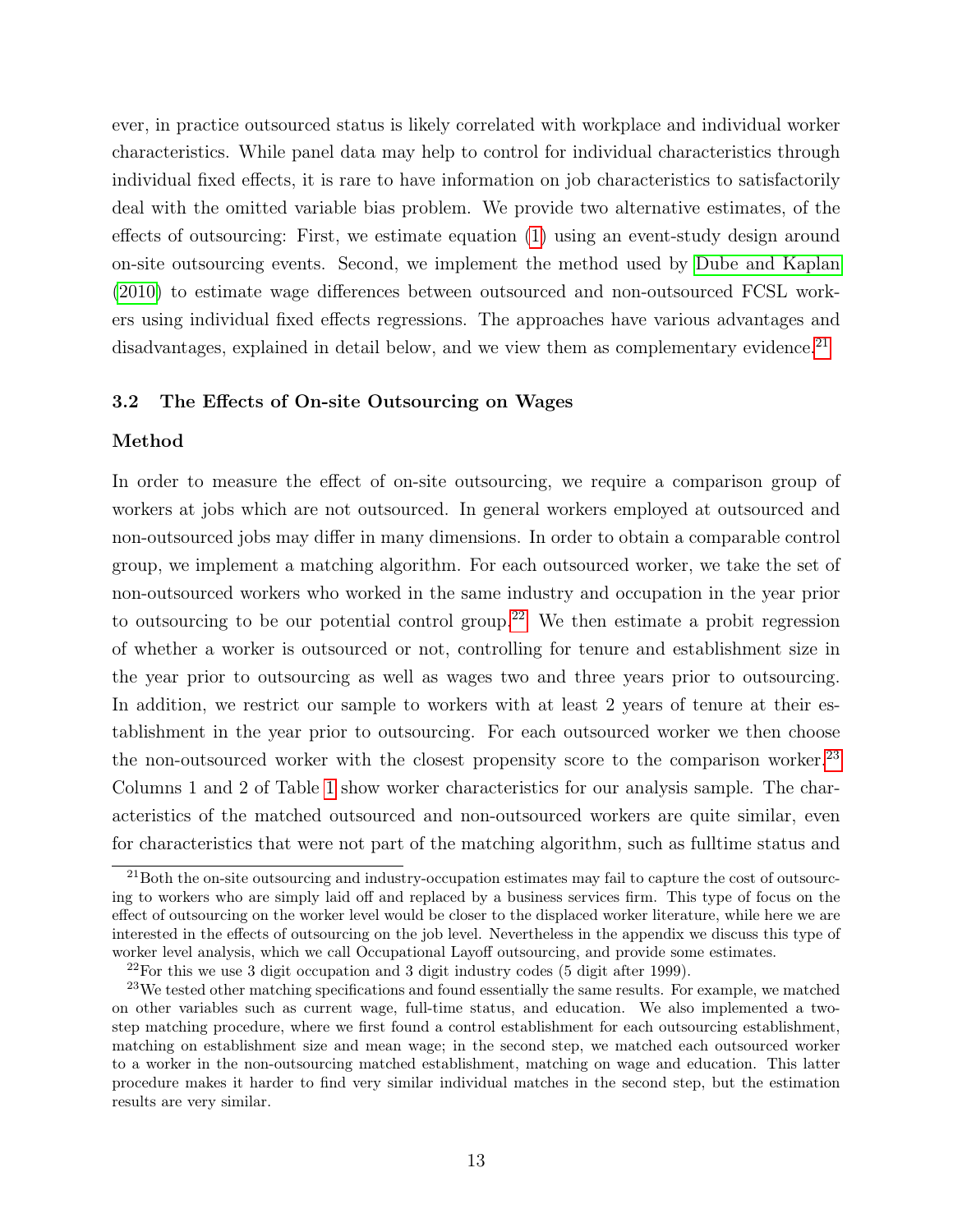education.

We use an event-study framework, using the full employment histories of our treatment and control groups by estimating regression models of the form:

<span id="page-16-3"></span>
$$
y_{jt} = \sum_{k=-5}^{10} \delta_k I(t = t^* + k) Outsource_{jt} + \theta_i + \xi_j + \alpha_t + x_{it}'\beta + \varepsilon_{jt}
$$
\n
$$
\tag{2}
$$

where  $y_{jt}$  is an outcome variable and  $Outsource_{jt}$  is an indicator for whether job j was outsourced in year  $t^*$ .  $\alpha_t$  are year fixed effects to control for year-level shocks that could affect all workers and jobs,  $x_{it}$  are individual-level time varying worker controls, and  $\varepsilon_{jt}$  is an error term. We cluster standard errors on the level of the outsourcing establishment.<sup>[24](#page-16-0)</sup> While we do not directly observe the job or workplace, by restricting the sample to individuals who remain at the same employer as in the year right before and after outsourcing we can indirectly control for job fixed effects  $\xi_j$ . Each coefficient  $\delta_k$  measures the change in the outcome variable  $y_{jt}$  for outsourced jobs relative to the non-outsourced control group in the  $k$ -th year before or after outsourcing occurred.<sup>[25](#page-16-1)</sup>

#### Results

We start by comparing the trajectories of individual-level variables for outsourced and nonoutsourced workers in the years before and after outsourcing. Figure [4](#page-46-0) (a) shows yearly earnings before and after outsourcing for the two groups. It is reassuring for our design that the two groups show very similar trends in earnings prior to the outsourcing year. The change in the slope between  $t=3$  and  $t=-2$  is due to the tenure restriction of 2 years prior to the outsourcing year. This also leads to mean reversion in earnings in the control group from year  $t=1$  onwards.<sup>[26](#page-16-2)</sup> However, at the time of outsourcing the two groups diverge, and

<span id="page-16-0"></span> $^{24}$ This seems to be the most conservative in this case. If we cluster on the individual level, SEs are about one third as large.

<span id="page-16-1"></span><sup>&</sup>lt;sup>25</sup>An alternative to matching is to use all workers in the potential control group for comparison, and adjust the estimates using standard regression methods controlling for observables. One issue when doing so is that it seems appropriate to allow for each cohort of outsourced workers (a cohort being workers who are outsourced in a single year) and their comparison workers to have different year effects from each other. When we implemented regression estimates using workers from a small number of outsourcing cohorts and allowing for such flexible year fixed effects, we got virtually identical results to the propensity score matching estimates (where the control observation is implicitly controlling for different year effects by cohort). However in our main specifications we have around 30 cohorts with 15 year effects each, which brings the total number of year dummies up to 450 and makes this computationally difficult when we also try to control flexibly for other observables (state effects, industry fixed effects, individual fixed effects, ...). Our matching estimates are more robust and can be implemented without computational problems. The second advantage of creating a comparison group via propensity score matching is that comparing the raw means between the two groups over time is already quite informative, even absent any regression adjustments.

<span id="page-16-2"></span> $^{26}$ We conducted extensive robustness checks with different tenure restrictions. For example with a tenure restriction of 5 years, the 'kink' occurs between year t=-6 and t=-5, which cuts our sample size but leaves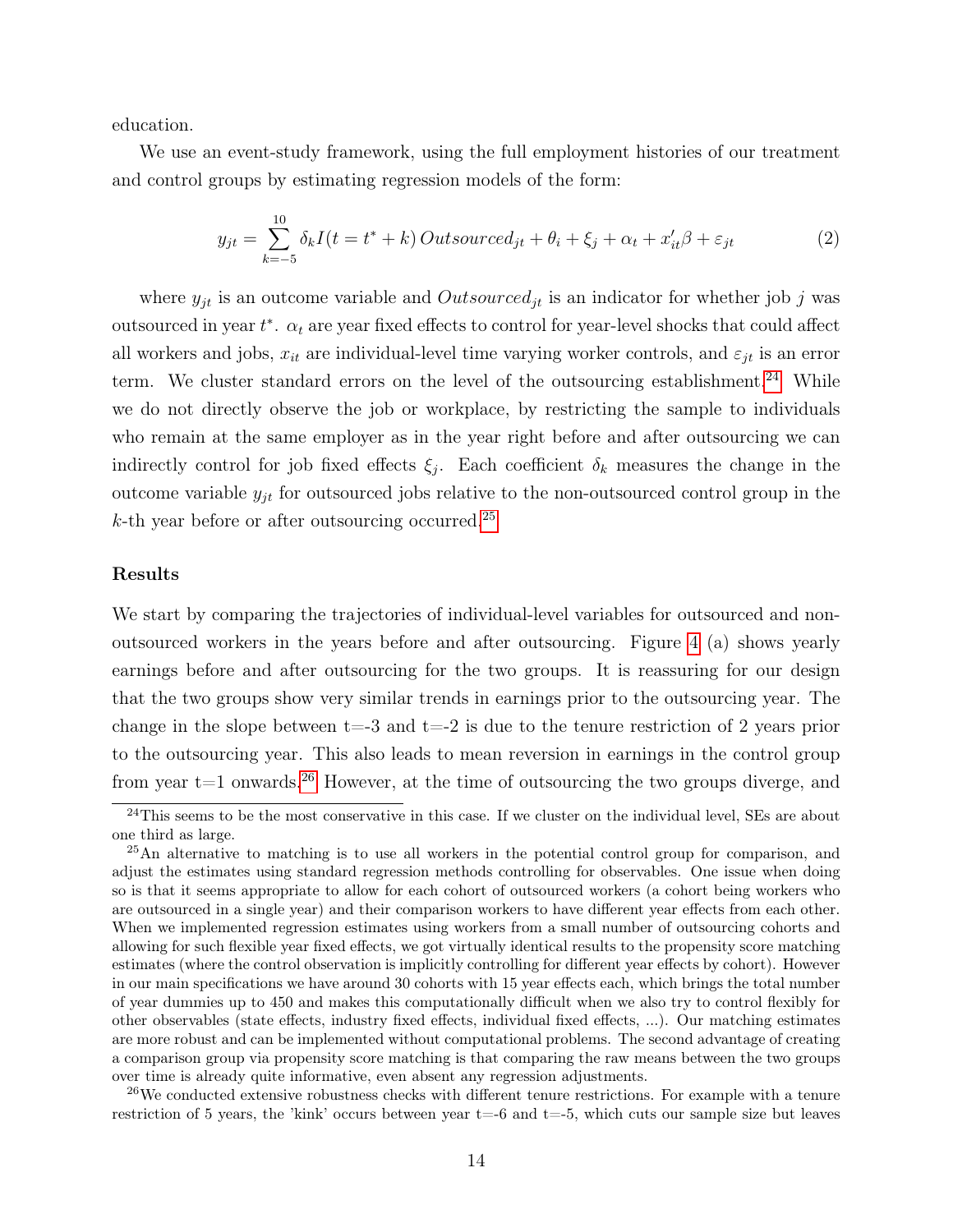within 3 years after the outsourcing event the outsourced workers are earning approximately 1700 euros less than the non-outsourced group, a difference of about 10% of earnings. These differences are persistent, lasting for at least 10 years after outsourcing occurs.

Yearly earnings can be decomposed into the average daily wage over the year times the number of days worked per year. In order to see what drives our earnings losses, Figure [4](#page-46-0) (b) shows the average daily wage over time for the two groups. Again the two groups are quite similar in the years prior to outsourcing. After outsourcing, wages of the non-outsourced group continue to increase steadily. Meanwhile, wages of the outsourced group drop slightly; they start to climb again after 3 years, but never catch up to the non-outsourced group. In the years following outsourcing, the wages of the outsourced group remain about 6-8 log points lower than that of the non-outsourced workers.

In Figure [4](#page-46-0) (c), we turn to the other component of earnings, days worked per year, but find essentially no difference between the two groups. We also explored differences in fulltime status before and after outsourcing and found no difference between the two groups. It thus seems that while outsourcing has a strong negative effect on the wages and earnings of the outsourced workers, there are basically no employment effects.

We further investigate employment stability in Figure [4](#page-46-0) (d) by graphing the probability of being employed at the outsourced job. In each year prior to outsourcing, the dependent variable in this figure takes a value of one if the worker is employed at the outsourcing establishment - the establishment at which he was employed in time  $t=-1$  - and zero otherwise. For each year after outsourcing, it takes a value of one if the worker is employed at the same establishment as in time  $t=0$  (for outsourced workers this is the daughter establishment, for non-outsourced worker it is the same establishment as in time  $t=-1$ ). Figure [4](#page-46-0) (d) shows that outsourced workers are leaving their jobs at a slightly higher rate after outsourcing than non-outsourced workers - 3 years after outsourcing, 77% of outsourced workers and 85% of non-outsourced workers remain at the same job.<sup>[27](#page-17-0)</sup> When we investigated the job stability patterns by outsourcing type, we found that the gap in mobility between outsourced and non-outsourced workers is largest for cleaning outsourcing events, which - as we document below - is also the group for whom wage losses are highest. As this suggests that the workers

the point estimates for the wage and earnings losses very similar. We also experimented with different restrictions for when to include workers after  $t=0$ , such as whether to include workers with zero earnings in a given year as zeros or to drop them (as is often done in the displacement literature). While these different specifications affect the levels of earnings and the shape over time, it has virtually no effect on the differences between the treatment and control groups.

<span id="page-17-0"></span><sup>&</sup>lt;sup>27</sup>The increased mobility among outsourced workers could also in part be due to ownership changes of the outsourced establishments. Anecdotally it appears somewhat common that workers are outsourced into subsidiaries that are later sold to other companies, which may be accompanied by a change in the establishment ID.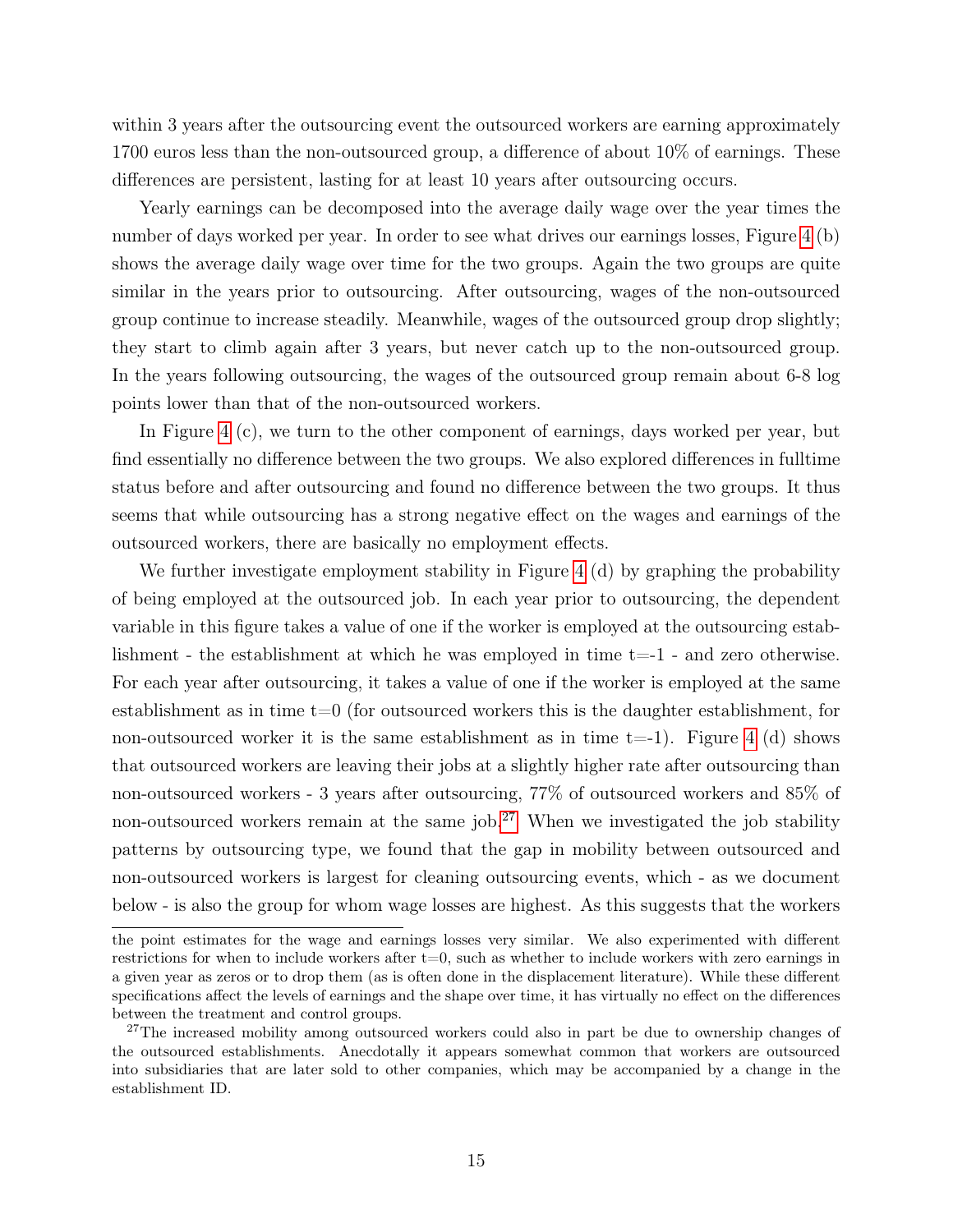who experience the largest wage losses are most likely to leave their jobs after outsourcing, our method may slightly underestimate the wage losses associated with outsourcing.

While the raw means are quite informative in our matched sample, there is the possibility that selection and time varying variables on the individual level (in particular age) affect the changes over time. For example, it is possible that in the non-outsourced group, low wage workers are more likely to leave the labor force, thus creating a mechanical increase in wages in the non-outsourced group relative to the outsourced group. The event study design allows us to easily control for this type of selection by estimating equation [\(2\)](#page-16-3) controlling for individual fixed effects as well as year-level shocks. Figure [5](#page-47-0) (a) graphs the  $\delta_k$  coefficients from estimating equation [\(2\)](#page-16-3) using log daily wage as the dependent variable. The regression framework confirms the results: outsourced workers suffer an immediate drop in wages at the time of outsourcing and wages continue to decline relative to non-outsourced workers, ending up about  $10\%$  lower after 10 years.<sup>[28](#page-18-0)</sup>

While we can follow workers over extended time periods, the further away from the outsourcing event we compare outsourced to non-outsourced workers, the less likely it is that the workers are still at the same jobs, as we documented in Figure [4](#page-46-0) (d) above. The main goal of this paper however is to estimate how wages change for jobs that are outsourced. We can follow jobs - rather than workers - over time by excluding those workers who change establishments, and hence leave their job, from our sample. Figure [5](#page-47-0) (b) shows estimates of the  $\delta_k$  coefficients in equation [\(2\)](#page-16-3) restricting our sample to workers who remained at the same job after outsourcing, thus effectively controlling for job fixed effects.The results for this restricted sample show a similar pattern but indicate somewhat larger wage losses of about 15% 10 years after outsourcing. This is consistent with workers moving to other establishments after outsourcing in order to avoid the wage losses, so that the estimates without mobility restrictions are attenuated towards zero.

Table [2](#page-39-0) presents wage regression results for workers and jobs, for the full sample as well as by daughter establishment type. This table uses a specification similar to equation [2,](#page-16-3) but, instead of using individual dummy variables for each year relative to outsourcing, it simply uses three indicator variables for the time periods: pre-outsourcing (includes the 6 years prior to outsourcing), short-run post-outsourcing (includes the year outsourcing occurs and the following 3 years), and long-run post-outsourcing (years 4-10 after outsourcing). In panel A we include all matched outsourced and non-outsourced workers and verify that, for each type of daughter establishment, outsourced workers suffer a decrease in log wages both

<span id="page-18-0"></span><sup>&</sup>lt;sup>28</sup>Appendix figures A-5 and A-6 show these results for other outcome variables, indicating that there is a very small short term effect on employment variables such as days worked and days working fulltime per year.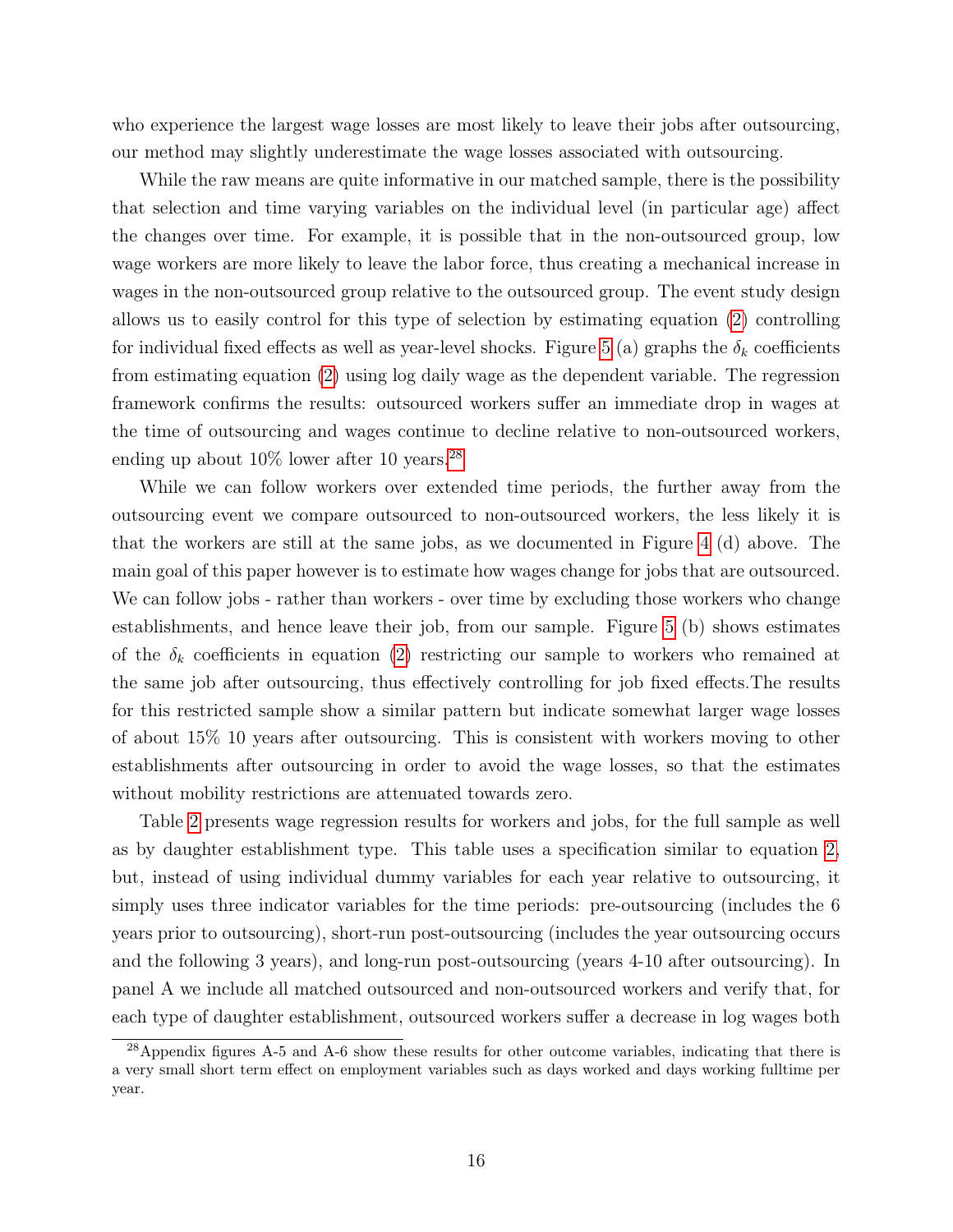in the short- and long-term of about 5.6% and 8.5%, respectively, implying a large cost of outsourcing to the outsourced workers' lifetime expected income. Workers outsourced to cleaning establishments face the largest decrease in both the short and long term, while logistics and food workers are impacted slightly less. We also report the effects of on-site outsourcing events where the daughter is a temp agency, though these cases are not included in the pooled specifications. It is striking that for outsourcing to temp agencies wage losses are the largest with around 16 percent drops in the long run. In panel B we follow jobs rather than workers by restricting the sample to only those workers who remain at their outsourced (or non-outsourced) job. The results show that outsourced jobs suffer an even larger wage loss in the long term, of about 10%, relative to non-outsourced jobs. The impact on jobs is likely larger than the long-term wage impact on workers since in the long term outsourced workers can move out of the outsourced job and to a higher-paying position.

The last columns in Table [2](#page-39-0) show the wage losses depending on whether the business service firm that workers are outsourced to is a new establishment or an existing establishment. The wage losses are similar, with just slightly larger losses for existing establishments, which could be due to outsourcing events into existing establishments being different along other dimensions.

Overall, we find very consistent medium run wage losses of about 10 percent for jobs that are outsourced during on-site outsourcing events. These results are very robust to different choices with respect to sample, outsourcing definition, or estimation method (such as matching algorithms vs. purely regression adjusted estimates). We also explored whether on-site outsourcing had an effect on the wages of workers who stayed behind. Appendix Figure A-3 shows that workers who stayed at an outsourcing firm had very smooth wage trajectories around the outsourcing event with no evidence of a jump or trend break in the outsourcing year. Furthermore the wage (and employment) evolution for them is parallel to the wage evolution of workers in non-outsourcing firms.

#### 3.3 The Effect of Working for a Business Services Firm

While the wage estimates using our measure of on-site outsourcing have a high degree of internal validity, they may be limited in their generalizability since these events are relatively rare and may not be representative of the bulk of outsourcing. On-site outsourcing may be more common among larger, more successful companies who might be paying higher wages, which can lead to larger wage losses after outsourcing and thus to an overestimate of the wage loss for the general population. On the other hand, jobs that are outsourced in the circumstances identified by on-site outsourcing may be subject to agreements between work councils/unions and the outsourcing employer regarding the wages of the outsourced workers,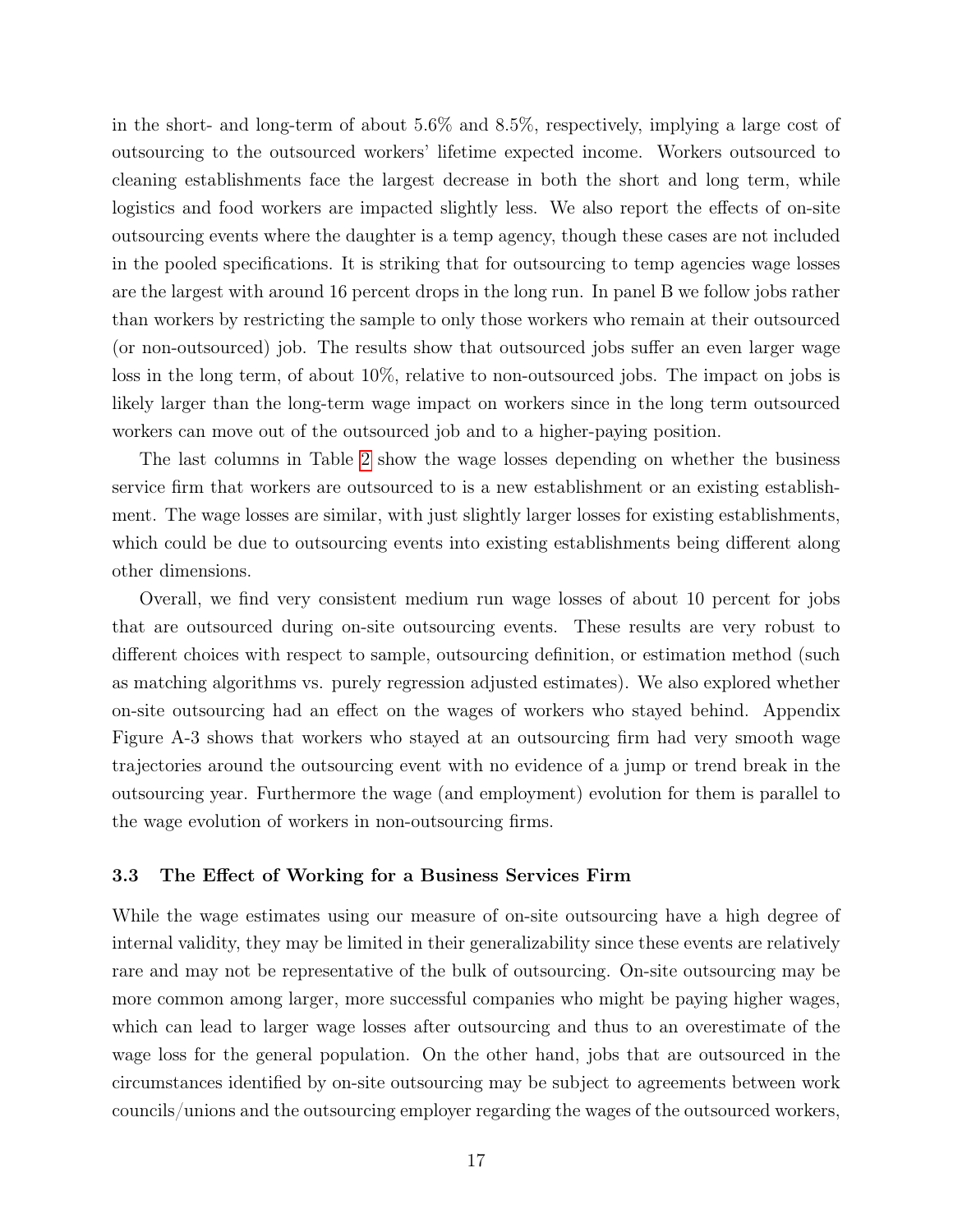making it possible that we are underestimating the true effect of outsourcing on wages.

In order to obtain a broader estimate of the effect of outsourcing on wages, we estimate the wage differentials for outsourced workers in FCSL occupations, where outsourcing is defined based on workers' occupation and industry codes.[29](#page-20-0) Food, cleaning, security and logistics services workers are identified by their 3-digit occupation codes. "Outsourced" workers are those who are employed at service contractors, i.e. establishments whose main business is providing services to other firms, identified by their industry codes, while non-outsourced workers are those who are employed in-house to provide services to a firm. We take the universe of workers in FCSL occupations and estimate an equation of the form:

$$
ln(w_{it}) = \gamma Outsource_{it} + \alpha_i + \theta_t + x'_{it}\beta + \epsilon_{it}
$$
\n(3)

where  $w_{it}$  is the daily wage of worker i in year t, Outsourced<sub>it</sub> is an indicator variable that takes a value of one if the worker is employed at a business services firm in time t and zero otherwise,  $\theta_t$  account for year-level shocks that affect all workers, and individual fixed effects  $\alpha_i$  control for fixed and  $x_{it}$  for time varying individual characteristics.<sup>[30](#page-20-1)</sup> Using this method, we identify the impact of outsourcing on wages using the movement of food, cleaning, security and logistics workers between outsourced and non-outsourced status, rather than through the timing of outsourcing as in the on-site outsourcing analyses. For the main specifications we do not include FCSL workers working for temp agencies, but instead provide separate results of the effect of working for a temp agency.

Results are shown in the bottom panel of Table [2.](#page-39-0) We find that workers in FCSL occupations employed in business services firms have wages that are about 9% lower than non-outsourced workers in the same occupations. Cleaning workers face the largest losses from being outsourced, a deficit of 17%, while security workers face a 12% loss. Food and logistics workers at business services firms have wages that are about 3% lower than those employed in-house. In the last column, we estimate the wage effect of working for a temp agency. For this regression, we include only individuals who have worked in the same

<span id="page-20-0"></span><sup>&</sup>lt;sup>29</sup>[Dube and Kaplan](#page-36-2) [\(2010\)](#page-36-2) restricted their analysis to janitors and security guards; we additionally analyze the effect of outsourcing on workers in food and logistics occupations. The approach in Dube and Kaplan is in turn based on [Abraham](#page-34-0) [\(1990\)](#page-34-0). While both use CPS data, Abraham did not control for selection, while Dube and Kaplan use the short panel structure of the CPS to estimate specifications with individual fixed effects and thus control, in part, for selection into outsourcing.

<span id="page-20-1"></span> $30\text{We control for age, age squared and age cubed, all interacted with education dummy variables. Con$ troling for full-time status or dropping part-time workers makes little difference in the results. In the food regressions, we omit workers employed by restaurants and cafes because they would not be considered outsourced nor to be providing services to a firm, since food services is the firm's main business. In addition, while the logistics, cleaning and security regressions were run using all years of data from 1975 to 2008, food regressions started in 1999 because before then, industry codes did not differentiate between canteens, catering and restaurants.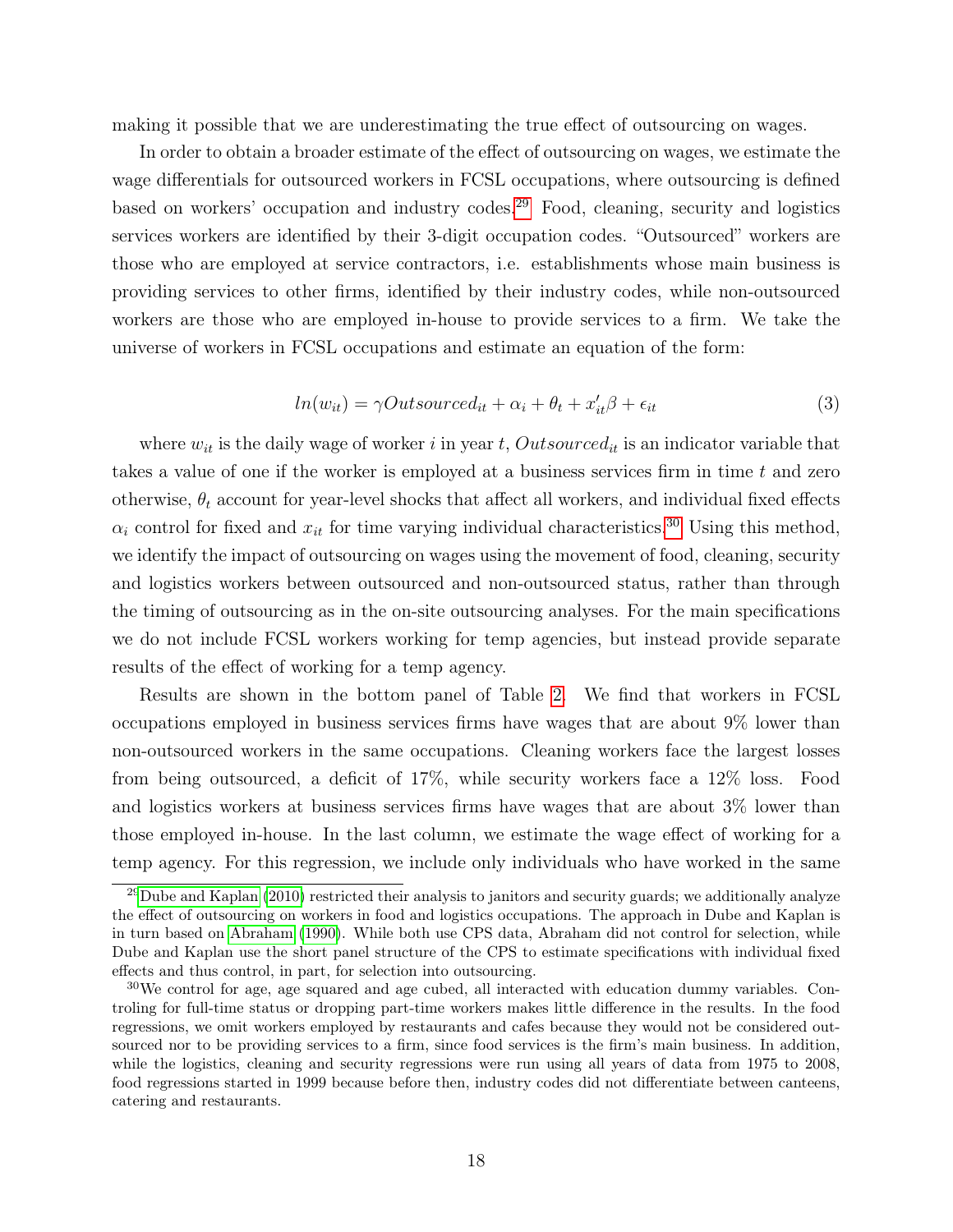occupation in a temp agency as well as in other industries.<sup>[31](#page-21-0)</sup> We find that working for a temp agency is associated with a 26% wage penalty, the largest of any type of business service firm.

While on-site outsourcing provides a high degree of internal validity, the estimates may over- or under-state the effect for the general population. On the other hand, the higher degree of external validity in the Dube-Kaplan approach comes at a cost: there is more potential for selection into who becomes an outsourced worker. While individual fixed effects control for permanent differences between workers, it may be that workers work for business service firms after some kind of shock, such as a protracted unemployment spell associated with human capital depreciation and loss in earnings potential. This could lead to downward biases in the wage estimates. In addition, in this type of estimation we have no information about job or workplace characteristics.<sup>[32](#page-21-1)</sup> To the extent that job characteristics are worse at business service firms, this could lead to an underestimate of the true loss in compensation or utility. It is reassuring that our estimates based on on-site outsourcing are quite similar as the results from this section despite the difference in methodology and sample.

#### 4 Do Firms Outsource to Exclude Workers from Rents?

There are four primary reasons why a firm may choose to outsource.<sup>[33](#page-21-2)</sup> The first is increased flexibility - if a firm's labor input needs vary throughout the year, they may prefer to subcontract for these workers rather than either hiring and firing workers throughout the year or hiring the number of workers needed for the busy season, who then remain idle when the workload decreases. The second is comparative advantage - the firm may require a service that involves specialized skills or technology, which could be expensive for an individual firm to investment in. In this case they may prefer to work with a contractor, who can take advantage of economies of scale and invest in the needed technologies which could be used for a large number of clients. The third reason is that managers have finite resources to coordinate complex production chains and outsourcing may allow them to focus on the more important areas of the firm.[34](#page-21-3) Finally, outsourcing could provide cost savings, in particular on labor inputs. Firms may be constrained in their wage-setting for various reasons. For example, they may be required to pay higher wages to all employees because of collective bargaining

<span id="page-21-1"></span><span id="page-21-0"></span> $31$ Instead of individual fixed effects, here we control for individual-occupation fixed effects.

 $32$ [Berlinski](#page-35-10) [\(2008\)](#page-35-10)uses the Contingent Workers and Alternative Employment Arrangements supplement to the CPS, which contains information on industry of assignment for workers employed by contract firms, and thus can estimate the effect of outsourcing on wages controlling in part for job conditions. However, because his data is a repeated cross-section and not a panel, he cannot control for selection into outsourcing; in addition, the sample contains less than 100 outsourced workers.

<span id="page-21-3"></span><span id="page-21-2"></span><sup>33</sup>For a discussion of these also see [Abraham and Taylor](#page-34-2) [\(1996\)](#page-34-2), [Houseman](#page-36-10) [\(2001\)](#page-36-10) and [Berlingieri](#page-35-11) [\(2015\)](#page-35-11). <sup>34</sup>See [Berlingieri](#page-35-11) [\(2015\)](#page-35-11).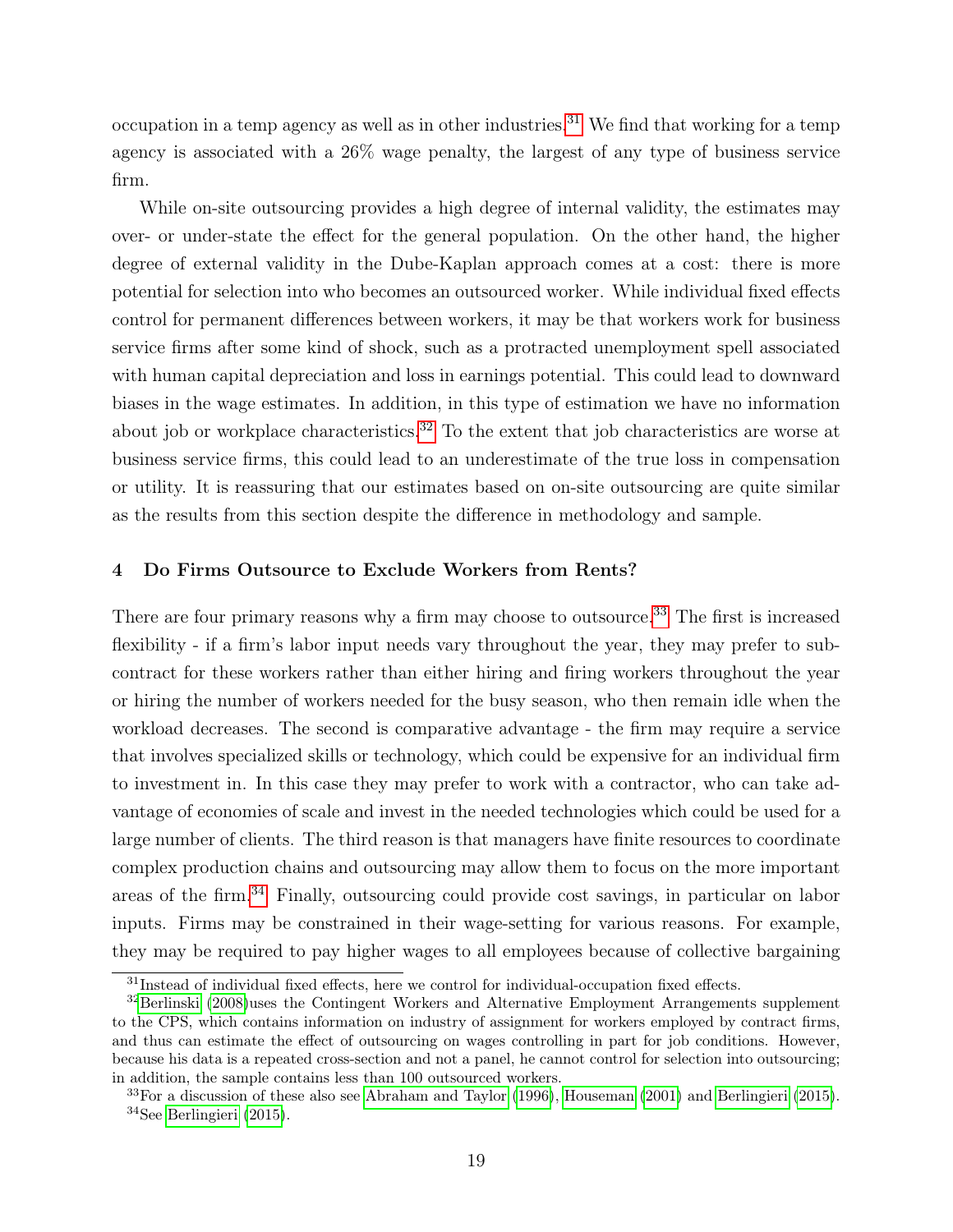agreements, which are typically set at the industry level in Germany. Alternatively, firms may pay efficiency wages to some workers for various reasons. At larger firms workers may be hard to monitor, and so higher wages may discourage shirking. At firms that employ a large number of high-skilled, high-wage workers, lower-skilled workers may receive a wage premium in the interest of fairness or equity. Outsourcing provides a way for firms to get around these constraints: by moving these jobs outside the boundary of the firm, they can be excluded from receiving these wage premia or rents.

In this section we show that outsourcing is associated with a loss of firm rents, and provide pieces of evidence suggesting that firms do in fact outsource in order to avoid paying establishment level wage premia.

#### 4.1 Estimating the Loss in Firm Rents Using AKM Decomposition

We follow [Abowd et al.](#page-34-1) [\(1999\)](#page-34-1) and CHK and estimate a full worker - establishment fixed effect decomposition using the universe of social security data in Germany:

$$
ln(w_{it}) = \psi_{J(i,t)} + \alpha_i + \theta_t + x_{it}'\beta + \epsilon_{it},
$$
\n
$$
\tag{4}
$$

where  $\psi_{J(i,t)}$  represents a vector of establishment fixed effects,  $\alpha_i$  a vector of individual fixed effects and  $\theta_t$  and  $X_{it}\beta$  are year effects and time varying observables. We closely follow CHK in the estimation of this model.<sup>[35](#page-22-0)</sup> First, we impute wages above the social security maximum in Germany using their algorithm. Like CHK, we estimate the model on all fulltime male workers, but rather than breaking the data up into different periods, we pool the entire time period 1979 to 2009, which covers around 480 million observations.[36](#page-22-1) The establishment and worker fixed effects are only separately identified within a connected set of establishments

<span id="page-22-0"></span><sup>&</sup>lt;sup>35</sup>Estimating the model is computationally challenging even on modern computers. To make this more manageable we only run the estimation on the subset of individuals who switch employers, which provides unbiased estimates with a negligible loss in efficiency (see CHK). This allows us to calculate the establishment fixed effects which can then be used to calculate person and establishment effects for the whole sample. Even then, we estimate that around 200GB or RAM would be necessary to estimate this using a conjugent gradient algorithm like a2reg, which is not available to us at the research data center of the IAB. Instead we used the Stata tool gpreg (written by us), based on [Guimaraes and Portugal](#page-36-11) [\(2010\)](#page-36-11), which is a slow but much more memory efficient algorithm.

<span id="page-22-1"></span><sup>&</sup>lt;sup>36</sup>Breaking the sample up into separate pieces has obvious computational advantages, but also allows establishments to have different fixed effects in different years. Since for some of our analysis in the next sections we are interested in following workers over time after outsourcing, we want to have AKM effects that are comparable across all periods, otherwise there would be large jumps at the transitions from one period to the next. In practice this does not make a significant difference to our results. For the same reason we estimate the AKM model including the earlier years from 1979 onwards. As [Dustmann et al.](#page-36-5) [\(2009\)](#page-36-5) and others note, there was a change in the way bonuses were recorded in the IEB in 1984. We found that this did not affect our estimates of the AKM decomposition (where we control for year dummies in any case). When we did the same analysis excluding the years prior to 1985 the results were virtually identical.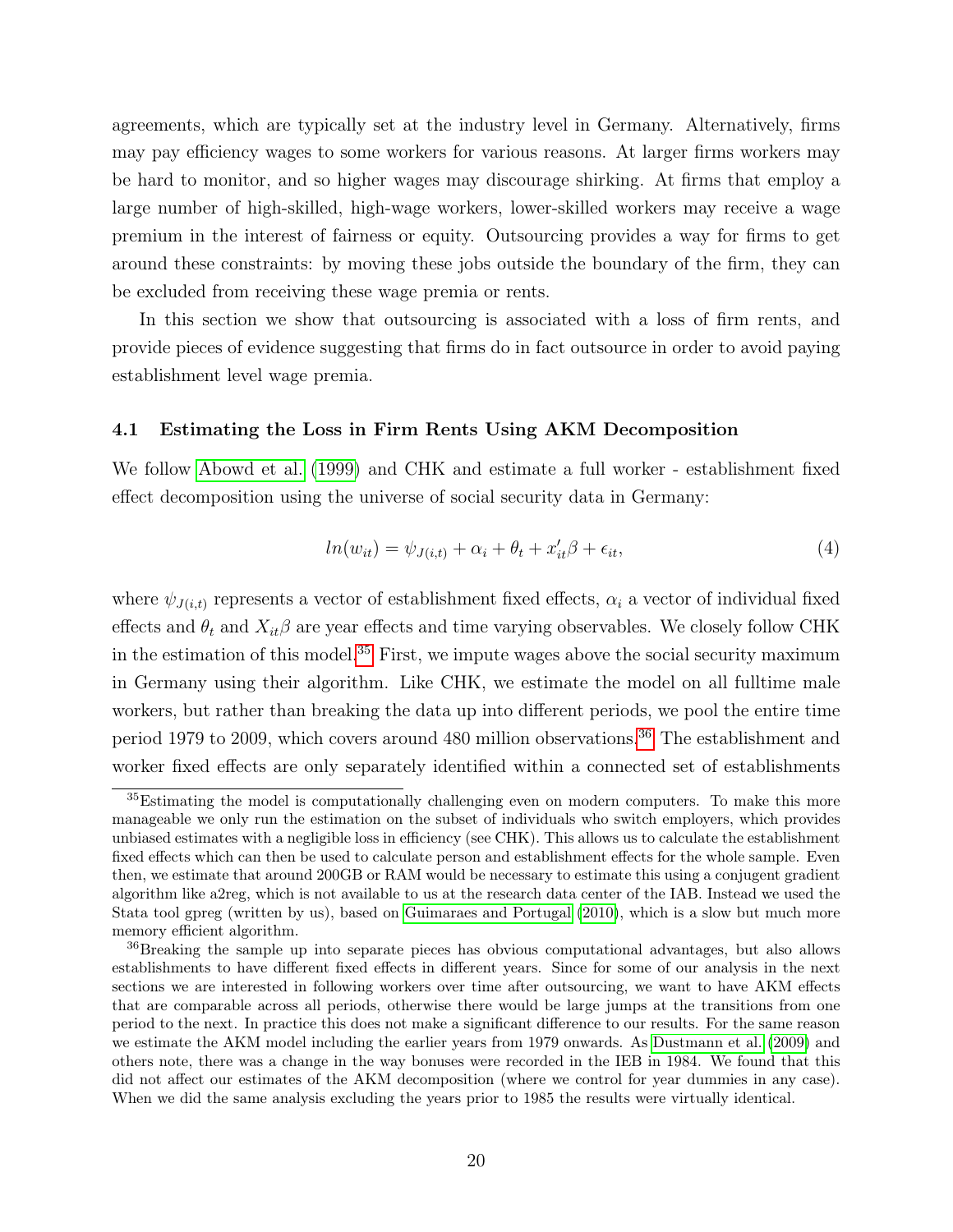which are linked through workers moving between them.<sup>[37](#page-23-0)</sup> We therefore restrict our analysis to this largest connected group, which in our data covers around 90 percent of observations. Identification of the AKM model requires that workers do not move across establishments in a way that is systematically related to individual productivity shocks or trends. The underlying assumptions are discussed in detail in CHK, who provide various tests suggesting that these assumptions do indeed seem to be justified.

The estimated establishment fixed effect - which we refer to as the "AKM effect" - provides a measure of the wage premium paid by each establishment. As a first test whether the AKM decomposition provides a useful measure of wage premia for the group of workers we are interested in, we estimated the AKM model separately, once excluding FCSL workers and once only using FCSL workers. Figure [6](#page-48-0) shows a binned scatter plot of the two estimated AKM effects for all establishments with at least 100 employees and who have at least one FCSL and one non-FCSL worker. Both sets of AKM effects are normalized to have a mean of zero in the overall establishment distribution. Quite remarkably, even though the two measures of wage premia are estimated using mutually exclusive samples of workers, the relationship between the two is essentially linear with an estimated slope of 0.95. Measurement error in the right hand side variable will lead to a downward bias in the slope coefficient. When we correct for this using split sample IV we obtain a slope coefficient of 1.05 (SE around 0.0004).[38](#page-23-1) Thus, establishments that pay their non-FCSL workers a premium pay almost the same premium, in log terms, to FCSL workers.<sup>[39](#page-23-2)</sup> This suggests that firms do indeed pay wage premia across the board and may find it difficult to exclude low skill workers from these premia if they are employed directly by the firm. In the following analysis we will use AKM effects estimated by pooling FCSL and non-FCSL, which will increase the precision of

<span id="page-23-0"></span> $37$ In the on-site outsourcing sample all observations are in the connected group, which is not surprising since at baseline all workers are employed at relatively large establishments.

<span id="page-23-1"></span><sup>&</sup>lt;sup>38</sup>In order to correct for the downward bias from measurement error, we took all workers who are not in FCSL occupation and divided them in two equal sized random samples (on the worker level not the employment spell level, so that worker histories stay together). We then estimate the AKM model separately for each sample and keep the predicted establishment FE, call these EFE1 and EFE2. If measurement error of the establishment FE in the AKM model is only due to small sample imprecision or due to measurement error of individual wages where the error is IID across individuals, then the measurement error of EFE1 and EFE2 is uncorrelated. We then regress the predicted AKM effect estimated using FCSL worker only on EFE1, but instrument EFE1 with EFE2. Since the measurement error of EFE1 and EFE2 is uncorrelated given the above assumptions this gives an unbiased estimate for the slope coefficient. We calculate standard errors clustering on the establishment level. We also repeated this for establishments with at least 500 employees (and where measurement error should thus also be smaller). For this sample the coefficient is 0.99 using OLS and 1.01 using split sample IV.

<span id="page-23-2"></span><sup>&</sup>lt;sup>39</sup>Technically the level of the premium is not identified (we cannot separately identify the average of the individual fixed effects and the average of the establishment effects), so this statement is about the premium relative to other establishments, that is if an establishment pays around 1 percent higher wages to Non-FCSL workers than other establishments it also pays around 1 percent higher wages to FCSL workers than other establishments.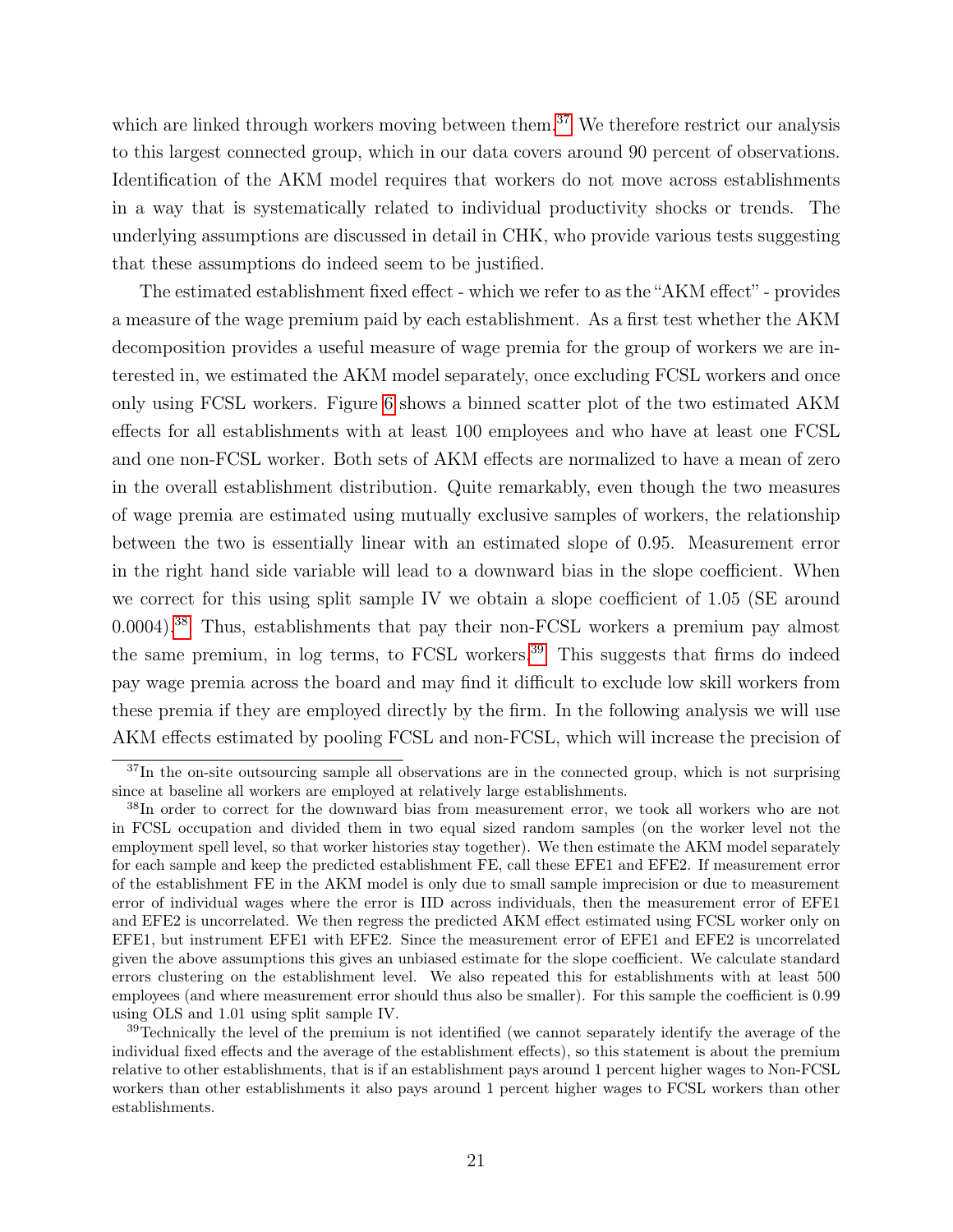the estimates (relative to using only FCSL workers).

The effect of outsourcing on wages is reflected in this decomposition as the average difference in establishment fixed effects between an outsourced and a non-outsourced worker:  $E[\psi_{J(i,t)}|outsourced_i,\alpha_i,\theta_t,X_{it}] - E[\psi_{J(i,t)}|nonoutsourced_i,\alpha_i,\theta_t,X_{it}]$ . To compute the difference we take all workers in FCSL occupations and regress the estimated establishment fixed effects  $\hat{\psi}_{J(i,t)}$  on a dummy for working at a business service firm or temp agency, as well as year dummies and time varying observables.[40](#page-24-0) Results are shown in panel A of Table [3.](#page-40-0) We find that overall, FCSL workers who are outsourced tend to be employed at firms with with lower wage premia - their AKM effect is about 12 log points lower than FCSL workers who are not at business service firms. This is fairly consistent across occupation types - we see the largest difference for security workers (26 log points) and the smallest for logistics (6.6 log points), but all are negative and significant. As in the last column of panel C in Table [2,](#page-39-0) we separately estimate the effect of working for a temp agency on the AKM effect, for workers who have been in the same occupation in a temp agency and in other industries. Again we find a large, negative effect, of 33 log points.

In panel B we include individual fixed effects. These estimates can be interpreted as the difference in AKM effects between establishments where workers are actually moving between outsourced and non-outsourced jobs. Here the loss in AKM effect for workers at BSFs is slightly smaller, but still negative and significant. Overall for FCSL workers, after controlling for individual fixed effects, being employed by a business service or temp firm is associated with a 7 log point loss in AKM effect, implying a 7 percentage points lower wage premium, with losses ranging from 20 log points for security workers to 4 log points for logistics workers.

#### 4.2 Establishment Characteristics after On-site Outsourcing

If exclusion from firm rents is the primary driver of wage losses for outsourced jobs, then we would expect outsourced workers to move from higher-rent firms to lower-rent firms. To test this, we analyze the characteristics of the establishments employing outsourced and matched non-outsourced workers in the years before and after an on-site outsourcing event. In particular, we look at the characteristics typically associated with rents - firm size, average wage, and our measure of the establishment wage premium, the AKM effect

Figure [7](#page-49-0) shows employer characteristics before and after on-site outsourcing. Panel (a) shows that outsourced and non-outsourced workers work in relatively similarly sized establishments, although the outsourced workers experienced a slightly declining trend in employer

<span id="page-24-0"></span> $40$ We include age, age squared, and age cubed, and interact these variables with dummy variables for different levels of education.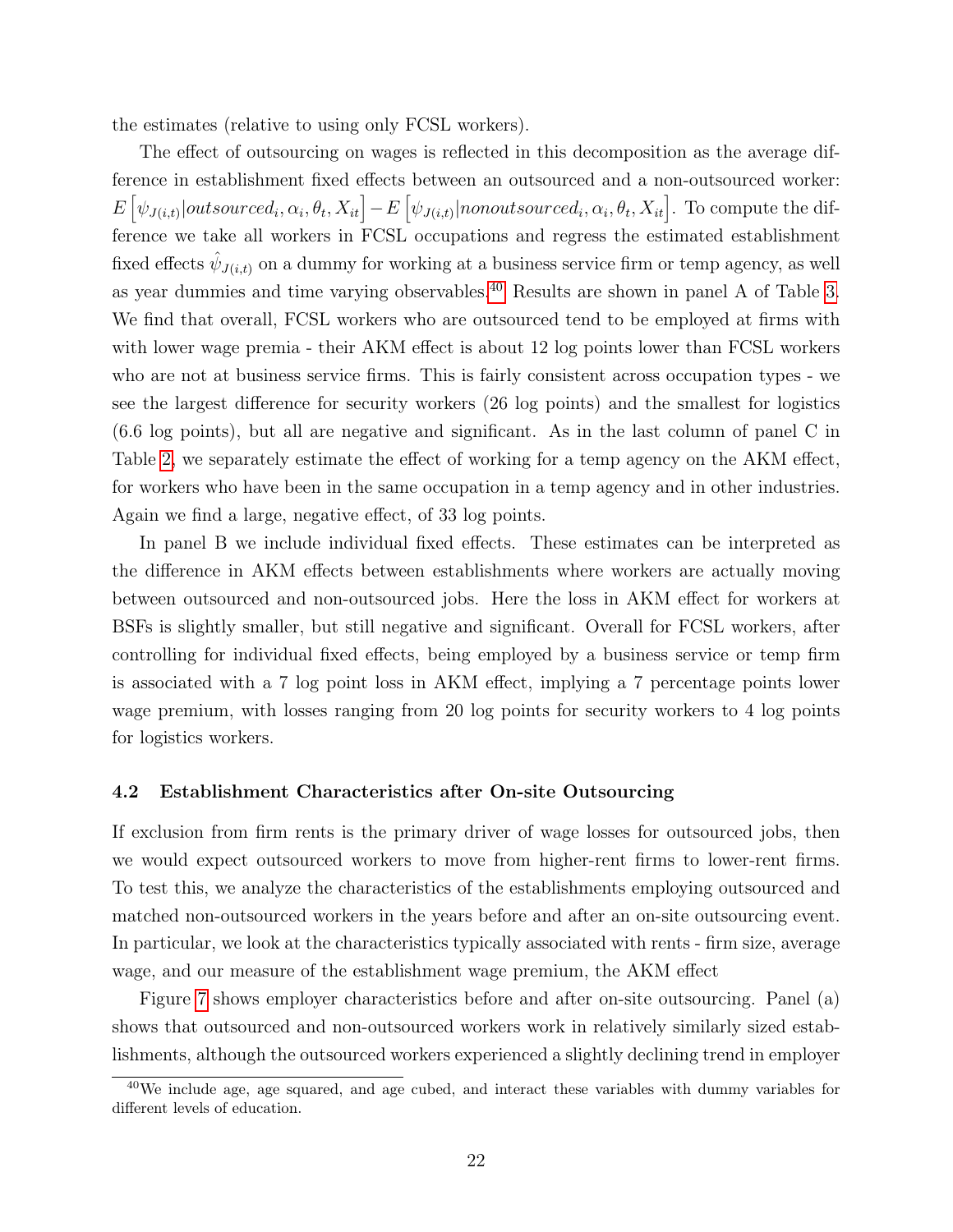size in the years up to the outsourcing event. The outsourced jobs experience a dramatic drop in employment size of their employer in year 0 to about 100 workers. In the years following outsourcing we see that establishment size rises slowly for both groups. This is because workers who leave their establishment - and therefore their job - are removed from our sample. Workers may be more likely to stay at larger firms and therefore as the workers at smaller establishments leave over time, the average establishment size in our sample goes up.

Figure [7](#page-49-0) (b) graphs results for the average (log daily) wage at the establishments where the workers in the two groups are employed. While the pre-outsourcing levels match well, after the outsourced workers leave, the average wage at the establishment in which they are employed drops substantially, by about 20%.

Mean establishment wages are determined by a number of factors, such as the average skill, education level, and experience in the establishment. An establishment could pay high average wages but these might be entirely explained by the high skill level of its workers and relative to this skill level the wages may actually be below average. To get a better measure of the pay policy of an establishment, in graph (c), we show the average of the AKM effect for the establishment at which each outsourced and matched non-outsourced worker is employed in each year. Before outsourcing, both groups of workers were employed at firms with similar AKM effects, but the outsourced workers move to firms with much lower AKM effects at the time of outsourcing, and remain at lower-AKM effect firms in the years that follow. In fact, the AKM effect drops by about 10 log points at the time of outsourcing, similar in size to the long-term wage decrease that we see for outsourced workers.

#### 4.3 Wage Losses by Establishment Characteristics

If the loss of firm rents is indeed the primary driver of wage losses for outsourced jobs, then it is likely that workers with the most to lose - those coming from establishments with the highest wage premia - would suffer the biggest drop in wages. To test whether this is indeed the case, we divide our sample into groups based on the characteristics of the outsourcing establishment (the establishment at time -1) most associated with firm rents.

Figure [8](#page-50-0) (a) shows the effects of outsourcing separately for establishments in the top and bottom quartile of the establishment size distribution (within the matched establishments). Jobs outsourced by the smaller establishments (in the bottom quartile) experience significantly smaller wage losses in every year. For example, 5 years after outsourcing, jobs outsourced from the smallest establishments experienced wages about 8% lower relative to year -1 and compared to the comparison group, while those that came from the largest establishments had losses of about 14%.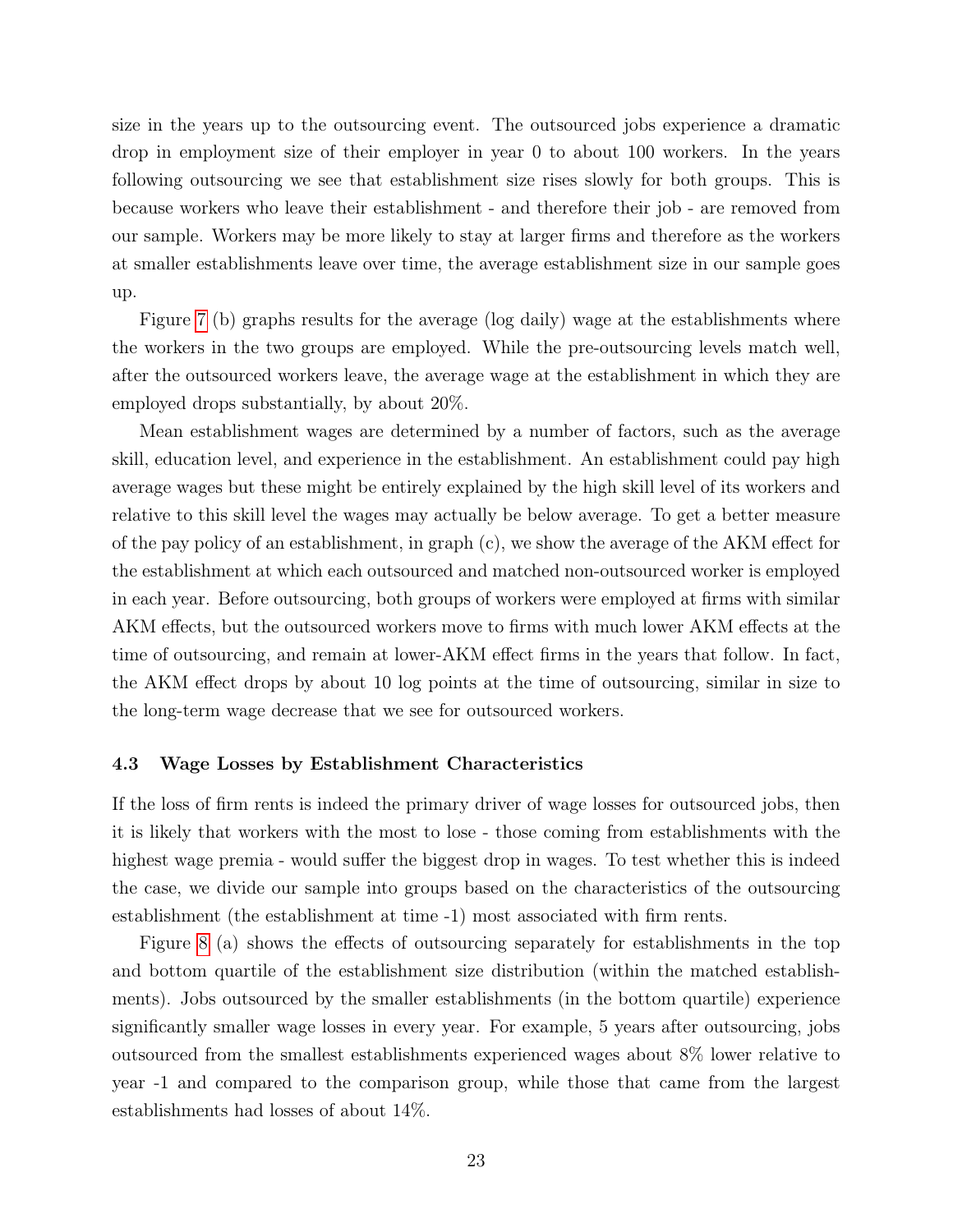Similarly, Figure [8](#page-50-0) (b) shows the effects by the mean wage of the outsourcing establishment, again comparing the first with the fourth quartile. Jobs outsourced by establishments located at the bottom of the (establishment level) wage distribution show less dramatic wage losses relative to those that came from establishments in the top quartile. Figure [8](#page-50-0) (c) shows the wage losses separately for jobs outsourced from establishments with the top and bottom establishment AKM effect. Jobs outsourced from high-AKM effect establishments saw a much more dramatic loss in the short term, although the long-term effects are similar.<sup>[41](#page-26-0)</sup>

#### 4.4 Propensity to Outsource

Finally, we turn to the question of which type of firms are most likely to outsource their service workers. We start by creating a definition of outsourcing that is more general than our on-site outsourcing definition. In particular, it will capture situations where an establishment lays off all of its workers providing a particular service - either logistics, cleaning, security or food services - either in one large layoff event or over a few years. We say that, for example, generalized outsourcing of cleaning services has occurred when an establishment loses the last of its cleaning workers, conditional on having at least 5 workers in cleaning occupations in the last 5 years and on not downsizing by more than 50 percent.<sup>[42](#page-26-1)</sup> We also only keep the earliest instance of cleaning outsourcing for any establishment. Generalized outsourcing of food, logistics and security services is defined analogously.[43](#page-26-2)

Using this definition, we can analyze whether establishment characteristics typically associated with higher firm rents are associated with outsourcing. Results of our analysis are presented in Table [4.](#page-41-0) In these regressions, observations are at the establishment-year level, and the dependent variable takes a value of 1 if the establishment experienced either an on-site outsourcing event or a generalized outsourcing in the following year, and zero otherwise. The sample is restricted to those establishments who are "eligible" to outsource (i.e.

<span id="page-26-0"></span><sup>&</sup>lt;sup>41</sup>We also found that workers who get outsourced from high AKM firms experience significantly larger drops in the AKM effect of their employer after outsourcing. For example logistics workers outsourced from establishments in the highest quartile of AKM distribution lose around 14 log points, while those from the lowest only around 2. Similarly for cleaning workers, the highest quartile losses are around 3.5 times the size of the lowest quartile losses. See Online Appendix Figure A-7 for more details.

<span id="page-26-1"></span> $^{42}$ More specifically, an establishment is said to have outsourced in time t if: it does not employ and workers in cleaning occupations in time t; it employed at least 1 cleaning worker in time  $t - 1$ , and at some point in the last 5 years it employed at least 5 such workers; the establishment had at least 50 employees in time  $t-1$ , and its size did not shrink by 50% or more between time  $t-1$  and t; and the establishment is not in an industry associated with cleaning.

<span id="page-26-2"></span><sup>&</sup>lt;sup>43</sup>This definition may be best suited for cleaning, logistics and security outsourcing, which are services that an establishment is likely to need whether they hire the workers directly or contract these services from another provider. Food services are less clear - when a firm lays off its cooks and waiters, it may be that these services are being provided by an outside vendor, or that the firm has decided to close down the cafeteria altogether. Here we include food outsourcing events, but excluding them does not affect the results.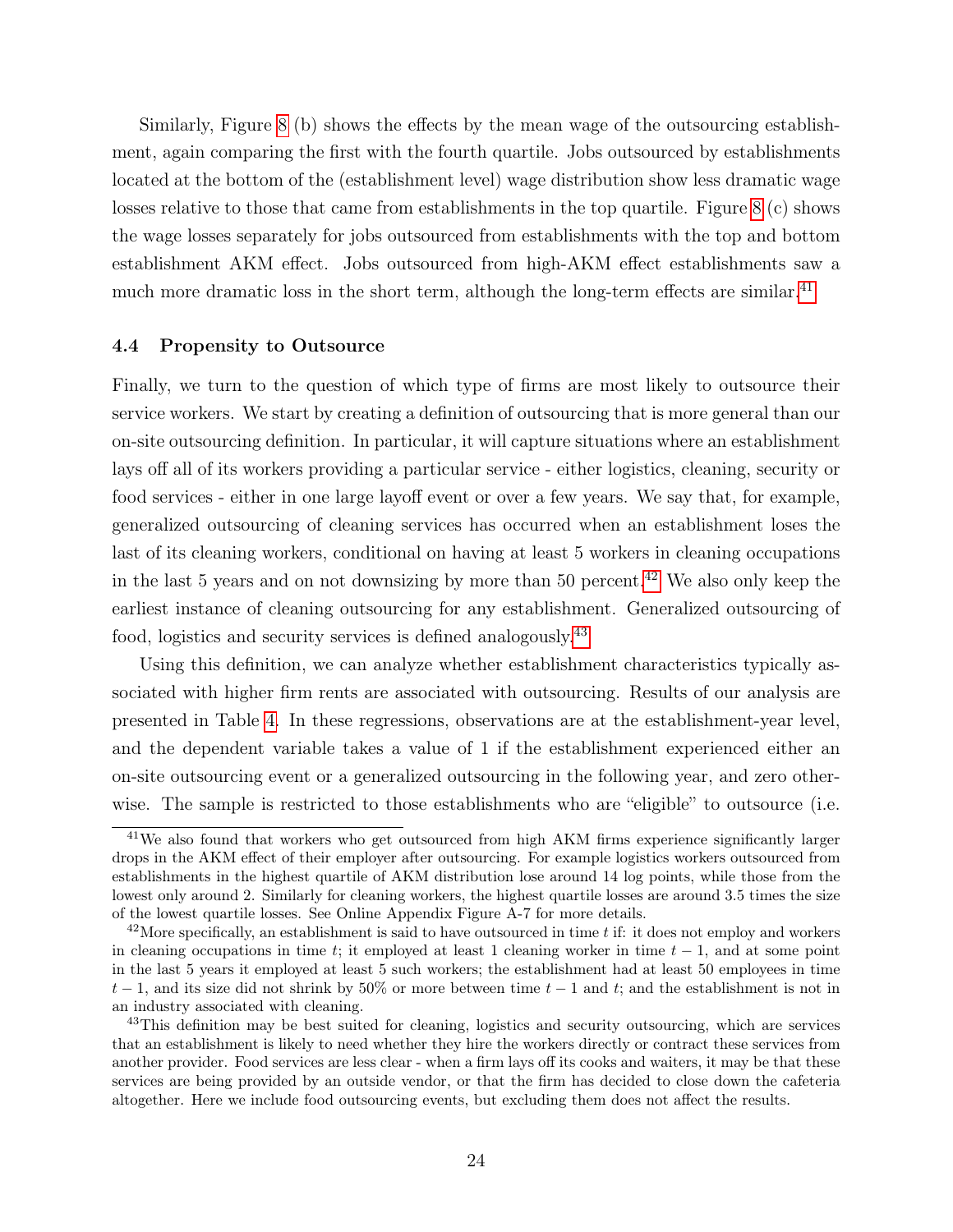they have at least 50 employees) and excludes East Germany prior to 1997. All regressions include state fixed effects to account for regional variations in outsourcing, year fixed effects to control for shocks that may affect all firms in a year, and controls for broad industry categories to account for differences across types of industries in the propensity to outsource. We augment our data with information from the IAB Establishment Panel Survey, an annual survey of approximately 16,000 employers which has taken place since 1993.

Columns (1) through (4) include all establishments in the sample, while columns (5) through (6) include only those establishments that are included in the Establishment Panel Survey. The independent variables all provide different correlates or measures of establishment wages or rents. Larger establishments and those with a higher estimated AKM effect are more likely to outsource, while the coefficient on log average establishment wage is positive, but insignificant. The wage premium paid to FCSL workers - calculated as the average wage paid to workers in FCSL occupations at the establishment divided by the average wage paid to FCSL workers employed at business service or temp firms in the same county and year - is also positive and significant, indicating that those establishments that may save more money in wages by outsourcing their FCSL to a business service firm are likely to do so. The Establishment Panel Survey asked respondents whether they were bound by a collective agreement; those who replied yes are also more likely to outsource FCSL workers, conditional on year, industry and state. In addition, establishments that responded that they paid wages above the collectively agreed scale were also more likely to outsource. While one should be cautious to interpret this evidence as causal, we view Table [4](#page-41-0) as providing supporting evidence for our hypothesis regarding firm rents and outsourcing by documenting the correlation between characteristics associated with higher firm rents - in particular the firm AKM effect and participation in a collective agreement - and increased likelihood of outsourcing.

While the previous evidence suggests that firms are more likely to outsource when they pay high wage premia and there is potential for wage savings, this does not explain why outsourcing has increased over time. A possible reason is that over time new business service firms have been entering the market competing for contracts. As the environment became more competitive between business service firms, this increased the pressure to lower prices and may in turn have lead to more firms considering outsourcing as an option. Indeed Figure [9](#page-51-0) (a) shows that the AKM effects of new business service firms have been falling substantially over time, with the newest entrants paying much lower wage premia compared to both the earlier cohorts of BSF and non-BSF establishments. Figure [9](#page-51-0) (b) on the other hand illustrates how the market for BSF has become increasingly competitive over time, by plotting the average county-level market concentration herfindahl index for business service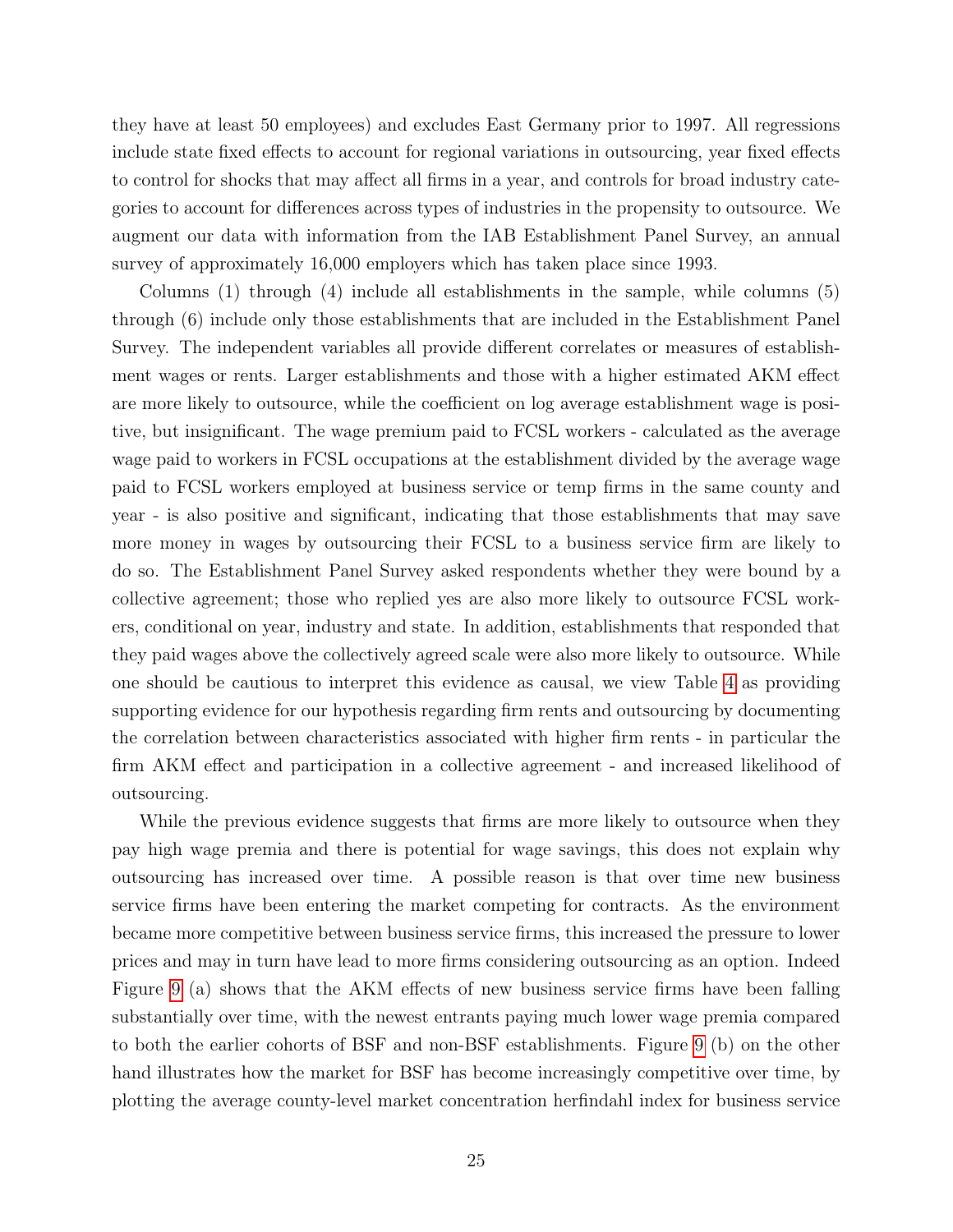firms by year. For cleaning and security BSF competition on the local level has increased markedly, which in turn may have driven down prices and wages. For food services we have a much shorter time series, but over this short time series competition has increased as well. For logistics BSFs, market concentration has always been relatively low, likely because this is a more heterogeneous sector that always had a larger number of firms.

#### 5 The Effects of Outsourcing on the Employment and Wage Structure

Germany experienced a substantial increase in wage inequality over the past decades, comparable in magnitude to the changes in the US labor market (see [Autor et al., 2008;](#page-35-12) [Dustmann](#page-36-5) [et al., 2009\)](#page-36-5). This has been partly due to a considerable decline in real wages at the lower end of the wage distribution [\(Dustmann et al., 2014\)](#page-36-1). Furthermore, CHK showed that a large share of the increase was driven by increased dispersion of establishment wage premia - as measured by the AKM effect - as well as stronger assortative matching between workers and firms.[44](#page-28-0) While CHK and [Dustmann et al.](#page-36-1) [\(2014\)](#page-36-1) mention outsourcing as a possible channel, their empirical evidence focuses on de-unionization as the driving force behind these changes. Our results support the importance of the former channel, and in this section we explore the extent to which outsourcing may have been a contributor to these broad changes in the wage structure.

#### 5.1 Decoupling of Wages in Labor Services

[Dustmann et al.](#page-36-1) [\(2014\)](#page-36-1) document a dramatic decline of real wages at the lower end of the wage distribution since the early 2000s. After a decade of stagnation between 1990 to 2000, real wages at the 15th percentile fell by around 10 percent between 2000 and 2008.[45](#page-28-1) This pattern is also apparent among the labor service occupations we study in this paper: Figure [10](#page-52-0) (a) shows the evolution of real wages in cleaning, security and logistics (CSL) occupations from 1975 to 2009.[46](#page-28-2) The figure shows that real wages in CSL occupations moved in tandem with wages in other occupations until around 1990. Even for cleaners, where mean wages were 50 log points lower during the early period, wages grew at approximately the same rate as for the other occupations. This pattern changed markedly from around 1990 onwards, when wage growth for CSL occupations decoupled from the general wage evolution: While wage growth began to slow considerably across all occupations since 1990 and essentially

<span id="page-28-0"></span><sup>44</sup>[Barth et al.](#page-35-13) [\(2014\)](#page-35-13) show that rising wage dispersion between establishments also plays an important role in explaining the rise in wage dispersion in the U.S..

<span id="page-28-1"></span><sup>45</sup>This decline has been even more pronounced in non-tradable sectors and tradable services, where real wages at the 15th percentile already started to fall in the mid 1990s and then decreased by 10 to 15 percent.

<span id="page-28-2"></span><sup>&</sup>lt;sup>46</sup>Since we can only identify food business service firms in the industry codes since 1999, we do not separate out food workers for this part of the analysis.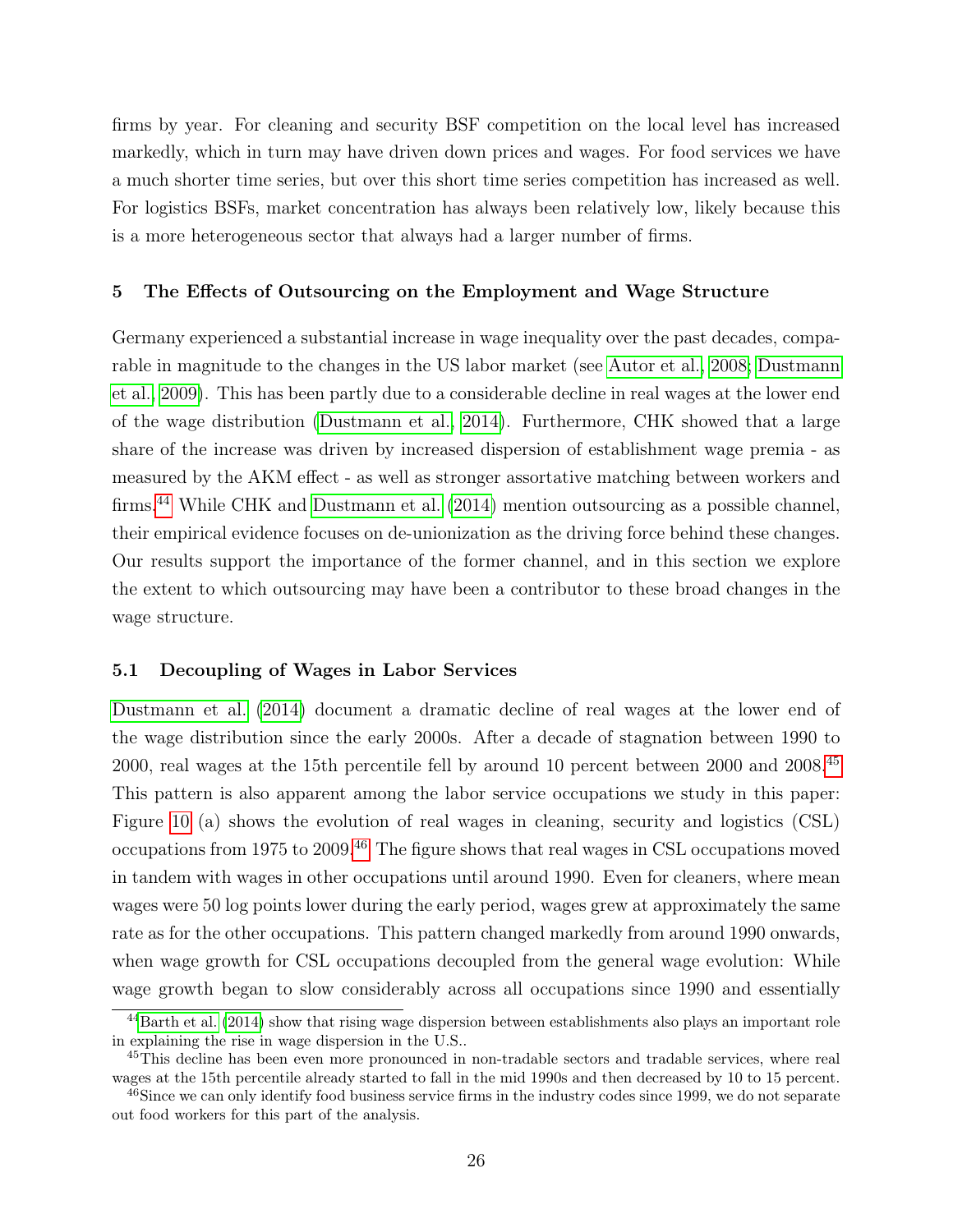stagnated over the past 10 years, real wages in CSL occupations declined by a remarkable 20 log points over the past 20 years. It is noteworthy that this decoupling occurred at the same time as the general rise in outsourcing shown in Figure [2.](#page-44-0)

Figure [10](#page-52-0) (b) provides further suggestive evidence that outsourcing is part of the explanation for this decoupling. The figure shows wages for outsourced (working for business service firms / temp agencies) and non-outsourced workers in CSL occupations as well as for other occupations. Both outsourced and non-outsourced wages move in parallel with the general wage evolution until 1990. From 1990 onwards CSL wages diverge, but more so for outsourced jobs. This is consistent with the explanation that outsourcing allowed firms to indirectly cut wages for labor services by a substantial amount. The fact that wages for nonoutsourced CSL workers also fell may be in part a selection effect, where the establishments with the highest wage premia were most likely to outsource, and may also be because the threat of outsourcing allowed employers to cut wages to non-outsourced workers.

The role of establishment wage premia for CSL wages is illustrated in Figure [10](#page-52-0) (c), which shows the estimated AKM effects for CSL and other occupations. Decoupling is very apparent in these graphs as well: AKM effects for cleaning and security workers are around 7 log points lower in 1975 compared to the other occupations, but move in parallel until 1990, when they begin to rapidly fall until the gap is more than 20 log points in 2008. For logistics workers the pattern is even more striking, since until 1990 the AKM effects for logistics workers were essentially identical to average AKM effects in the general population but then began to diverge sharply during the 1990s and 2000s to a gap of around 15 log points. In other words, while in the 1970s and 1980s logistics workers were employed in firms that paid the average wage premium in the economy, by the late 2000s they were employed in firms paying around 15 percent lower wages.

Figure [10](#page-52-0) (d) shows the evolution of AKM effects broken up by outsourcing status. While outsourced workers in CSL occupations always worked at establishments that paid significantly lower wage premia, the differential remained roughly constant until 1990. From 1990 onwards outsourced workers are working at increasingly worse firms, with wage premia declining by almost 15 log points. Non-outsourced workers are also losing wage premia relative to the general population, with a gap of close to 10 log points by 2008. This suggests that, consistent with the results in section 4, the firms that are not outsourcing are those that are already paying very low wage premia and therefore face weaker incentives to outsource.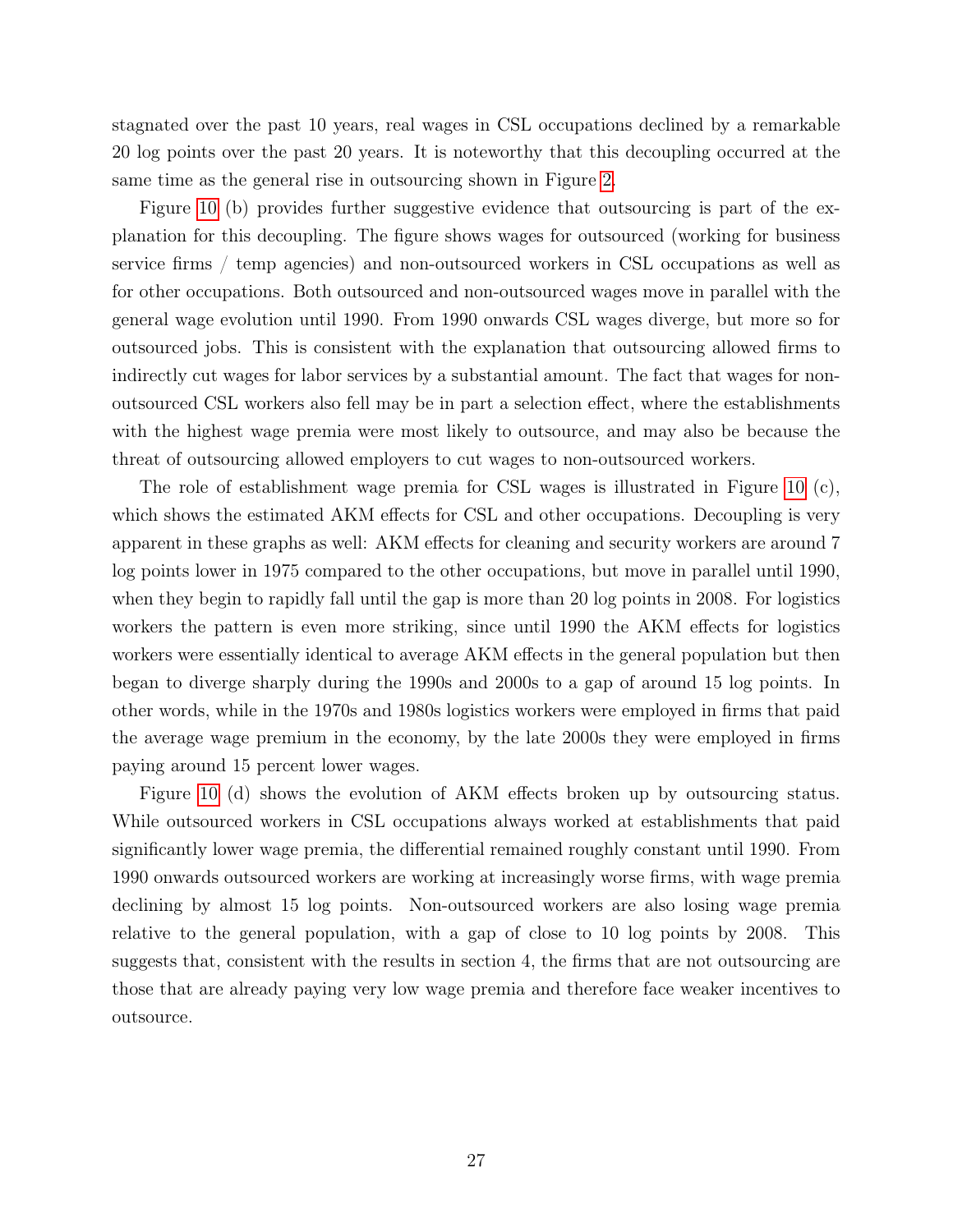#### 5.2 Occupational Sorting of Workers

CHK documented that workers are increasingly concentrated in establishments with homogenous workforces.[47](#page-30-0) Outsourcing provides a natural explanation for this: since business service firms are much more homogenous (for example, in the typical cleaning BSF about 60% of the employees are cleaners), moving workers from heterogeneous lead employers to BSFs that employ largely the same occupations as the outsourced worker will increase the overall occupational assortativeness. Figure [11](#page-53-0) illustrates this mechanism for cleaning, security, and logistics occupations by graphing the average Herfindahl index of occupational sorting over time for establishments that employ cleaning, security or logistics workers.<sup>[48](#page-30-1)</sup> While panel a) shows that CSL workers are employed by increasingly homogenous establishments, with an increase of the Herfindahl index of occupational sorting from 0.22 to 0.43, panel b) shows that there there has been much less increase conditional on being outsourced and only a mild increase conditional on not being outsourced. There is, however, a huge level difference in occupational sorting between outsourced and non-outsourced workers, with the former having a Herfindahl index of around 0.61 and the latter of around 0.3 towards the end of the sample period. Thus much of the increase in occupational sorting among CSL workers stems directly from movement from the non-outsourced group to the outsourced group. Note that this may even understate the influence of outsourcing, since the increase in the Herfindahl index for CSL workers at non-BSF firms might in part be due to increases in occupational homogeneity because other occupations may have been outsourced.

#### 5.3 The Contribution of Outsourcing to the Rise in Wage Dispersion

The main findings in CHK were that dispersion in AKM effects and assortative matching between person and AKM effect increased substantially over the past two decades, accounting for the lion's share of the increase in wage dispersion. Our results from the previous sections suggest that outsourcing may explain these developments in several ways.

On the one hand, outsourcing changes the allocation of workers across establishments, with outsourced workers moving to establishments at the lower end of the AKM effects distribution. Since workers are moving from throughout the distribution to the bottom, this will lead to a mechanical increase in the dispersion of the *employment weighted* AKM effects

<span id="page-30-0"></span><sup>&</sup>lt;sup>47</sup>This is only briefly discussed in the published paper. More details are provided in the NBER working paper version.

<span id="page-30-1"></span><sup>&</sup>lt;sup>48</sup>The Herfindahl index was originally used as a measure of market concentration; we use it here as a measure of occupational concentration within firms. For each establishment, we calculate the Herfindahl index as the sum of squared occupation shares within the establishment. Establishments with workers in a large number of different occupations will have a low Herfindahl index, while establishments made up of workers in only a few occupations will have a large index.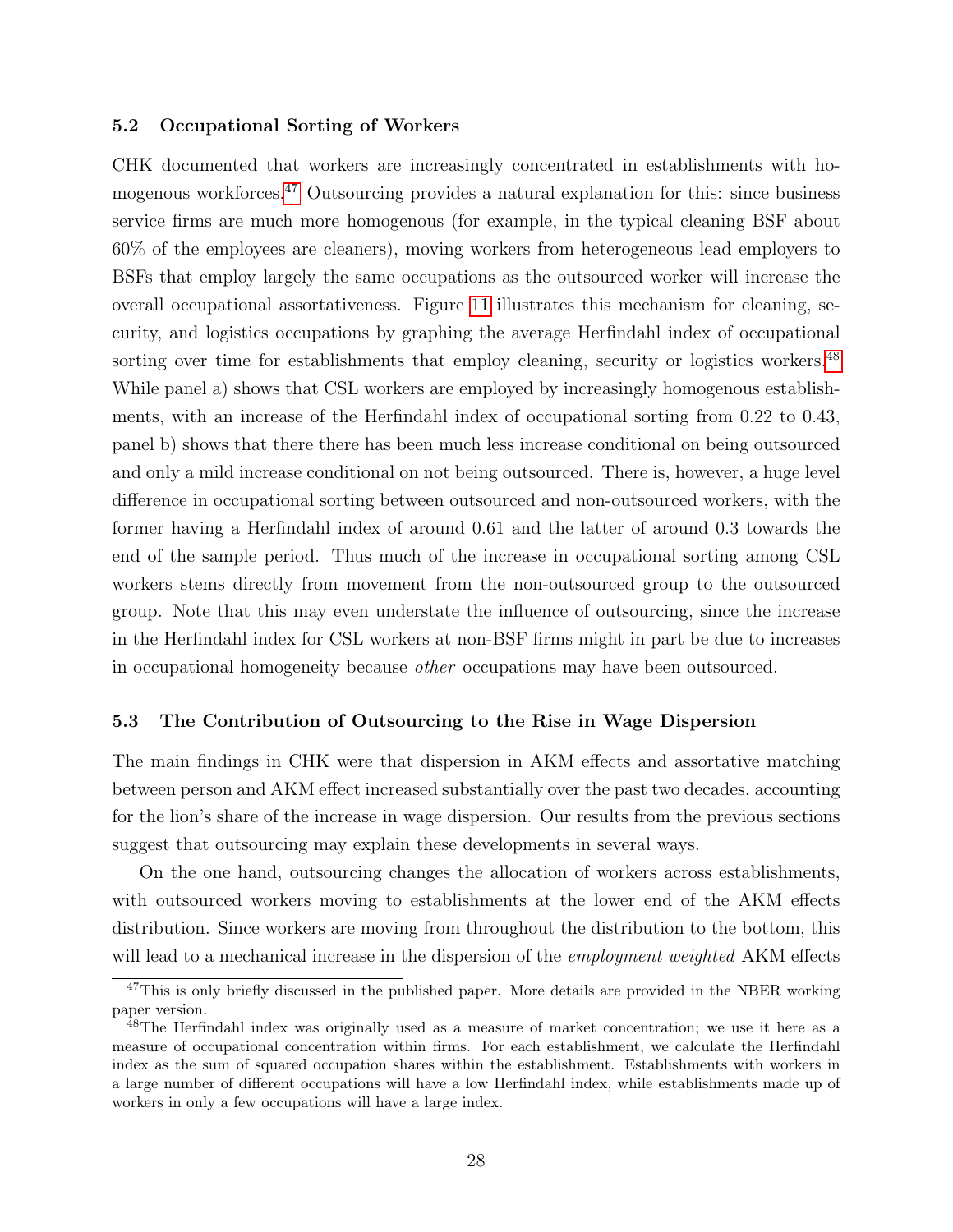distribution. Furthermore since workers in the affected occupations tend to be low wage workers, this will also lead to concentration of low person fixed effects workers in firms at the bottom of the AKM distribution, thus increasing assortative matching.

On the other hand, while this can occur even if the unweighted distribution of AKM affects remains constant, there are good reasons to assume that outsourcing affected the wage premia of establishments directly. First, if rents arise from profit sharing, then outsourcing would lead to profits being shared among a smaller number of workers and AKM effects may well rise for the non-outsourced workers. Second, if within-firm wage inequality is constrained due to collective bargaining or efficiency wage / fairness considerations, then after a firm outsources these constraints may be loosened and wages may also rise for the remaining high skill workers. Third, the creation of new business service firms who likely pay low or no wage premia corresponds to the entry of new very low AKM effect firms, thus spreading out the AKM distribution. And finally, outsourcing may shift bargaining power away from workers towards firms, thus potentially reducing the role of wage premia in firms where this is a threat.

In order to illustrate the extent to which outsourcing contributes to the changes in the AKM dispersion and assortative matching, we follow the decomposition of the variance of  $log$  wages proposed in CHK:<sup>[49](#page-31-0)</sup>

$$
Var(w_{it}) = Var(\theta_i) + Var(\psi_{J(i,t)}) + 2Cov(\theta_i, \psi_{J(i,t)}) + Var(\varepsilon_{it})
$$

Table [5](#page-42-0) Panel A shows that the variance of log wages increased by around 0.073 from 1985 to 2008, around one third of which was due to the increase in the variance in establishment effects and slightly less than half of it due to the increase in the covariance term.[50](#page-31-1)

We construct a counterfactual distribution of log wages and AKM effects, where we reweight workers in CSL occupations so that CSL workers are kept at constant locations of the AKM distribution. E.g. if in 1985, x percent of CSL workers were in the 90th percentile of the AKM distribution, we reweight CSL worker in 2008 so that x percent are in the 90th percentile at that time as well. To construct these counterfactual weights, we use the reweighting method of [DiNardo et al.](#page-35-14) [\(1996\)](#page-35-14), where the conditioning variables are indicators for the deciles of the AKM distribution interacted with a dummy for being in a

<span id="page-31-0"></span><sup>&</sup>lt;sup>49</sup>For the sake of brevity we ignore the components associated with time varying observables  $X_{it}\beta$ . As CHK showed these components play almost no role in explaining changes in wage dispersion over time.

<span id="page-31-1"></span> $50\text{Since the IEB started to include bounces in the wage variable from 1985 onwards (see Dustrmann et al.,$ [2009\)](#page-36-5), the time series on wage dispersion are hard to compare before and after and exhibit jumps in 1985. This is less of an issue for our specific occupations, but affects the variance and percentiles of the overall wage distribution. For this reason we follow the literature and use 1985 as the starting year for this analysis.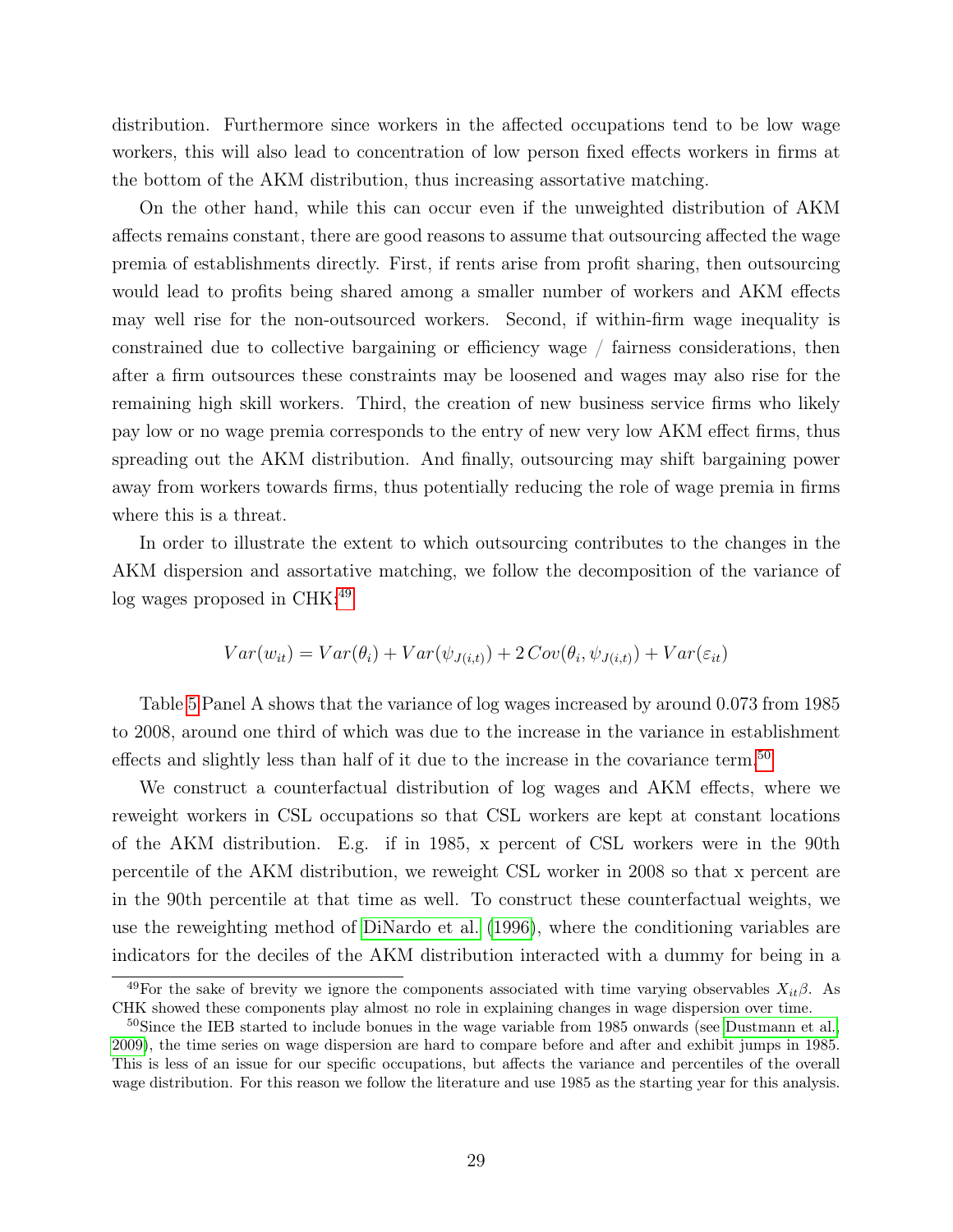CSL occupation.<sup>[51](#page-32-0)</sup> The results of this reweighting exercise are shown in Figure [12.](#page-54-0) The solid line in panel (a) shows the variance of log wages by year for male fulltime workers excluding workers in food industries or occupations. This figure documents the dramatic increase in inequality since the 1990s. Panels (b) and (c) show the two components of this increase highlighted by CHK: the variance of the establishment effects and the covariance between person and establishment effect. The dashed line shows the reweighted distribution that holds the location of CSL workers in the AKM distribution constant at 1985 levels. Overall reweighting reduces the increase in the variance of wages by about 10 percent. As (b) and (c) show, reweighting reduces the variance and the covariance terms, consistent with our hypothesis that outsourcing contributed significantly to the increases in wage premia and assortative matching. Table [5](#page-42-0) Panel B confirms this visual impression, showing that the DFL reweighting exercise can account for 9 percent of the rise in the variance of log wages, and similarly for the AKM effect and covariance term.

An alternative way to construct a counterfactual is to simply use the point estimate for the loss in AKM effects at outsourcing, around 10 log points, and add it back to the AKM effects of workers who are outsourced on top of the outsourcing level in 1975. As Table [5](#page-42-0) Panel C shows, this leads to qualitatively similar results. The downside of this procedure is that it does not account for the fact that the composition of non-outsourced workers has changed dramatically: even the non-outsourced CSL workers are now working at much worse establishments, likely because the high-paying establishments were the first to outsource.

While we prefer the reweighting procedure, even this method is likely just a lower bound of the impact of outsourcing on the wage structure. First, this exercise is holding the (unweighted) distribution of AKM effects constant. As described above, there are good reasons to assume that outsourcing may have affected the AKM effects of establishments directly. While we believe these equilibrium adjustments of wage premia to be important, modeling them would require a more structural approach beyond the scope of this paper. Second, our analysis here only uses CSL occupations, a relatively small fraction of the German workforce. Outsourcing occurred for other low skill labor services as well that we do not capture here. And third, while we focus on outsourcing of relatively low skilled jobs, it is conceivable that outsourcing of high skill tasks lead to the creation of new high AKM establishments, leading to increases in the dispersion of AKM effects and assortative matching at the upper end of

<span id="page-32-0"></span><sup>&</sup>lt;sup>51</sup>There are several other ways one could construct such a counterfactual. One choice would be to simply keep the share of outsourced workers constant. However, since outsourced workers are typically displaced from high AKM firms, such a simple reweighting scheme would reweight the outsourced workers to the non-outsourced workers later in the sample who are at very low AKM firms. Thus this completely ignores the selection effect of who is outsourced. Our method, on the other hand, simply assumes that without outsourcing, the allocation of CSL workers across the AKM distribution would have remained unchanged.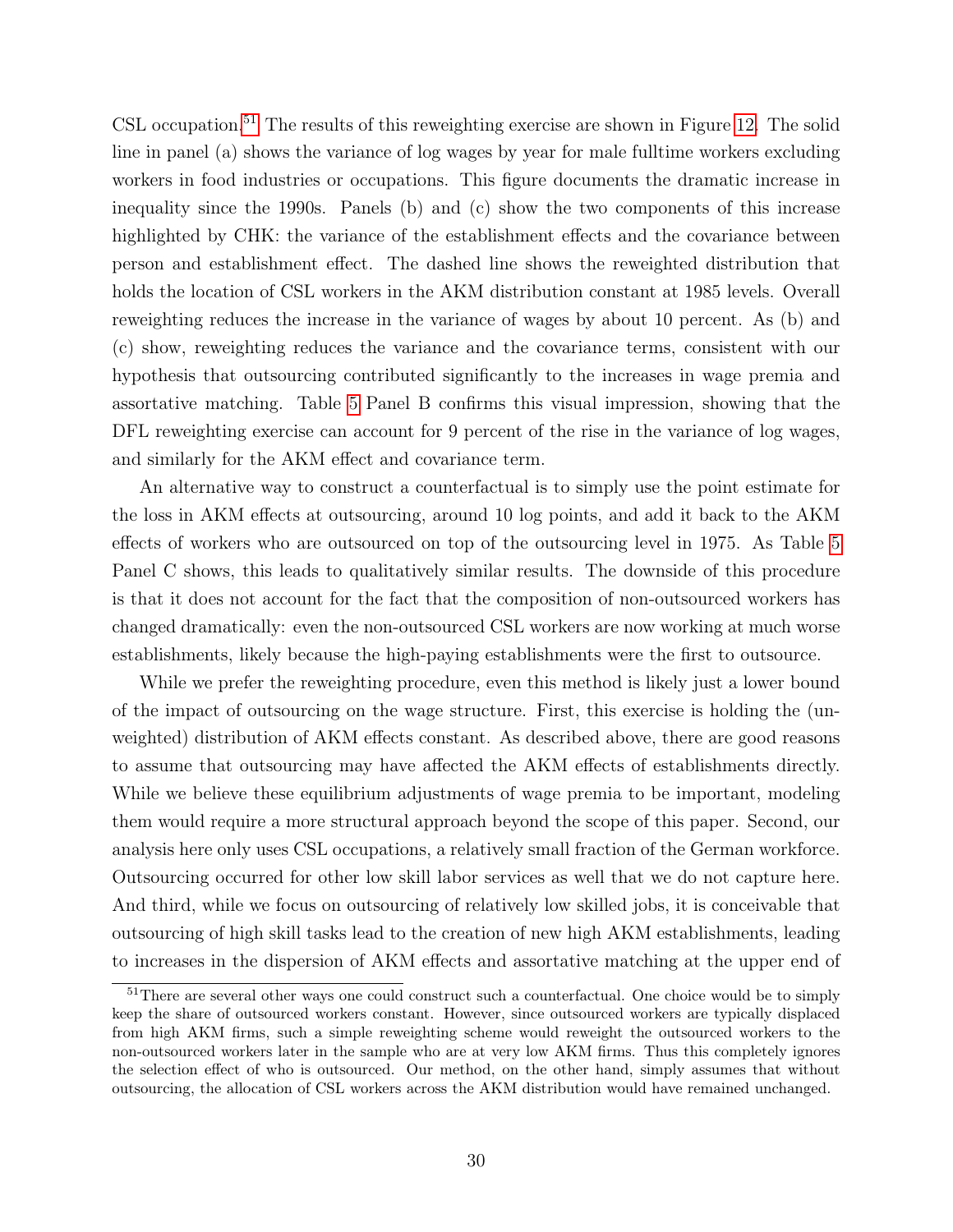the distribution as well.

Finally, we also investigate whether the effects of outsourcing on wage dispersion were concentrated, as one might expect, in the lower half of the wage distribution. Figure [12](#page-54-0) (d) shows the 85th, 50th, and 15th percentiles of the log wage distribution (normalized to 0 in 1985). The figure shows that while outsourcing had no effect at the top of the wage distribution, it lowered both the median and the 15th percentile substantially, contributing to the erosion of wages at the bottom. Table [5](#page-42-0) shows similarly that outsourcing - based on the reweighting exercise - can account for about 6.7 percent of the increase in the 85-15 gap, with a larger effect on the 50-15 gap. We also did the same analysis for women (shown in the online appendix). For women outsourcing explains around 7 percent of the increase in inequality which is consistent with CSL workers only making up around 6 percent of employment among women.

#### 6 Conclusion

The labor market has seen a fundamental restructuring in recent decades, with lead employers increasingly contracting out parts of their non-core labor force. Using high quality administrative data, we document the trend towards increasing reliance on outsourcing for Germany, with a marked acceleration in the late 1990s. While we focus on a subgroup of labor services where domestic outsourcing can be measured comparatively well (logistics, cleaning, food and security services), anecdotal evidence suggests that this is a widespread phenomenon affecting many types of labor services and occupations, such as human resources, IT, call centers, and legal services.

This reorganization of the production structure changes the employment relationship for a large share of the workforce. As more workers end up employed by specialized business service firms, they find themselves working for firms that provide narrow products and which compete fiercely with similar firms for contracts with lead companies. This creates pressure to reduce costs and lower wages, which likely make up a large share of input costs among these types of business service providers. It also drastically changes the bargaining environment, as the price competition among business service firms makes it difficult for outsourced workers to bargain for a share of the firm rents at the lead company. In this paper, we provide careful estimates of how this translates into lower wages for outsourced workers and we find that across a wide range of measures, outsourcing reduces wages by around 10 percent. Our method implies that this is not due to selection of different types of workers in outsourced employment relationships, or due to differences in the types of jobs that outsourced workers do. Instead it appears that outsourced workers receive lower pay since they are excluded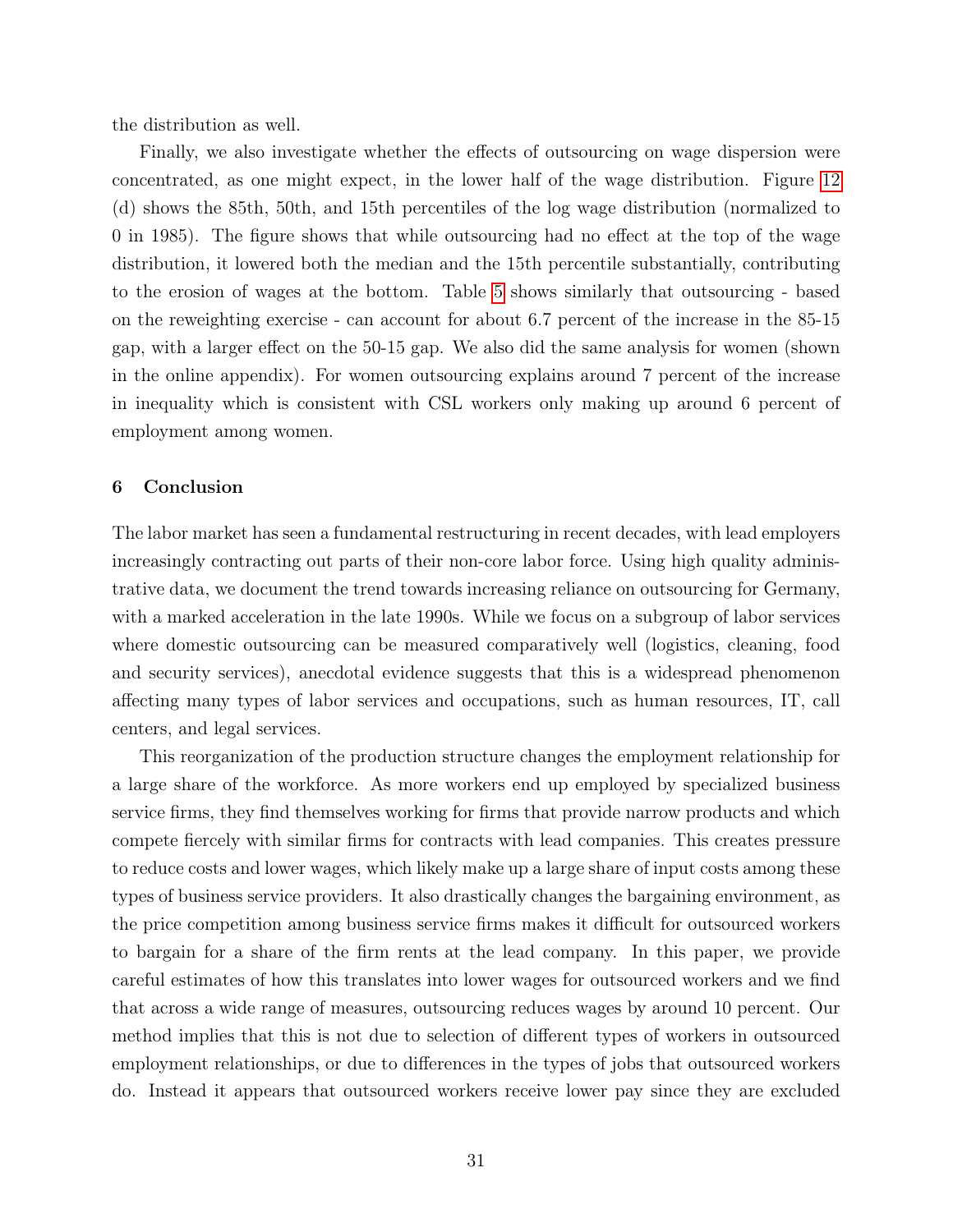from firm rents that are being paid to workers at the lead companies. This suggests that the boundary of the firm is a crucial component for the wage setting and bargaining process.

It is difficult to know why firms decide to outsource part of their workforce. Our evidence that firms that seem to pay wage premia to their workers are more likely to outsource is suggestive that saving labor costs is part of the motivation, but there are many other reasons that are likely of similar or possibly higher importance, such as the comparative advantage of business service firms in their specialty, cost savings through economies of scale, or gains in efficiency through market pressures in the competitive environment of bidding for service contracts. It is even more difficult to know what is driving the long-term increase in outsourcing. Changes in management philosophy (e.g. a move towards emphasis on shareholder value in the 1980s and 1990s) may be of similar importance as the development of new technologies that facilitate breaking out service provision.<sup>[52](#page-34-3)</sup> Understanding this is beyond the scope of this project but a fruitful area for future research.

Finally it should be noted that the welfare implications of increased outsourcing are not straightforward. Our findings suggest that the increasing reliance on contracting-out reduced the participation of these workers in firm rents and contributed to the sharp rise in wage inequality in Germany. However, outsourcing also made the provision of these kinds of labor services more efficient, and while rents to workers may have diminished, it might have contributed to overall economic growth and possibly the improved performance of the German economy over the past decade. The general equilibrium effects might have decreased unemployment and even increased average welfare, while at the same time having hurt the workers who were directly affected.

#### References

- <span id="page-34-1"></span>Abowd, John M., Francis Kramarz, and David N. Margolis, "High Wage Workers and High Wage Firms," Econometrica, 67 (2), March (1999), 251-334.
- <span id="page-34-0"></span>Abraham, Katharine G, "Restructuring the employment relationship: The growth of marketmediated work arrangements," New developments in the labor market: Toward a new institutional paradigm, 85 (1990).
- <span id="page-34-2"></span>and Susan K Taylor, "Firms' Use of Outside Contractors: Theory and Evidence," Journal of Labor Economics, (1996), 394–424.

<span id="page-34-3"></span><sup>&</sup>lt;sup>52</sup>As an indication that outsourcing was simply not on the radar of managers and consulting firms, Appendix Figure A-12 shows the frequency of the term "outsourcing" in the Google books database. The term outsourcing only appears in the 1990s, coinciding with the rise of outsourcing in Germany.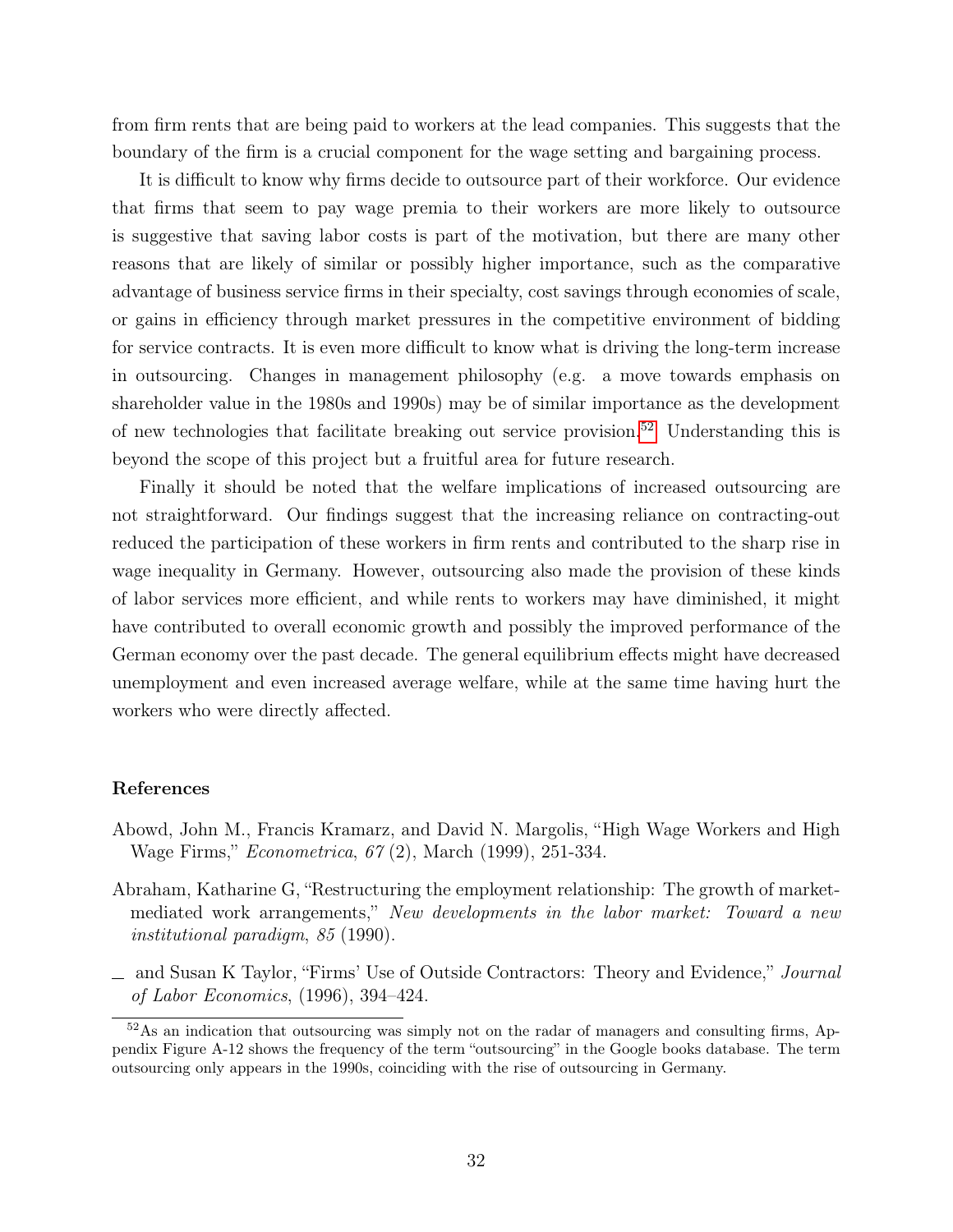- <span id="page-35-2"></span>Akerlof, George A and Janet L Yellen, "The fair wage-effort hypothesis and unemployment," The Quarterly Journal of Economics, 105 (2), (1990), 255–283.
- <span id="page-35-6"></span>Autor, David H, "Outsourcing at will: The contribution of unjust dismissal doctrine to the growth of employment outsourcing," Journal of Labor Economics, 21 $(1)$ ,  $(2003)$ , 1–42.
- <span id="page-35-12"></span>, Lawrence F Katz, and Melissa S Kearney, "Trends in US wage inequality: Revising the revisionists," The Review of Economics and Statistics, 90 (2), (2008), 300–323.
- <span id="page-35-13"></span>Barth, Erling, Alex Bryson, James C. Davis, and Richard Freeman, "It's Where You Work: Increases in Earnings Dispersion across Establishments and Individuals in the U.S.," Working Paper 20447, National Bureau of Economic Research September (2014).
- <span id="page-35-9"></span>Berlingieri, Giuseppe, "Outsourcing and the rise in services," (2013).
- <span id="page-35-11"></span>, "Managing Export Complexity: the Role of Service Outsourcing," (2015).
- <span id="page-35-10"></span>Berlinski, Samuel, "Wages and contracting out: does the Law of one price hold?," British *Journal of Industrial Relations,*  $46(1)$ ,  $(2008)$ , 59–75.
- <span id="page-35-3"></span>Card, David, Alexandre Mas, Enrico Moretti, and Emmanuel Saez, "Inequality at Work: The Effect of Peer Salaries on Job Satisfaction," American Economic Review, 102 (6), (2012), 2981–3003.
- <span id="page-35-4"></span>, Jörg Heining, and Patrick Kline, "Workplace Heterogeneity and the Rise of West German Wage Inequality<sup>\*</sup>," The Quarterly Journal of Economics, (2013).
- <span id="page-35-0"></span> $\Box$ , Thomas Lemieux, and W Craig Riddell, "Unions and wage inequality," Journal of Labor Research, 25 (4), (2004), 519–559.
- <span id="page-35-8"></span>Dey, Matthew, Susan Houseman, and Anne Polivka, "What Do We Know About Contracting Out in the United States? Evidence from Household and Establishment Surveys," in "Labor in the New Economy" NBER Chapters, National Bureau of Economic Research, Inc, October (2010), pp. 267–304.
- <span id="page-35-7"></span>Dietz, Miranda, Peter Hall, and Ken Jacobs, "Course Correction: Reversing Wage Erosion to Restore Good Jobs at American Airports," UC Berkeley Center for Labor Research and Education, (2013).
- <span id="page-35-1"></span>DiNardo, John and David S Lee, "Economic impacts of new unionization on private sector employers: 1984–2001," The Quarterly Journal of Economics, 119 (4), (2004), 1383–1441.
- <span id="page-35-14"></span>, Nicole M Fortin, and Thomas Lemieux, "Labor Market Institutions and the Distribution of Wages, 1973-1992: A Semiparametric Approach," Econometrica, 64 (5), (1996), 1001– 1044.
- <span id="page-35-5"></span>Doellgast, Virginia and Ian Greer, "Vertical Disintegration and the Disorganization of German Industrial Relations," British Journal of Industrial Relations, 45 (1), (2007), 55–76.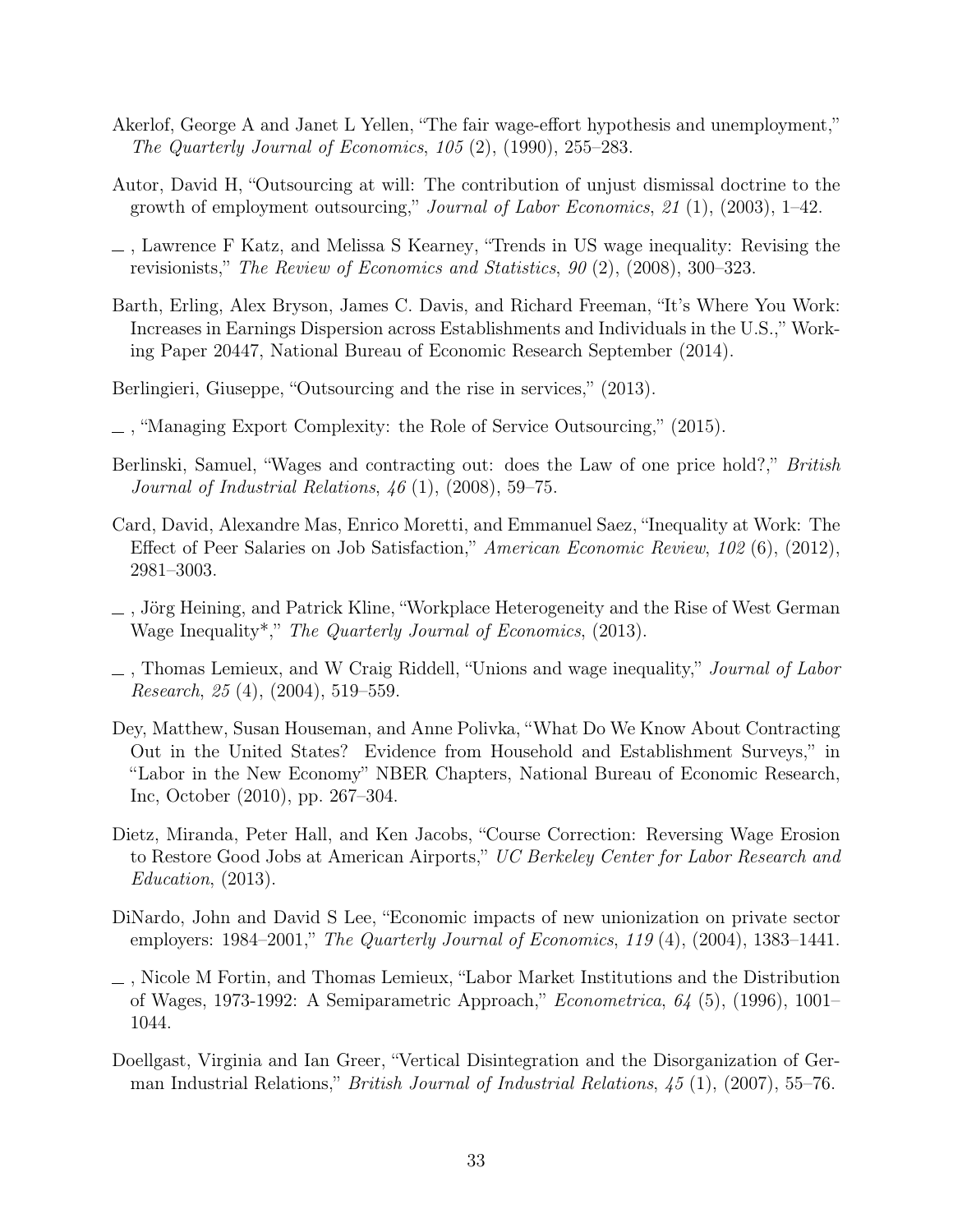- <span id="page-36-2"></span>Dube, Arindrajit and Ethan Kaplan, "Does outsourcing reduce wages in the low-wage service occupations? Evidence from janitors and guards," Industrial and Labor Relations Review, (2010), 287–306.
- <span id="page-36-1"></span>Dustmann, Christian, Bernd Fitzenberger, Uta Schönberg, and Alexandra Spitz-Oener, "From Sick Man of Europe to Economic Superstar: Germany's Resurgent Economy," Journal of Economic Perspectives, 28 (1), (2014), 167-88.
- <span id="page-36-5"></span> $\Box$ , Johannes Ludsteck, and Uta Schönberg, "Revisiting the German wage structure," The Quarterly Journal of Economics, 124 (2), (2009), 843–881.
- <span id="page-36-6"></span>Fitzenberger, Bernd, Karsten Kohn, and Alexander C Lembcke, "Union Diversity and Varieties of Coverage: The Anatomy of Union Wage Effects in Germany," ILRReview, 66 (2013), 169.
- <span id="page-36-4"></span>Gibbons, Robert and Lawrence Katz, "Does unmeasured ability explain inter-industry wage differentials?," The Review of Economic Studies, 59  $(3)$ ,  $(1992)$ , 515–535.
- Grossman, Gene M and Elhanan Helpman, "Fair wages and foreign sourcing," Harvard University Department of Economics Working Paper, (2007).
- Grossman, Sanford J and Oliver D Hart, "The costs and benefits of ownership: A theory of vertical and lateral integration," The Journal of Political Economy, (1986), 691–719.
- <span id="page-36-11"></span>Guimaraes, Paulo and Pedro Portugal, "A simple feasible procedure to fit models with highdimensional fixed effects," *Stata Journal*, 10 (4), (2010), 628.
- Harvard Committee on Employment and Contracting Policies, "Lower-Paid Workers at Harvard University," Committee Report, Harvard University (2001).
- <span id="page-36-8"></span>Hethey-Maier, Tanja and Johannes Schmieder, "Does the Use of Worker Flows Improve the Analysis of Establishment Turnover? Evidence from German Administrative Data," Journal of Applied Social Science Studies, 133 (4), (2013), 477-510.
- <span id="page-36-10"></span>Houseman, Susan N, "Why employers use flexible staffing arrangements: Evidence from an establishment survey," *Industrial* & Labor Relations Review, 55 (1), (2001), 149–170.
- <span id="page-36-0"></span>Kalleberg, Arne L, "Nonstandard employment relations: Part-time, temporary and contract work," Annual review of sociology, (2000), 341–365.
- <span id="page-36-3"></span>Krueger, Alan B and Lawrence H Summers, "Efficiency wages and the inter-industry wage structure," Econometrica: Journal of the Econometric Society, (1988), 259–293.
- <span id="page-36-9"></span>Muendler, Marc-Andreas, James E Rauch, and Oana Tocoian, "Employee spinoffs and other entrants: Stylized facts from Brazil," International Journal of Industrial Organization, 30 (5), (2012), 447–458.
- <span id="page-36-7"></span>Oberschachtsiek, Dirk, Patrycja Scioch, Christian Seysen, and Jörg Heining, "Integrated employment biographies sample IEBS: handbook for the IEBS in the 2008 version," Handbook, Institut für Arbeitsmarkt-und Berufsforschung (IAB), Nürnberg (2009).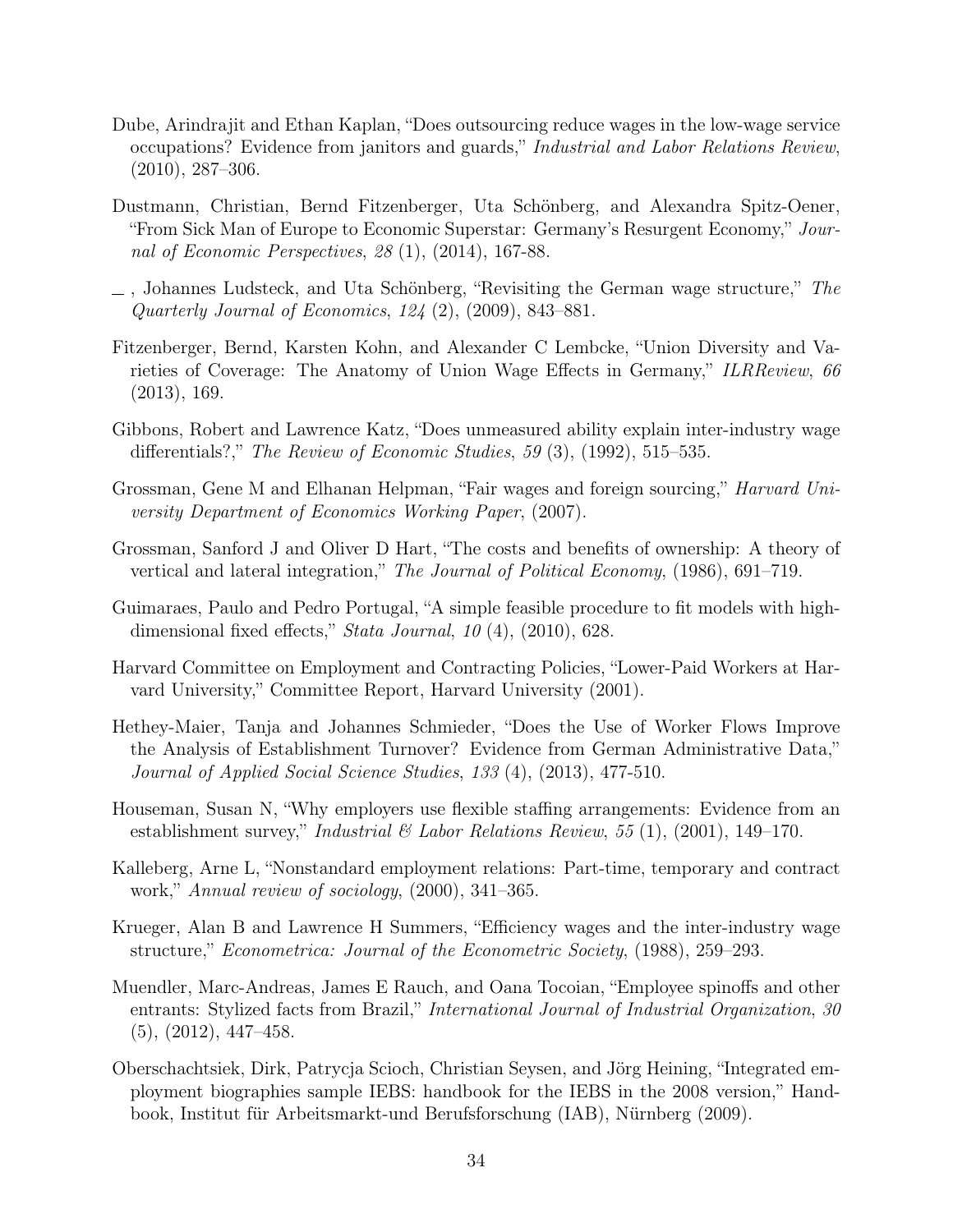- <span id="page-37-1"></span>Rees, Albert, "The Role of Fairness in Wage Determination," Journal of Labor Economics, 11 (1), (1993), pp. 243-252.
- Schmieder, Johannes F., T. von Wachter, and S. Bender, "The long-term impact of job displacement in Germany during the 1982 recession on earnings, income, and employment," IAB Discussion Paper, (2010).
- <span id="page-37-5"></span>Segal, Lewis M and Daniel G Sullivan, "The growth of temporary services work," The Journal of Economic Perspectives, (1997), 117–136.
- <span id="page-37-3"></span>Smith Institute, "Outsourcing the cuts: Pay and employment effects of contracting out," Report (2014).
- <span id="page-37-2"></span>Vitols, Katrin, "Reforming the German labour market: the case of temporary agency work," Competition and Change, 8 (4), (2004), 375–389.
- <span id="page-37-0"></span>Weil, David, The Fissured Workplace: Why Work Became So Bad for So Many and What Can Be Done to Improve It, Harvard University Press, (2014).
- <span id="page-37-4"></span>Wooden, Mark, "Outsourcing and the Use of Contractors: Evidence from the AWIRS," The Economic and Labour Relations Review, 10 (1), (1999), 22-35.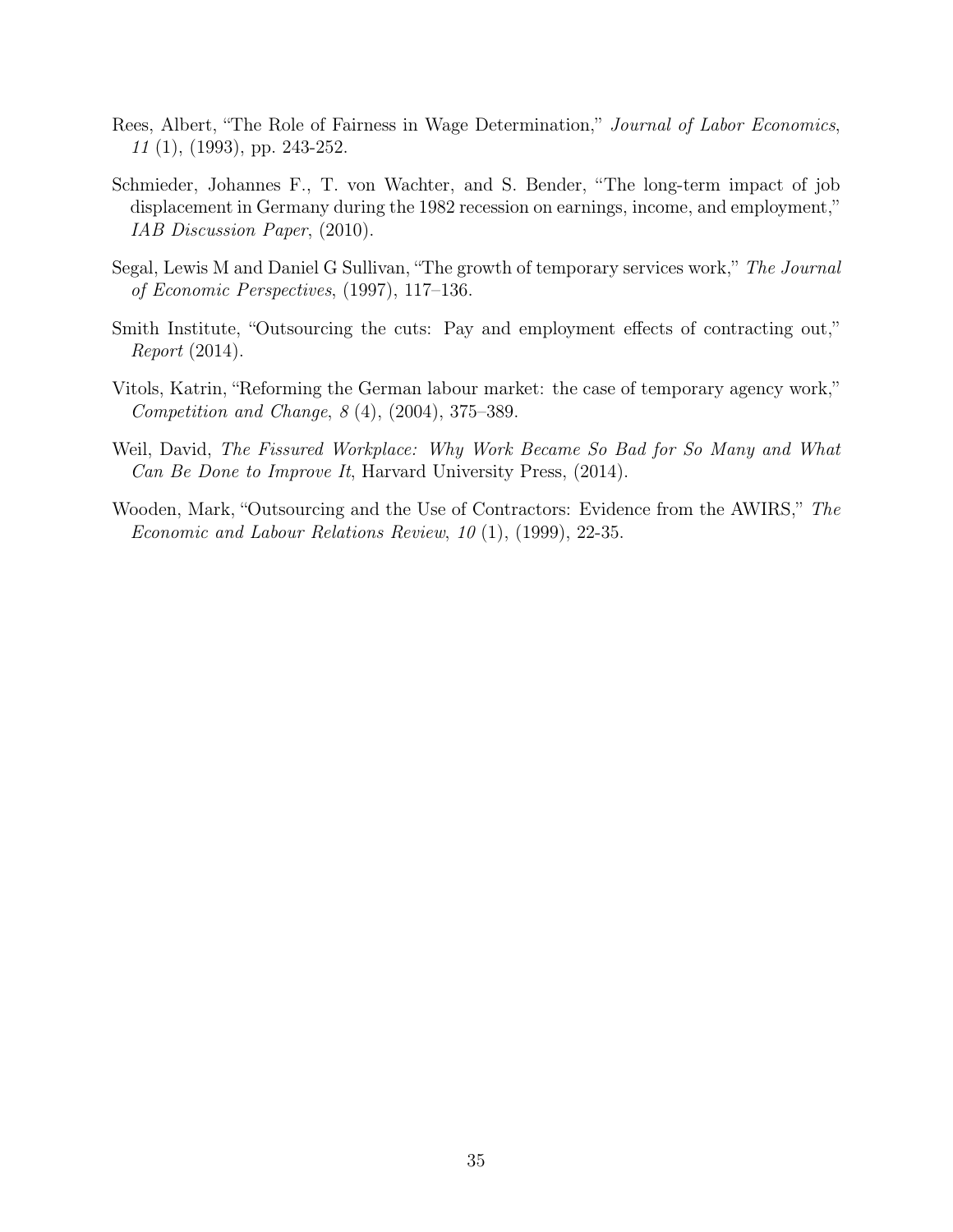|                         | Outsourced<br>at $t = -1$ | Matched Non-OS<br>at t=-1 $\,$ | FCSL at<br>BSF/Temp | FCSL not at<br>BSF/Temp |
|-------------------------|---------------------------|--------------------------------|---------------------|-------------------------|
| Avg Establishment Wage  | 78.83<br>(20.16)          | 77.70<br>(20.35)               | 53.65<br>(19.59)    | 74.49<br>(17.94)        |
| AKM Effect*             | 0.03<br>(0.14)            | 0.03<br>(0.15)                 | $-0.14$<br>(0.18)   | 0.02<br>(0.15)          |
| Establishment Size      | 1,120.63<br>(2,416.86)    | 1,110.63<br>(3,246.35)         | 265.41<br>(385.18)  | 1,683.45<br>(5,204.99)  |
| Real Daily Wage in Euro | 69.93<br>(29.47)          | 70.18<br>(30.83)               | 51.07<br>(24.80)    | 63.71<br>(25.36)        |
| Age in Years            | 42.29<br>(7.98)           | 43.67<br>(9.72)                | 40.25<br>(8.49)     | 41.87<br>(8.43)         |
| Female                  | 0.45                      | 0.47                           | 0.40                | 0.40                    |
| Years of Education      | 10.16<br>(1.17)           | 10.22<br>(1.33)                | 9.93<br>(1.06)      | 10.06<br>(0.89)         |
| College Degree          | 0.02                      | 0.03                           | 0.01                | 0.01                    |
| Living in West Germany  | 0.86                      | 0.91                           | $0.85\,$            | 0.94                    |
| Working Fulltime        | 0.78                      | 0.76                           | 0.70                | 0.78                    |
| Tenure in Years         | 8.58<br>(5.80)            | 8.58<br>(6.35)                 | 3.91<br>(3.83)      | 6.16<br>(5.29)          |
| Food Occupation         | 0.21                      | 0.21                           | 0.05                | 0.14                    |
| Cleaning Occupation     | 0.11                      | 0.12                           | 0.41                | 0.24                    |
| Security Occupation     | 0.03                      | $\,0.03\,$                     | 0.11                | 0.08                    |
| Logistics Occupation    | $0.34\,$                  | 0.34                           | 0.42                | $0.53\,$                |
| Observations            | 21195                     | 20621                          | 6412854             | 35201181                |

<span id="page-38-0"></span>Table 1: Characteristics of Outsourced and Non-outsourced Workers

Notes: Mean of each variable with standard deviation in parentheses. Columns 1-2 include On-Site Outsourced and matched Non-Outsourced workers age 25-55 with at least 2 years of tenure in year before outsourcing. Statistics calculated in year before outsourcing. Columns 3-4 include workers in food, cleaning, security and logistics occupations who are age 25-55 and employed at an establishment with 50 or more workers. Column 3 includes these workers who are employed at business services or temp firms, while column 4 includes these workers who are not employed at business service or temp firms. All columns exclude East Germany prior to 1997.

\* The AKM effect is the predicted establishment fixed effect from the AKM model described in section 4.1. The AKM effects are normalized to be equal to 0 in the sample of all workers from 1979-2009 (the period we use for the AKM model).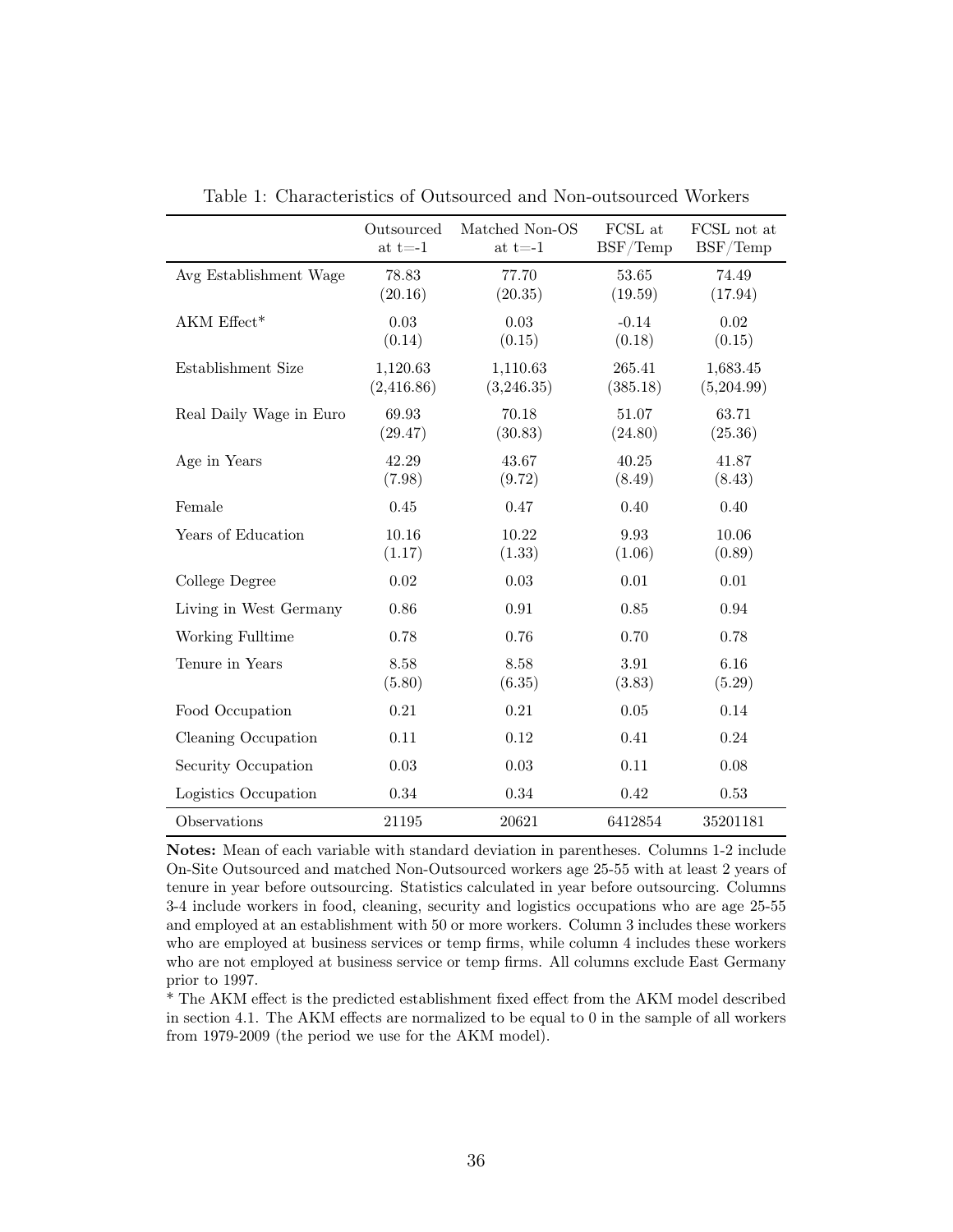|                                                                                    | $\mathop{\rm All}\, \mathop{\rm FCSL}\nolimits$<br>OS events<br>$\&$ workers | Food                     | Cleaning                   | Security                  | Logistics                  | Temp                           | OS to new<br>Estab. | OS to<br>Existing<br>Estab. |
|------------------------------------------------------------------------------------|------------------------------------------------------------------------------|--------------------------|----------------------------|---------------------------|----------------------------|--------------------------------|---------------------|-----------------------------|
| Panel A: Effect of On-site Outsourcing on Workers                                  |                                                                              |                          |                            |                           |                            |                                |                     |                             |
| Post-OS short-run                                                                  | $-0.056***$                                                                  | $-0.048***$              | $-0.11***$                 | $-0.069***$               | $-0.039***$                | $-0.15***$                     | $-0.043***$         | $-0.074***$                 |
|                                                                                    | (0.0048)                                                                     | (0.0056)                 | (0.013)                    | (0.016)                   | (0.0058)                   | (0.019)                        | (0.0053)            | (0.0083)                    |
| Post-OS long-run                                                                   | $-0.085***$                                                                  | $-0.087***$              | $-0.12***$                 | $-0.10***$                | $-0.066***$                | $-0.16***$                     | $-0.080***$         | $-0.092***$                 |
|                                                                                    | (0.0077)                                                                     | (0.010)                  | (0.019)                    | (0.021)                   | (0.010)                    | (0.019)                        | (0.0095)            | (0.013)                     |
| Observations                                                                       | 517662                                                                       | 158971                   | 73064                      | 83574                     | 202053                     | 97538                          | 305315              | 212347                      |
| Avg Outcome Var at $t=1$                                                           | 4.14                                                                         | 4.02                     | 3.95                       | 4                         | 4.37                       | 4.37                           | 4.11                | 4.19                        |
| Panel B: Effect of On-site Outsourcing on Jobs                                     |                                                                              |                          |                            |                           |                            |                                |                     |                             |
| Post-OS short-run                                                                  | $-0.054***$                                                                  | $-0.045***$              | $-0.10***$                 | $-0.072***$               | $-0.035***$                | $-0.15***$                     | $-0.041***$         | $-0.073***$                 |
|                                                                                    | (0.0050)                                                                     | (0.0049)                 | (0.013)                    | (0.019)                   | (0.0057)                   | (0.016)                        | (0.0056)            | (0.0087)                    |
| Post-OS long-run                                                                   | $-0.097***$                                                                  | $-0.11***$               | $-0.12***$                 | $-0.14***$                | $-0.059***$                | $-0.16***$                     | $-0.090***$         | $-0.11***$                  |
|                                                                                    | (0.0079)                                                                     | (0.0093)                 | (0.018)                    | (0.024)                   | (0.011)                    | (0.023)                        | (0.0099)            | (0.013)                     |
| Observations                                                                       | 429949                                                                       | 134005                   | 61276                      | 69976                     | 164692                     | 72854                          | 259434              | 170515                      |
| Avg Outcome Var at $t=1$                                                           | 4.14                                                                         | 4.02                     | 3.95                       | 4                         | 4.37                       | 4.37                           | 4.11                | $4.19\,$                    |
| Panel C: Effects of working for Business Service Firm (Dube & Kaplan 2010 Measure) |                                                                              |                          |                            |                           |                            |                                |                     |                             |
| Working for Business<br>Service Firm                                               | $-0.090***$<br>(0.00064)                                                     | $-0.036***$<br>(0.0030)  | $-0.17***$<br>(0.0015)     | $-0.12***$<br>(0.0027)    | $-0.028***$<br>(0.00064)   | $-0.26***$<br>(0.00075)        |                     |                             |
| Observations<br>OS Workers<br>Mean Outcome for OS workers                          | 36234249<br>1529268<br>3.83                                                  | 1455432<br>45950<br>3.79 | 10703132<br>723294<br>3.43 | 3373983<br>204031<br>3.95 | 20701702<br>576039<br>4.21 | 13084766<br>629278<br>$3.93\,$ |                     |                             |

<span id="page-39-0"></span>Table 2: The Effects of Outsourcing on Log Wages

Notes: (\*p<.1, \*\*p<.05, \*\*\*p<.01) Standard errors in Panel A and B are clustered at the level of the outsourcing establishment, in Panel C at the worker level. Panels A and B use matched sample of OS and non-OS workers. Panel B includes only workers who are at the same establishment as in time t=-1 in all years prior to outsourcing, and in the same establishment as in time t=0 in all years after outsourcing. Time periods are 5 yrs pre-OS; 4 yrs short-run; 6 yrs long-run. First column, for all outsourcing types, does not include workers outsourced to temp firms. All regressions include individual fixed effects and year dummies, and exclude East Germany before 1997. Panel C, column 1 includes only workers in food, cleaning, security or logistics occupations; columns 2-5 include only workers in the occupation indicated by the column heading. For food workers, the independent variable has <sup>a</sup> value of <sup>1</sup> if the worker is employed by <sup>a</sup> firm that provides food services to other companies (defined analogously for other occupations).Column 6 is restricted to individuals in any occupation who have worked in the same occupation at both <sup>a</sup> temp agency and in another industry; the independent variable has <sup>a</sup> value of 1 if the workers is employed by <sup>a</sup> temp agency. All regressions in PanelC control for individual fixed effects, year indicator variables, age, age squared and age cubed interacted with education dummies;samples are restricted to workers age 25-55, working at establishments with at least 50 workers, and excluding East Germany before1997. Food workers employed at restaurants and hotels are omitted.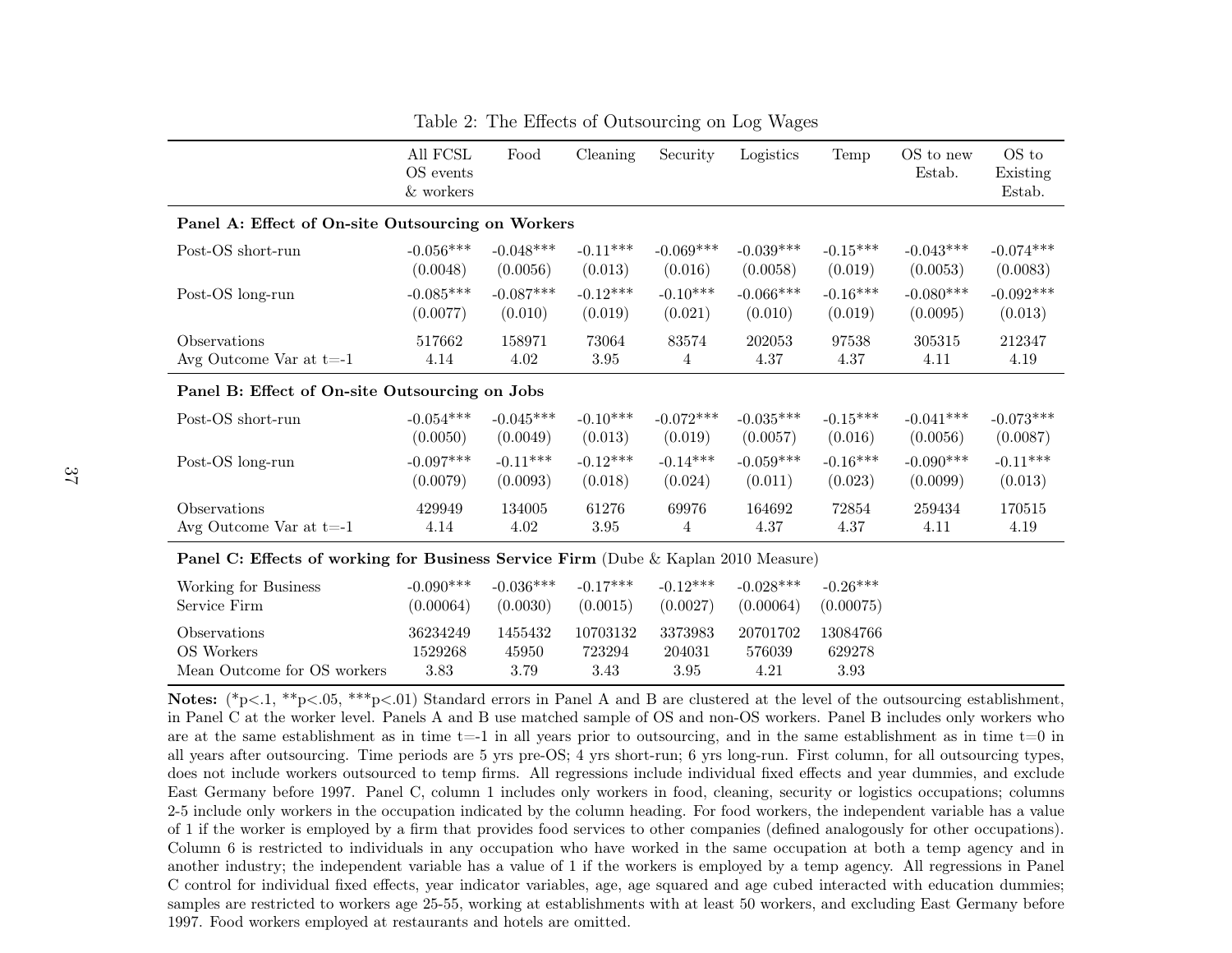|                                   | All OS      | Food        | Cleaning    | Security   | Logistics   | Temp       |  |
|-----------------------------------|-------------|-------------|-------------|------------|-------------|------------|--|
| Panel A: OLS                      |             |             |             |            |             |            |  |
| Working for Business              | $-0.12***$  | $-0.13***$  | $-0.10***$  | $-0.26***$ | $-0.066***$ | $-0.33***$ |  |
| Service Firm                      | (0.00021)   | (0.00090)   | (0.00028)   | (0.00058)  | (0.00026)   | (0.00039)  |  |
| <b>O</b> bservations              | 33744965    | 1205601     | 10057326    | 3014162    | 19467876    | 11628470   |  |
| OS Workers                        | 1316240     | 33321       | 616064      | 171077     | 513344      | 529642     |  |
| Mean Outcome for OS workers       | $-.12$      | $-.15$      | $-.16$      | $-.26$     | $-.03$      | $-.34$     |  |
| Panel B: Individual Fixed Effects |             |             |             |            |             |            |  |
| Working for Business              | $-0.069***$ | $-0.051***$ | $-0.067***$ | $-0.20***$ | $-0.041***$ | $-0.33***$ |  |
| Service Firm                      | (0.00038)   | (0.0023)    | (0.00075)   | (0.0022)   | (0.00044)   | (0.00063)  |  |
| <i><b>Observations</b></i>        | 33744965    | 1205601     | 10057326    | 3014162    | 19467876    | 11628470   |  |
| OS Workers                        | 1316240     | 33321       | 616064      | 171077     | 513344      | 529642     |  |
| Mean Outcome for OS workers       | $-.12$      | $-.15$      | $-.16$      | $-.26$     | $-.03$      | $-.34$     |  |

<span id="page-40-0"></span>Table 3: The Effects of Outsourcing on Establishment Wage Premia

Notes:  $(*p<.1, **p<.05, ***p<.01)$  Standard errors, in parentheses, are clustered at the worker level. Dependent variable is the AKM effect of the establishment at which each worker is employed. Column 1 includes only workers in food, cleaning, security or logistics occupations; columns 2-5 include only workers in the occupation indicated by the column heading. For food workers, the independent variable has a value of 1 if the worker is employed by a firm that provides food services to other companies (defined analogously for other occupations). Column 6 is restricted to individuals in any occupation who have worked in the same occupation at both a temp agency and in another industry; the independent variable has a value of 1 if the workers is employed by a temp agency. All regressions control for year indicator variables, age, age squared and age cubed interacted with education dummies; Panel B also controls for individual fixed effects. Samples are restricted to workers age 25-55, working at establishments with at least 50 workers, and excluding East Germany before 1997. Food workers employed at restaurants and hotels are omitted.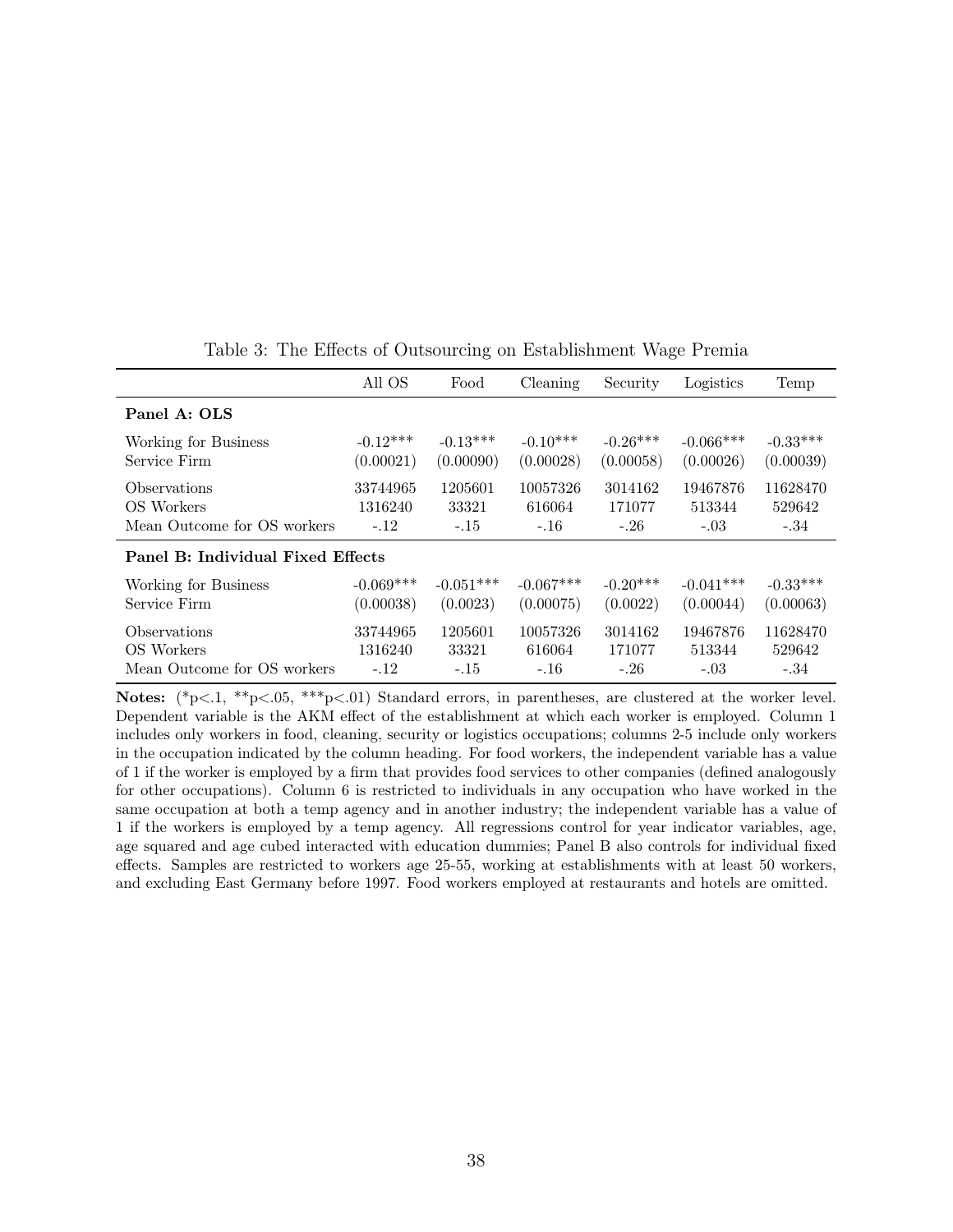|                                                      |                          | All Establishments       | Establishment Panel<br>Sample |                          |                         |                         |
|------------------------------------------------------|--------------------------|--------------------------|-------------------------------|--------------------------|-------------------------|-------------------------|
|                                                      | (1)                      | (2)                      | (3)                           | (4)                      | (5)                     | (6)                     |
| Log Estab Size                                       | $0.0084***$<br>(0.00016) |                          |                               |                          |                         |                         |
| Log Avg Estab Wage                                   |                          | 0.00044<br>(0.00032)     |                               |                          |                         |                         |
| AKM Effect                                           |                          |                          | $0.0046***$<br>(0.00057)      |                          |                         |                         |
| Wage Premium to FSCL<br>workers over BSF firms       |                          |                          |                               | $0.0015***$<br>(0.00026) |                         |                         |
| Collective Agreement                                 |                          |                          |                               |                          | $0.0091***$<br>(0.0013) |                         |
| Pay Wages<br>Above Standard                          |                          |                          |                               |                          |                         | $0.0029**$<br>(0.0014)  |
| Observations<br>Mean of Dep Var<br>Mean of Indep Var | 2086507<br>.012<br>4.788 | 2086505<br>.012<br>4.285 | 1892408<br>.011<br>.003       | 1769077<br>.014<br>1.162 | 68577<br>.02<br>.81     | 68595<br>$.02\,$<br>.34 |

#### <span id="page-41-0"></span>Table 4: Determinants of Outsourcing

**Notes:**  $(*p<1, **p<.05, **p<.01)$  Standard errors, in parentheses, are clustered at the establishment level. All regressions exclude East Germany before 1997 and establishments with less than 50 workers. Columns 5-6 includes only establishments included in the IAB Establishment Panel Survey. All regressions control for state dummies, year dummies, and industry dummies. Dependent variable  $= 1$  if the establishment was involved in either a general outsourcing event or an on-site outsourcing event in the following year, and 0 otherwise. "Collective Agreement" = 1 if the establishment responded that they were bound by a collective agreement. "Pay Wages Above Standard"=1 if the establishment responded that they pay salaries and wages above the collectively agreed scale. "Wage Premium to FSCL workers over BSF firms" is the ratio of the average wage paid to Food, Security, Cleaning and Logistics workers at the establishment to the average wage paid to Food, Security, Cleaning and Logistics workers employed by business services firms or temp agencies in the same county and year.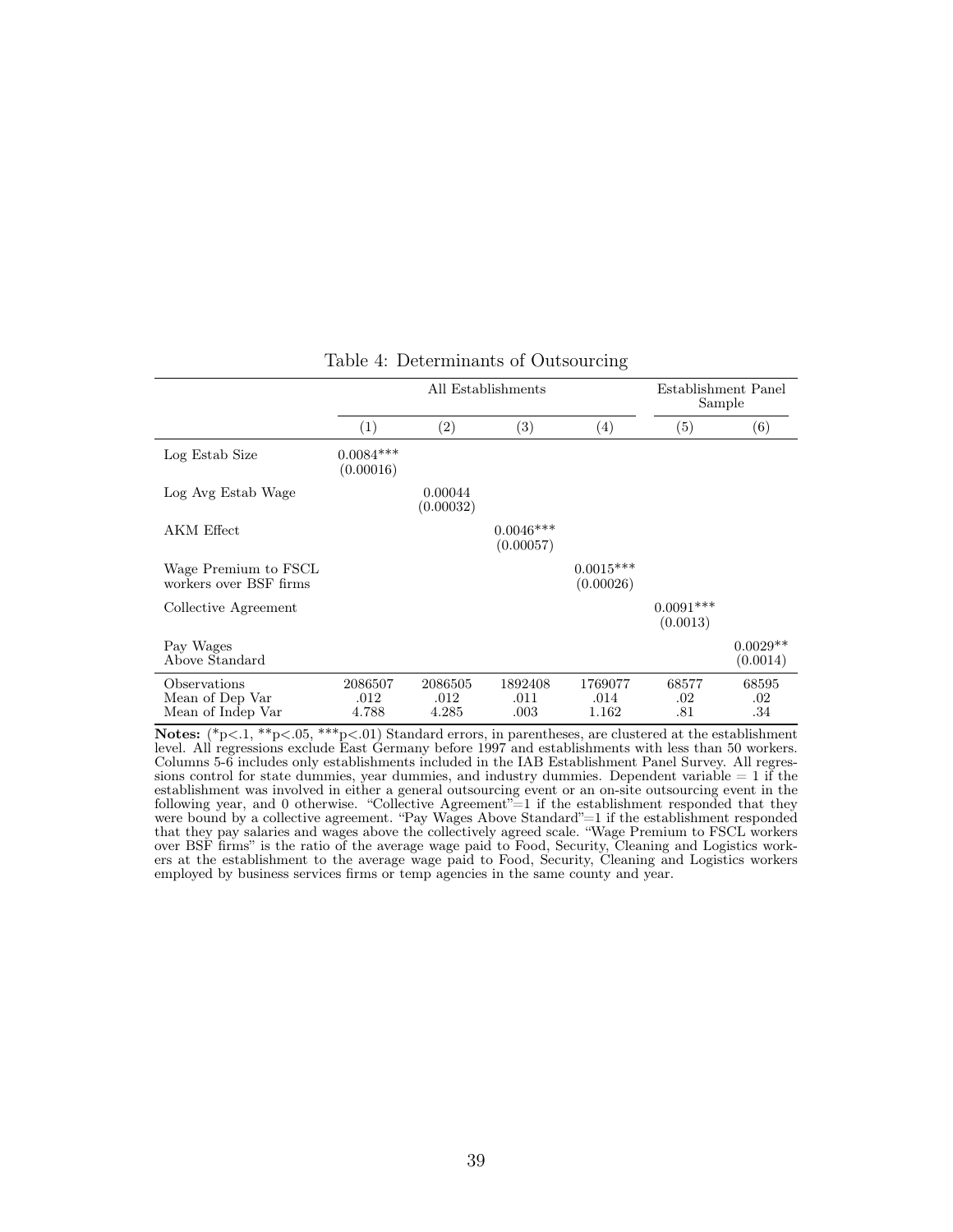|                                                                                                   | Wage Structure<br>1985 | Wage Structure<br>2008 | Change from<br>$1985 - 2008$ | Percent of Change<br>explained by<br>Counterfactual |  |  |  |
|---------------------------------------------------------------------------------------------------|------------------------|------------------------|------------------------------|-----------------------------------------------------|--|--|--|
| <b>Panel A: Observed</b>                                                                          |                        |                        |                              |                                                     |  |  |  |
| Total Variance of Log Wages                                                                       | 0.132                  | 0.205                  | 0.073                        |                                                     |  |  |  |
| Variance of Estab Effects                                                                         | 0.0289                 | 0.0547                 | 0.0258                       |                                                     |  |  |  |
| $2 \times \text{Cov}(person, estab effect)$                                                       | $-0.0050$              | 0.0426                 | 0.0475                       |                                                     |  |  |  |
| 85-15 log wage percentile gap                                                                     | 0.655                  | 0.934                  | 0.279                        |                                                     |  |  |  |
| 85-50 log wage percentile gap                                                                     | 0.385                  | 0.512                  | 0.127                        |                                                     |  |  |  |
| 50-15 log wage percentile gap                                                                     | 0.270                  | 0.422                  | 0.152                        |                                                     |  |  |  |
| <b>Panel B:</b> Counterfactual I: DFL Reweighting of CSL Workers                                  |                        |                        |                              |                                                     |  |  |  |
| Total Variance of Log Wages                                                                       | 0.132                  | 0.198                  | 0.067                        | $8.9\%$                                             |  |  |  |
| Variance of Estab Effects                                                                         | 0.0289                 | 0.0525                 | 0.0236                       | $8.4\%$                                             |  |  |  |
| $2 \times \text{Cov}(person, estab effect)$                                                       | $-0.0050$              | 0.0381                 | 0.0431                       | $9.4\%$                                             |  |  |  |
| 85-15 log wage percentile gap                                                                     | 0.655                  | 0.916                  | 0.260                        | $6.7\%$                                             |  |  |  |
| 85-50 log wage percentile gap                                                                     | 0.385                  | 0.503                  | 0.118                        | 7.1%                                                |  |  |  |
| 50-15 log wage percentile gap                                                                     | 0.270                  | 0.412                  | 0.142                        | $6.4\%$                                             |  |  |  |
| <b>Panel C:</b> Counterfactual II: Adjusting Wage and AKM Effect of Additional Outsourced Workers |                        |                        |                              |                                                     |  |  |  |
| Total Variance of Log Wages                                                                       | 0.132                  | 0.200                  | 0.068                        | $7.1\%$                                             |  |  |  |
| Variance of Estab Effects                                                                         | 0.0289                 | 0.0518                 | 0.0229                       | 11.2%                                               |  |  |  |
| $2 \times \text{Cov}(\text{person}, \text{estab effect})$                                         | $-0.0050$              | 0.0408                 | 0.0457                       | 3.8%                                                |  |  |  |
| 85-15 log wage percentile gap                                                                     | 0.655                  | 0.925                  | 0.270                        | $3.3\%$                                             |  |  |  |
| 85-50 log wage percentile gap                                                                     | 0.385                  | 0.510                  | 0.125                        | $1.6\%$                                             |  |  |  |
| 50-15 log wage percentile gap                                                                     | 0.270                  | 0.415                  | 0.144                        | 4.7%                                                |  |  |  |
| Percent working in CLS occupations                                                                | 0.127                  | 0.138                  | 0.011                        |                                                     |  |  |  |
| Percent outsourced                                                                                | 0.039                  | 0.099                  | 0.060                        |                                                     |  |  |  |

<span id="page-42-0"></span>Table 5: The Evolution of the West German Wage Structure from 1985 to 2008 and the Role of Outsourcing

Notes: Sample are all fulltime male workers in West Germany, excluding workers in food occupations or food industries. Panel A shows the observed wage structure in 1985 and 2008 as well as the estimated components due to the variance of establishment effects and the covariance of establishment with person effects. Panel B shows the counterfactual where workers in cleaning, security and logistics (CSL) occupations in 2008 are reweighted in order to keep them at the same percentiles of the AKM distribution as in 1985 using DFL reweigthing (see text). Panel C shows the counterfactual where a random fraction of workers in CSL business service firms and temp agencies are 'insourced' in 2008 by adding 10 log points to their log wage and establishment effect. The fraction to be insourced is picked so that the fraction of outsourced workers remains at the 1985 level.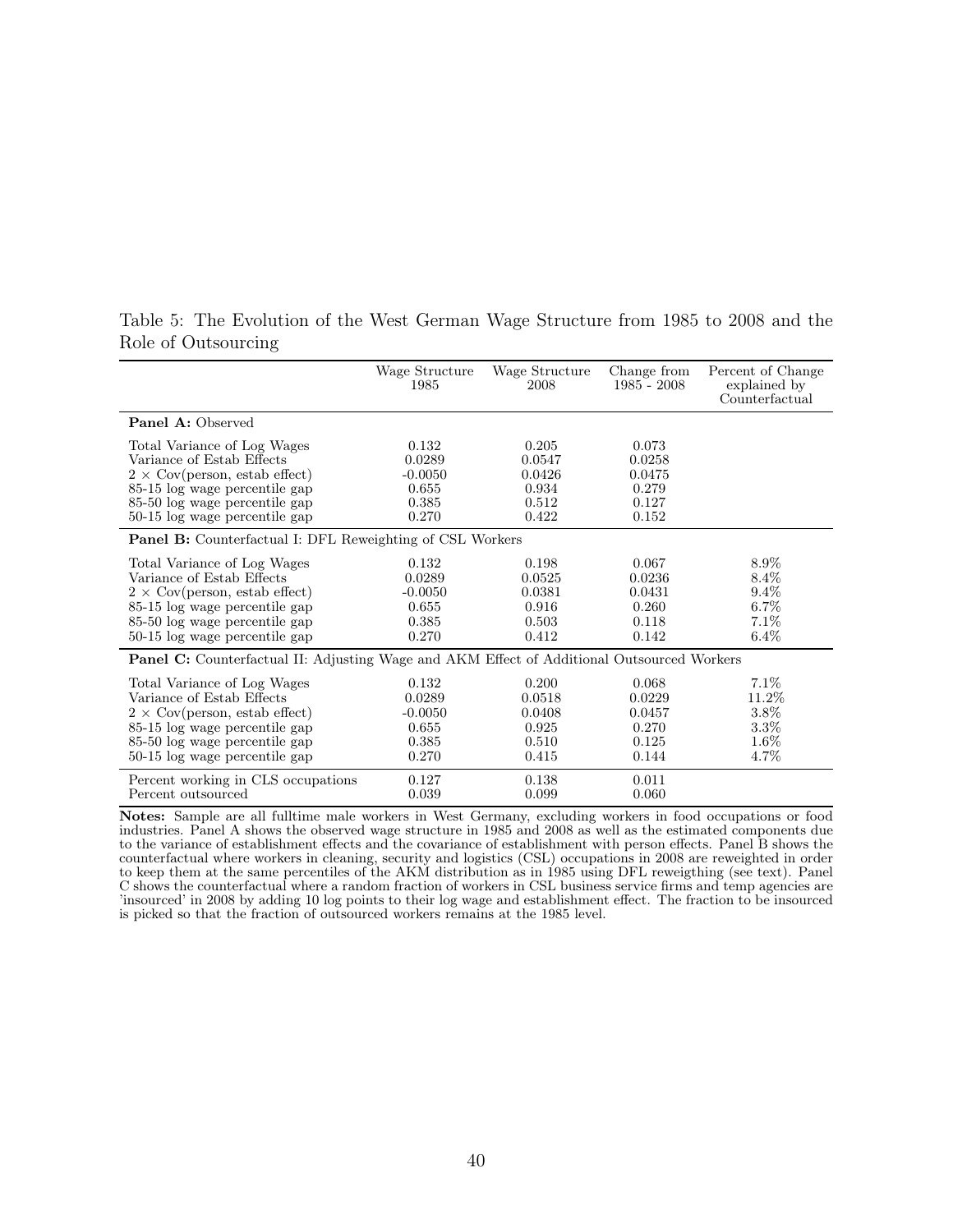<span id="page-43-0"></span>



(a) Number of Outsourcing Establishments in East and West Germany



(b) Number of Outsourcing Establishments by Type of Outsourcing

Notes: The figure shows the number of on-site outsourcing events in Germany by year, where onsite outsourcing events are defined as groups of workers leaving large establishments and moving to business service firms. The top figure breaks this up by East and West Germany, while the bottom breaks it up by outsourcing type. Only the bottom figure includes outsourcing to temp agencies.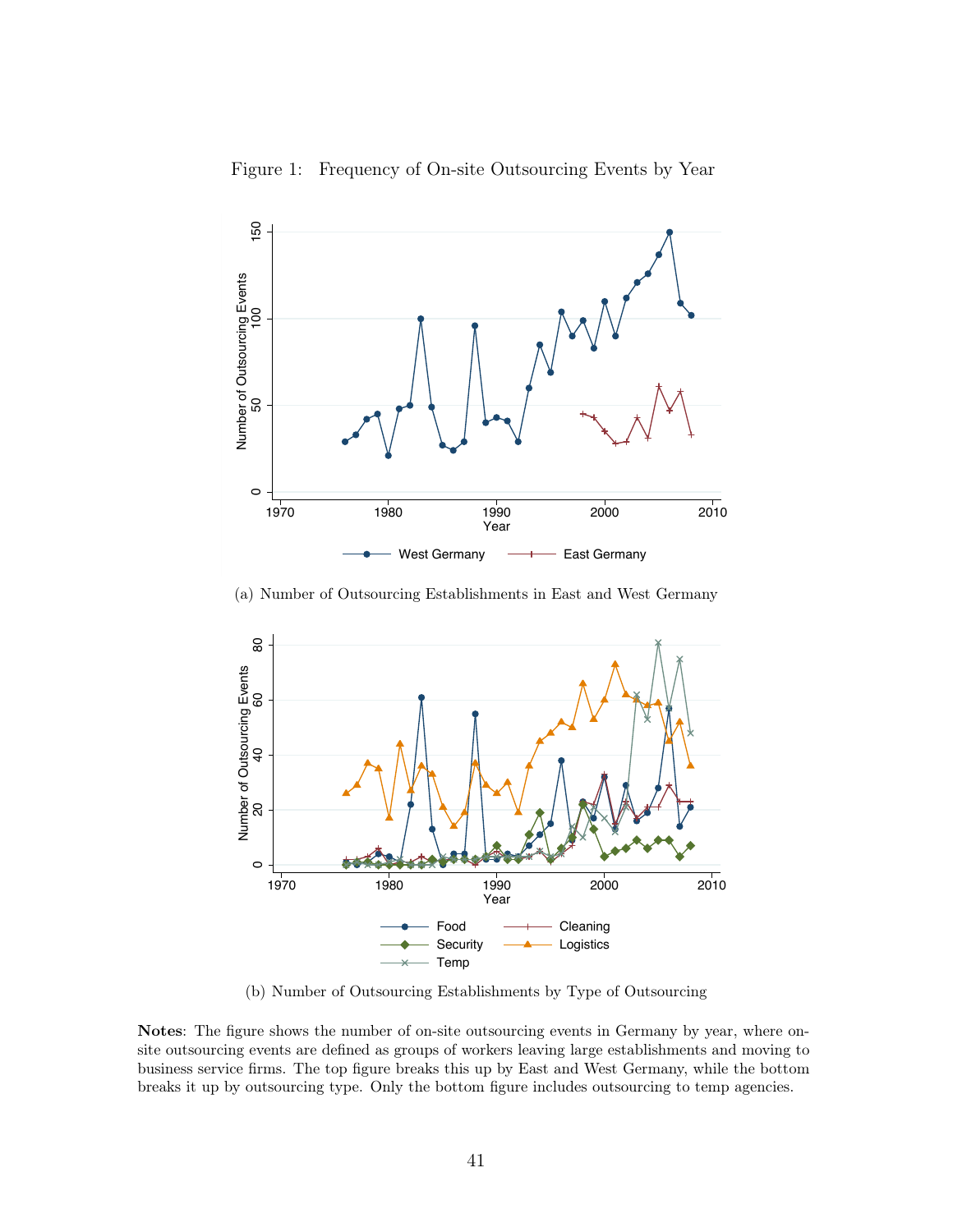

<span id="page-44-0"></span>

(b) Workers in Food / Cleaning / Security / Logistics Occupations

Notes: The top figure shows the share of all fulltime workers in West Germany from 1975 to 2008 who are working in either a cleaning, security or logistics business service firm or for a temp agency. The top figure shows the share of workers in food, cleaning, security or logistics occupations who are employed in business service firms or temp agencies. For food occupations the time series in the bottom figure starts in 1999, since earlier industry codes did not differentiate between restaurants and food business services industries, such as canteens and catering. We also exclude food workers employed in the restaurant, hotel and air travel industries.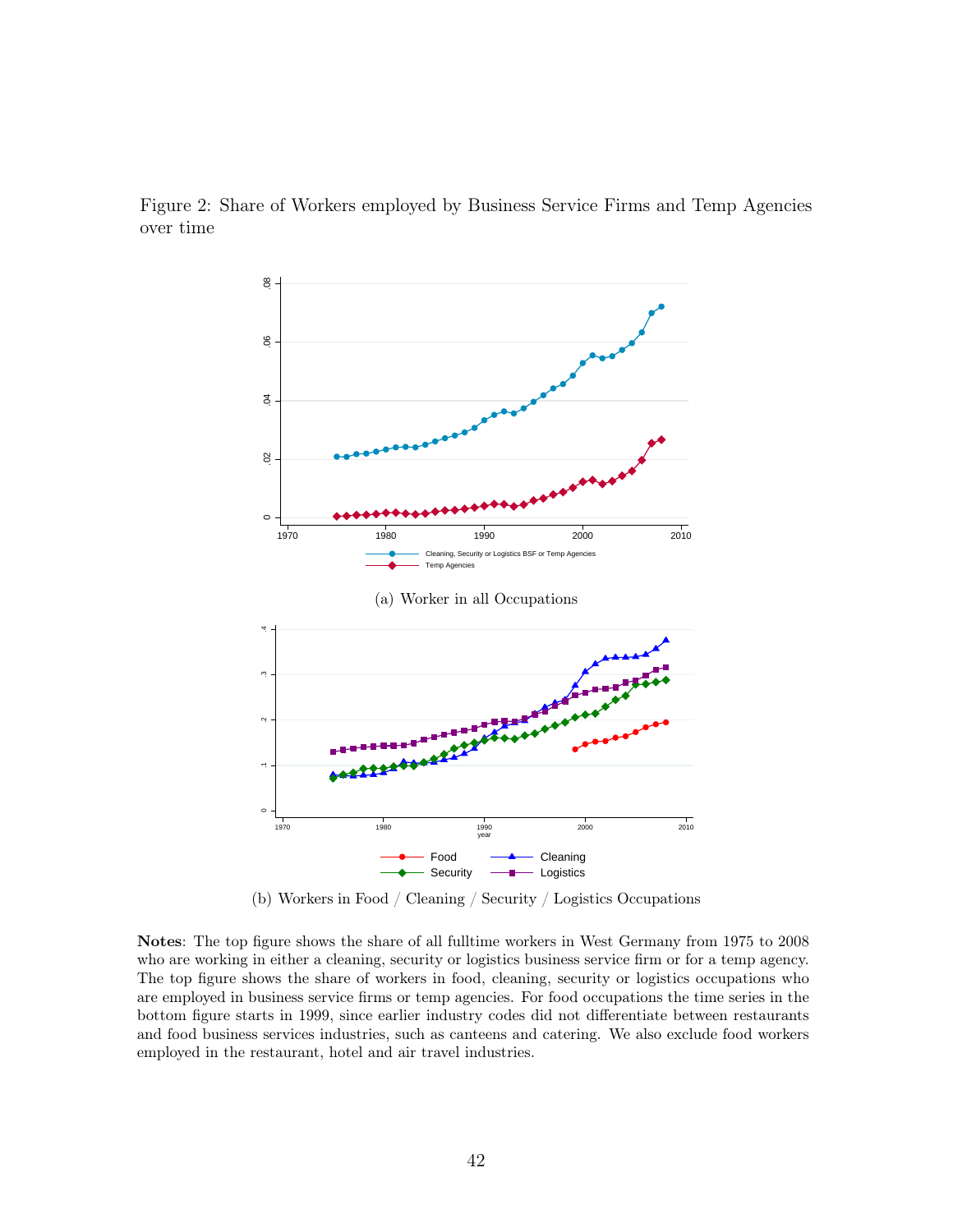<span id="page-45-0"></span>Figure 3: Share of Firms with any Food/Cleaning/Security/Logistics workers, by Industry



Notes: The Figure shows the fraction of West German establishments with at least 100 workers in 4 major industries (retail, manufacturing, finance and hospitals), who are employing at least 1 worker in the respective occupations (food, cleaning, security, driver or warehouse worker). The data covers 1975 to 2008 and in each year is based on the employee composition on June 30th.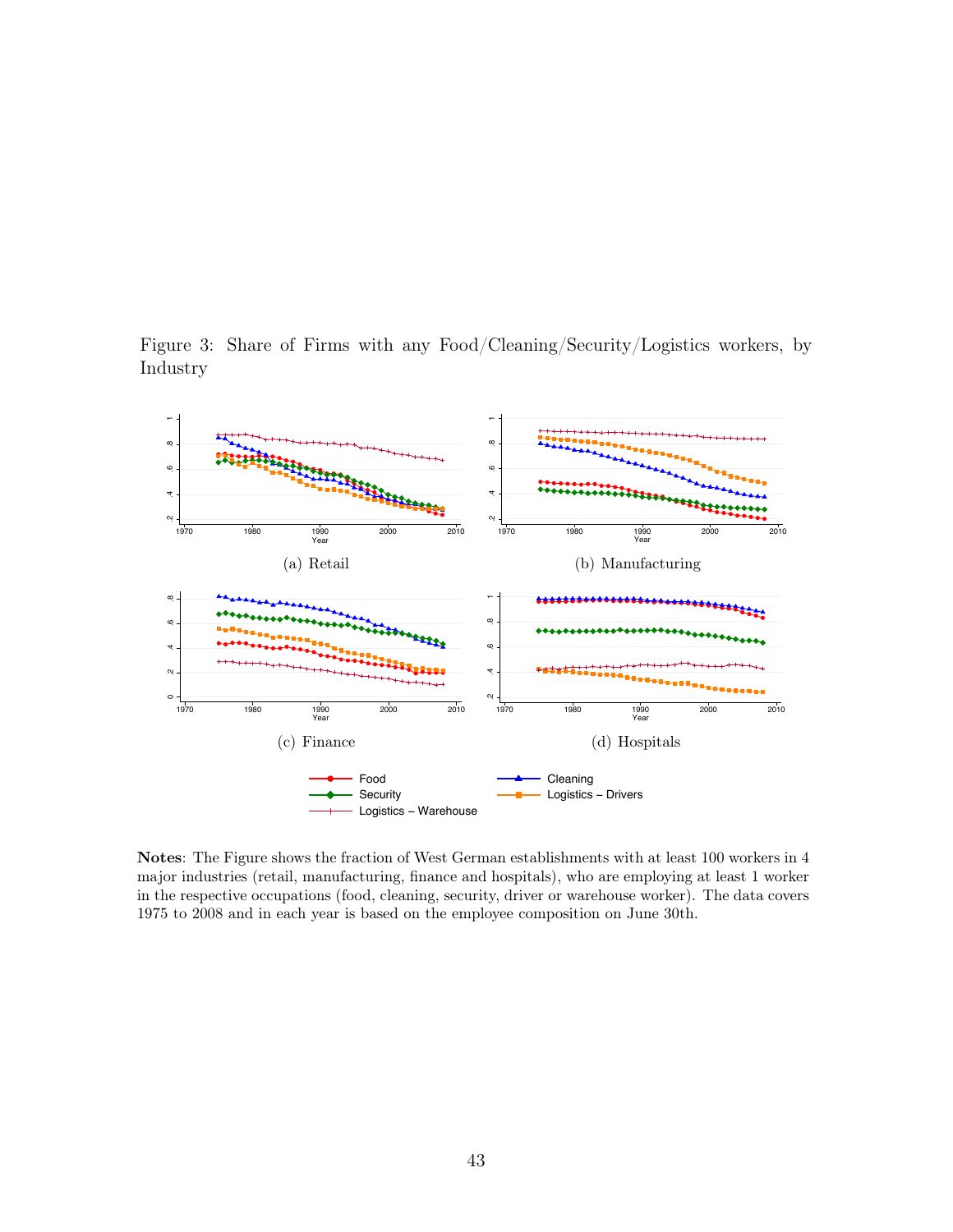<span id="page-46-0"></span>Figure 4: Employment Outcomes of Outsourced and Non-Outsourced Workers Before and After On-site Outsourcing



Notes: The figures follow two group of workers: the first is a group of workers who are outsourced between year  $t=1$  and  $t=0$ , while the second group is a control group of non-outsourced workers. The control group was chosen by finding workers employed in the same industry and occupation with similar tenure and establishment size in the year prior to outsourcing, and have similar wages 2 and 3 years prior to outsourcing as the outsourced workers. The figures show average characteristics of the workers in the two groups before and after the outsourcing event. The wage graph uses the full universe of workers, while the earnings and days worked graphs use a 25pct sample (to be updated using the full universe of workers soon).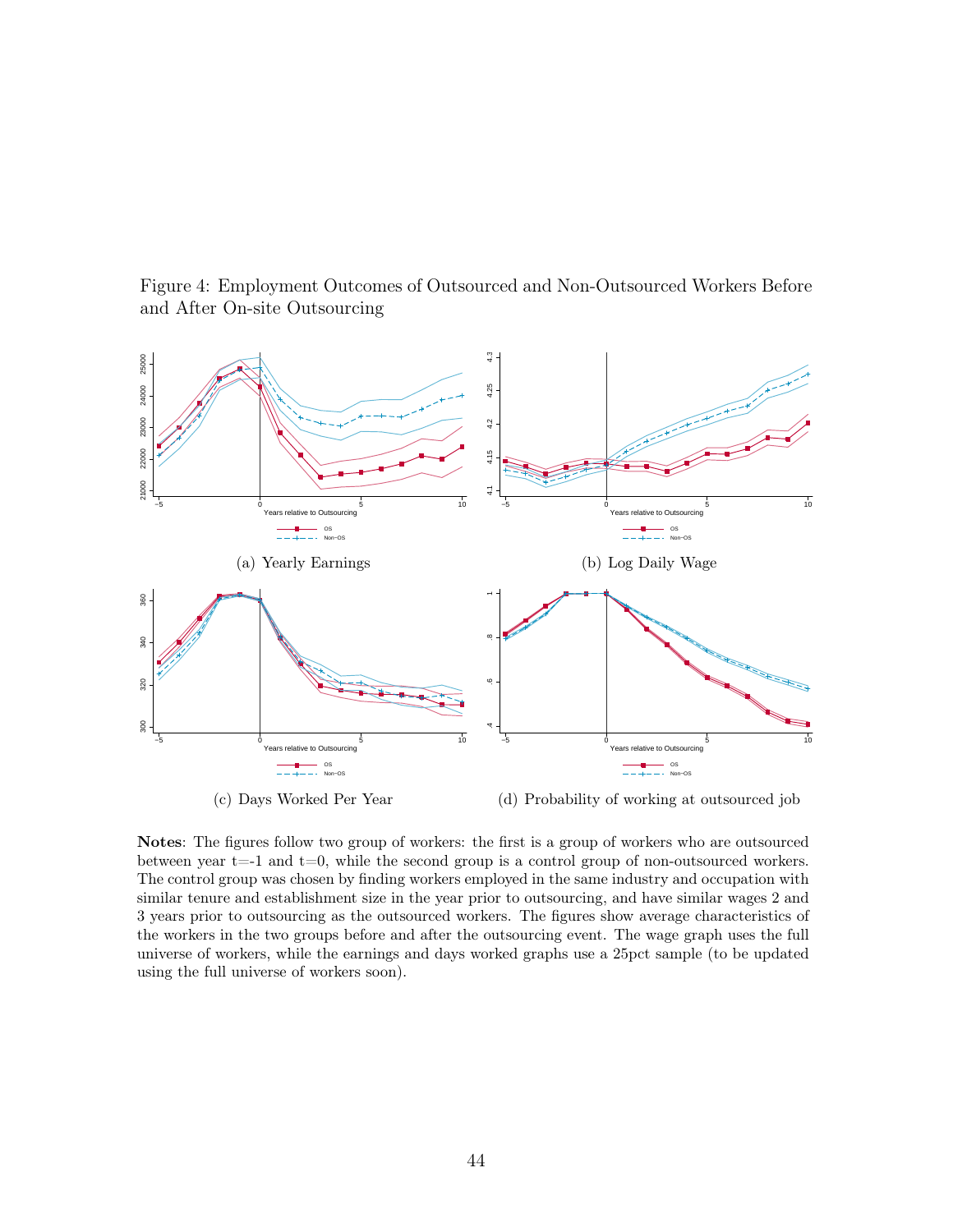Figure 5: Regression Estimates of the Effect of On-site Outsourcing on Log Daily Wages

<span id="page-47-0"></span>

(b) Sample restricted to observations remaining at the same job

Notes: The figures show regression estimates of the effects of being outsourced on log wages before and after the outsourcing event (see equation 2). The omitted category is year -1. The bands are 95 percent confidence intervals (SE clustered on the level of the outsourcing establishment). The regressions control for individual fixed effects and year dummies. The figures follow two group of workers: the first is a group of workers who are outsourced between year  $t=1$  and  $t=0$ , while the second group is a control group of non-outsourced workers. The control group was chosen by finding workers employed in the same industry and occupation with similar tenure and establishment size in the year prior to outsourcing, and have similar wages 2 and 3 years prior to outsourcing as the outsourced workers.

The sample consists of all workers outsourced during on-site outsourcing events from 1975 to 2008 as well as the matched control group. The top panel shows results irrespective of whether they move to other establishments in later years. The bottom panel restricts the sample to workers who are at the outsourced job, i.e. at the same establishment as in time  $t=1$  in all years before outsourcing, and in the same establishment as in time  $t=1$  in all years after outsourcing.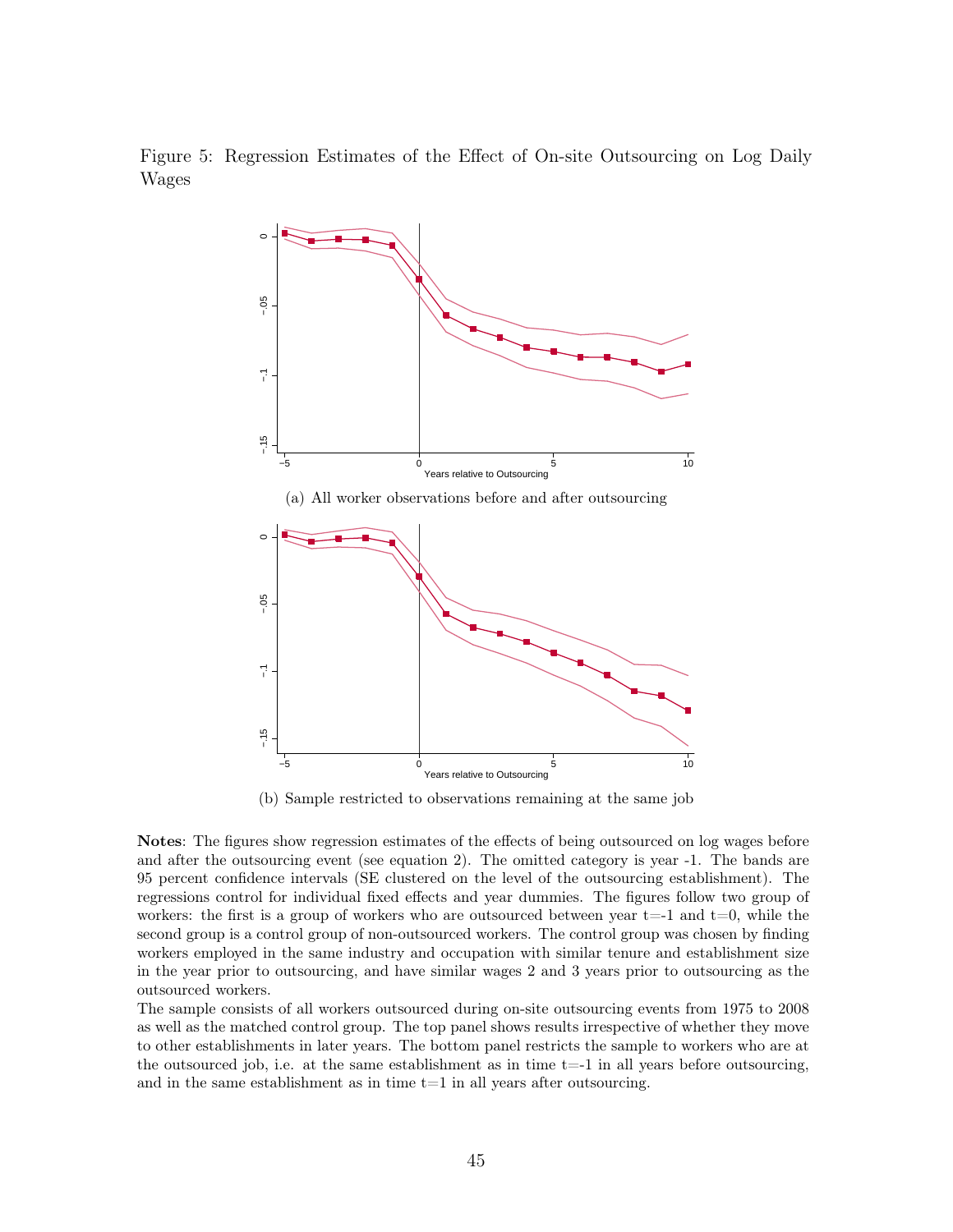Figure 6: Comparing Estimated Wage Premia (AKM Effects) based on FCSL and Non-FCSL workers

<span id="page-48-0"></span>

Notes: The figure shows a binned scatter plot of AKM effects estimated using food, cleaning, security and logistics (FCSL) workers and non-FCSL workers. Each dot corresponds to 1/20th of the observations. Sample is restricted to all German establishments with at least 100 employees. The regression coefficient of the simple regression is 0.946 (SE: 0.0003). The measurement bias corrected regression coefficient (using split sample IV to correct for measurement error in the RHS variable) is 1.05 (SE: 0.0004). For establishments with more than 500 employees the reg coefficient is 0.99 using OLS and 1.01 using split sample IV (SE around 0.0004 in both cases). All standard errors clustered on the establishment level.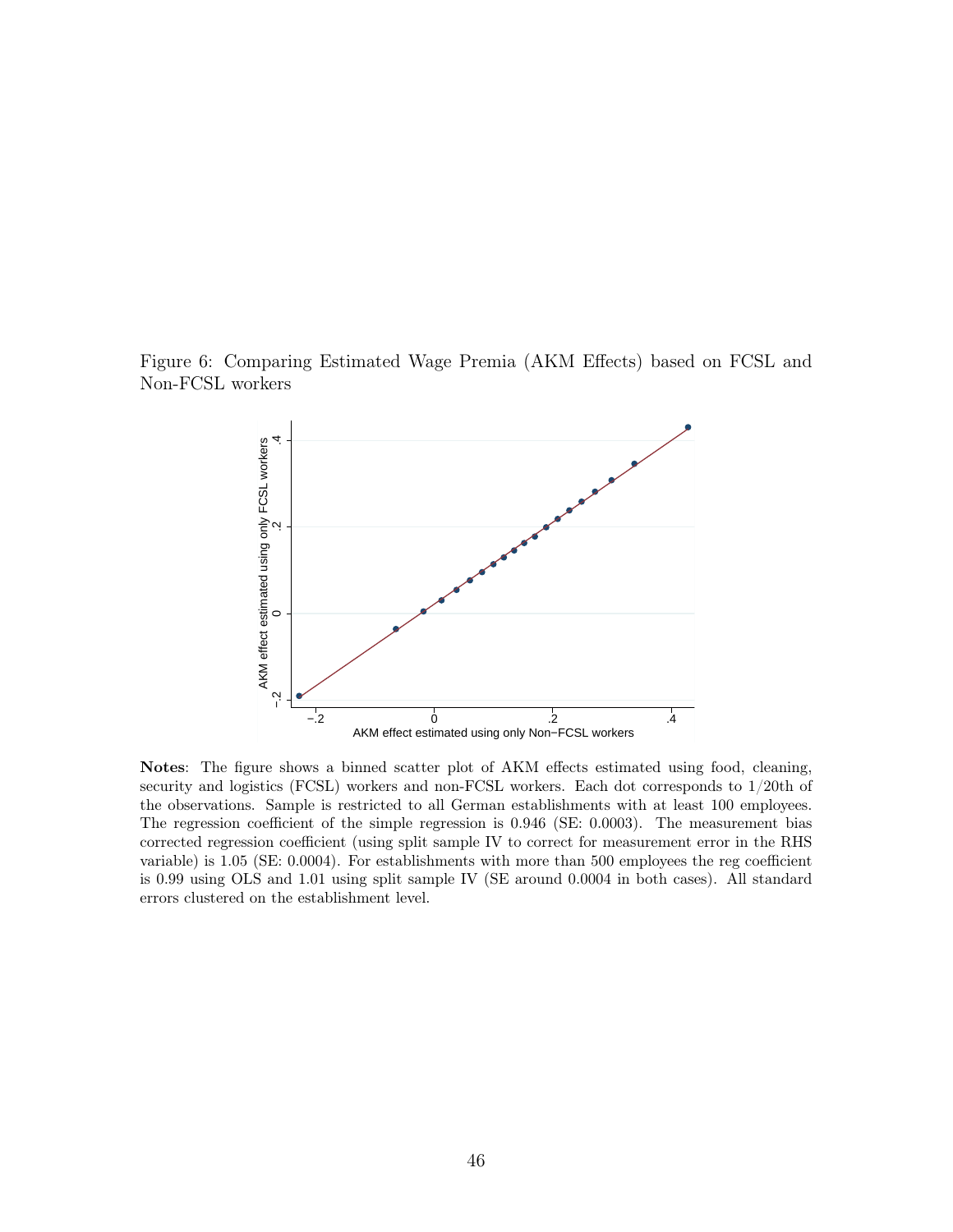<span id="page-49-0"></span>Figure 7: Establishment Characteristics of Outsourced and Non-outsourced Jobs before and after Outsourcing



(c) AKM Effect of Employer

Notes: Sample restricted to workers who are at the same establishment as in time  $t=-1$  in all years before outsourcing, and in the same establishment as in time t=1 in all years after outsourcing. The figures follow two group of workers: the first is a group of workers who are outsourced between year  $t=-1$  and  $t=0$ , while the second group is a control group of non-outsourced workers. The figures show average characteristics of the establishments where the workers in the two groups are working before and after the outsourcing event. The AKM effect is the estimated establishment fixed effect from a wage regression including a full set of worker and establishment fixed effects using the universe of wage records in Germany.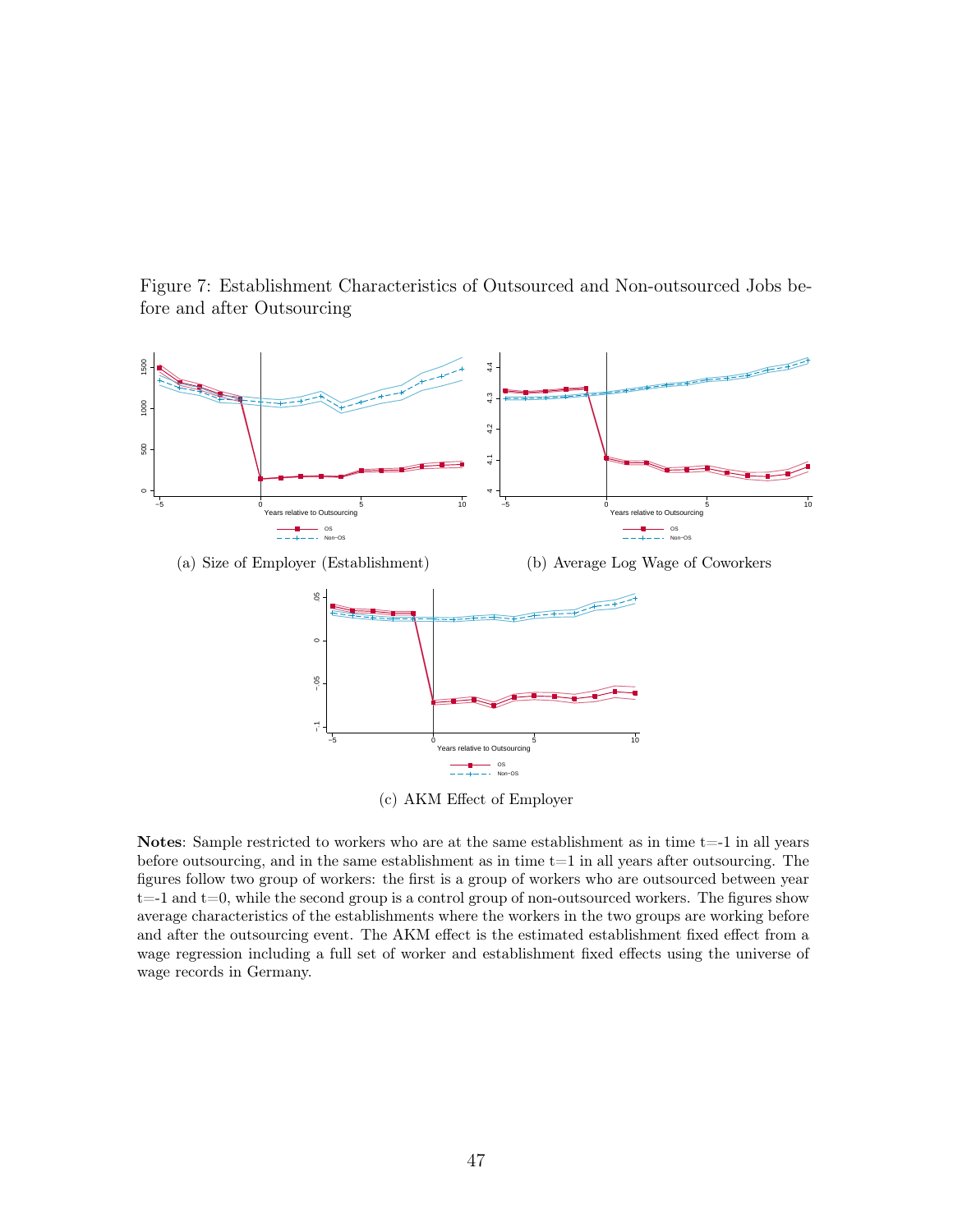<span id="page-50-0"></span>Figure 8: The Effects of Outsourcing by Characteristics of Outsourcing Firm



(a) Log Wage by Size of Outsourcing Establishment (b) Log Wage by Mean Wage of Outsourcing Estab-(1st vs. 4th Quartile) lishment (1st vs. 4th Quartile)



(c) Log Wage by Establishment AKM Effect of Outsourcing Establishment (1st vs. 4th Quartile)

Notes: The figures show regression estimates of the effects of being outsourced on log wages and establishment AKM effect before and after the outsourcing event. The regression is based on equation (2) in the paper where outsourcing is interacted with characteristics of the outsourcing establishment. The omitted category is year -1. The bands are 95 percent confidence intervals (SE clustered on the level of the outsourcing establishment). The sample is restricted to workers who are at the same establishment as in time t=-1 in all years before outsourcing, and in the same establishment as in time  $t=1$  in all years after outsourcing. The establishment AKM effects are calculated using the method described in Card, Heining and Kline (2013) using the universe of social security data for Germany (own calculations).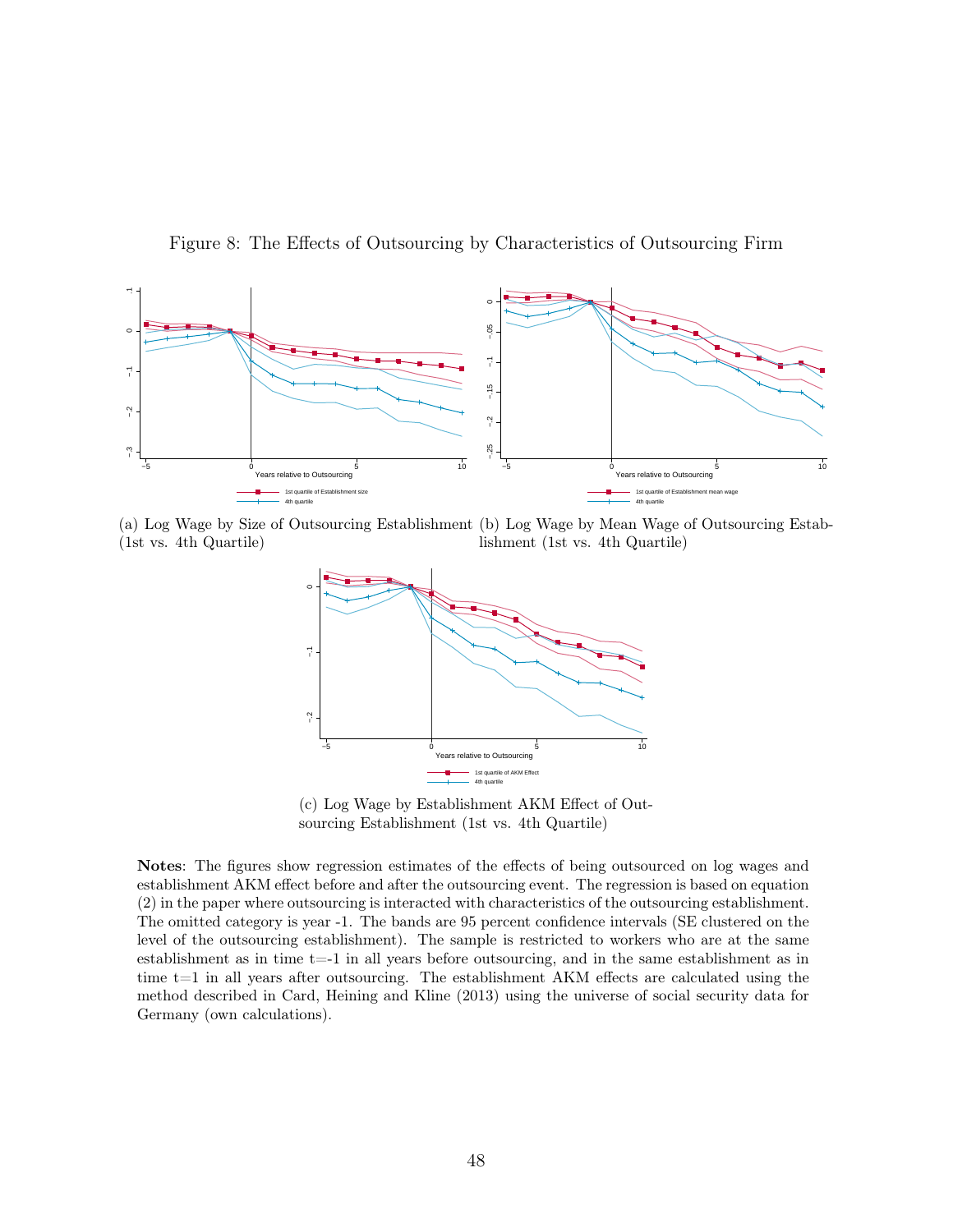<span id="page-51-0"></span>

Figure 9: Market Entry of New Business Service Firms over Time

(a) AKM Effects of New and Existing Establishments by Year



(b) Market Concentration of Business Service Firms by Year

Notes: The top figure shows the AKM effect (estimated over the entire duration of an establishments existence) of establishments by the year the establishment was founded (first appears in the data). The figure is restricted to establishments with at least 10 employees in West Germany 1976-2008. The bottom figure shows the average county level index of employment weighted market concentration among business service firms. The index can be interpreted as the probability that two randomly picked workers at business service firms in a particular year and county are working for the same firm. The data is restricted to West Germany 1975-2008.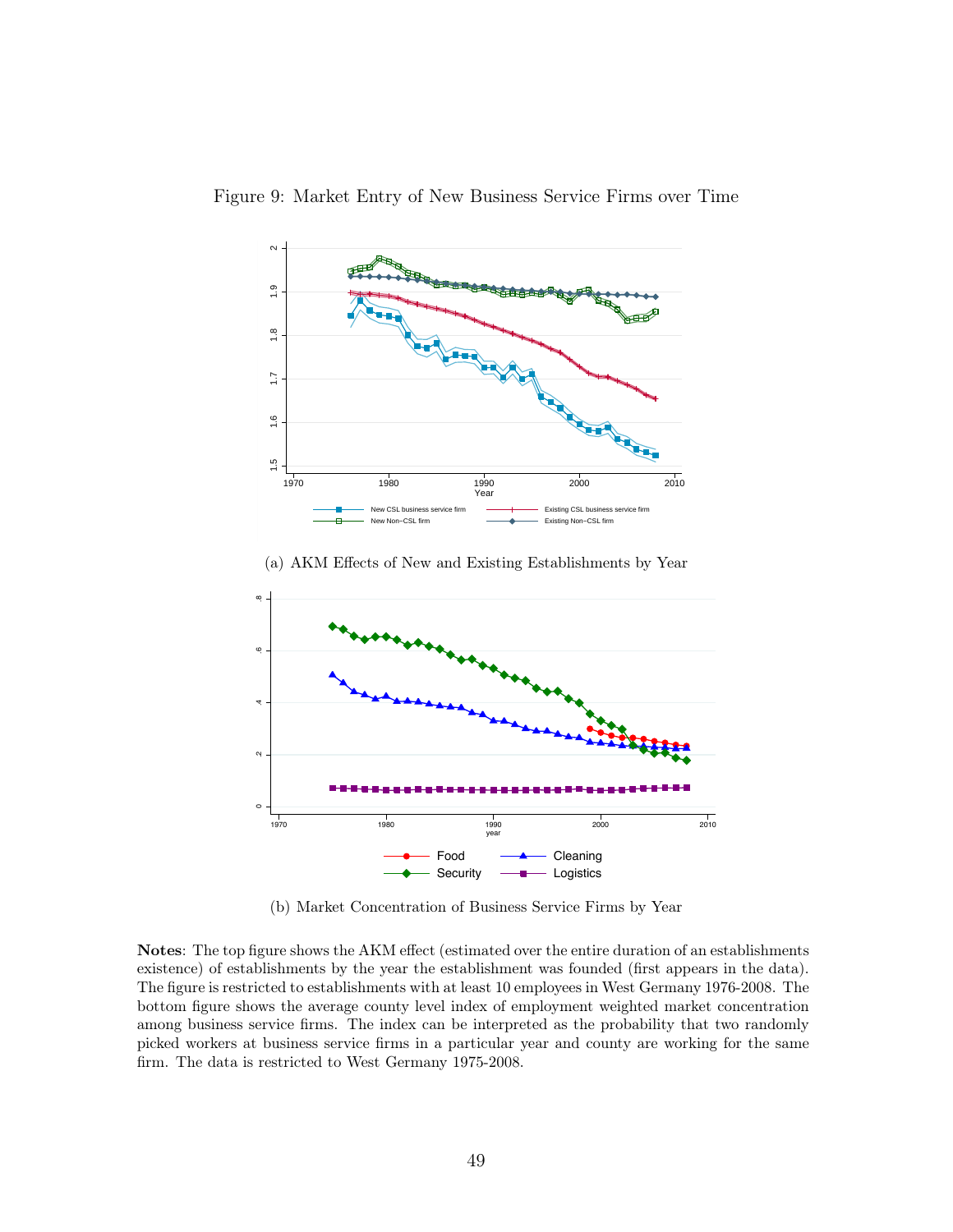

<span id="page-52-0"></span>Figure 10: Decoupling of Wages in Logistics, Cleaning and Security Occupations from General Wage Growth

(d) Evolution of AKM Effects by Outsourced Status

Notes: The figures show how wages in logistics, cleaning, and security (LCS) occupations have evolved relative to wages in other occupations. Panel (a) shows the log wage for the different occupations. Panel (b) Shows how wages for LCS workers have evolved depending on whether they are outsourced or not, relative to workers in other (non-LCS) occupations. Panel (c) the establishment (AKM) effect by occupation, and panel (d) shows the AKM effects for LCS workers by outsourcing status and the AKM effects for all other occupations.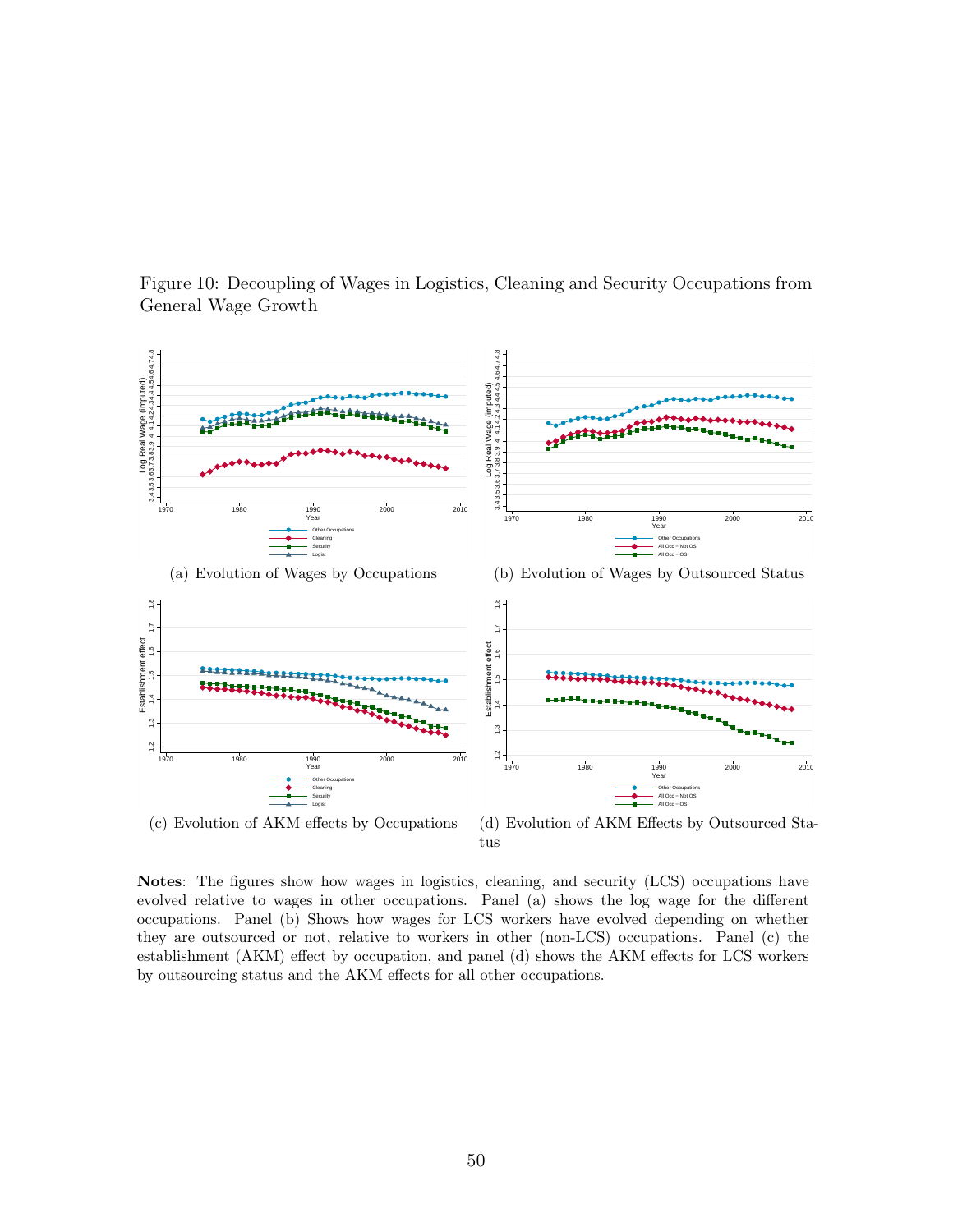Figure 11: Occupational Concentration (Herfindahl index) over Time for Cleaning, Security and Logistics Workers

<span id="page-53-0"></span>

(b) Occ. Concentration by Outsourced Status

Notes: The figures show the herfindahl index of occupational concentration in the establishments where cleaning, security and logistics workers are employed. While show the average concentration index for all CSL workers, Figure b) breaks it up by whether or not the worker is working for a business service firm (outsourced).